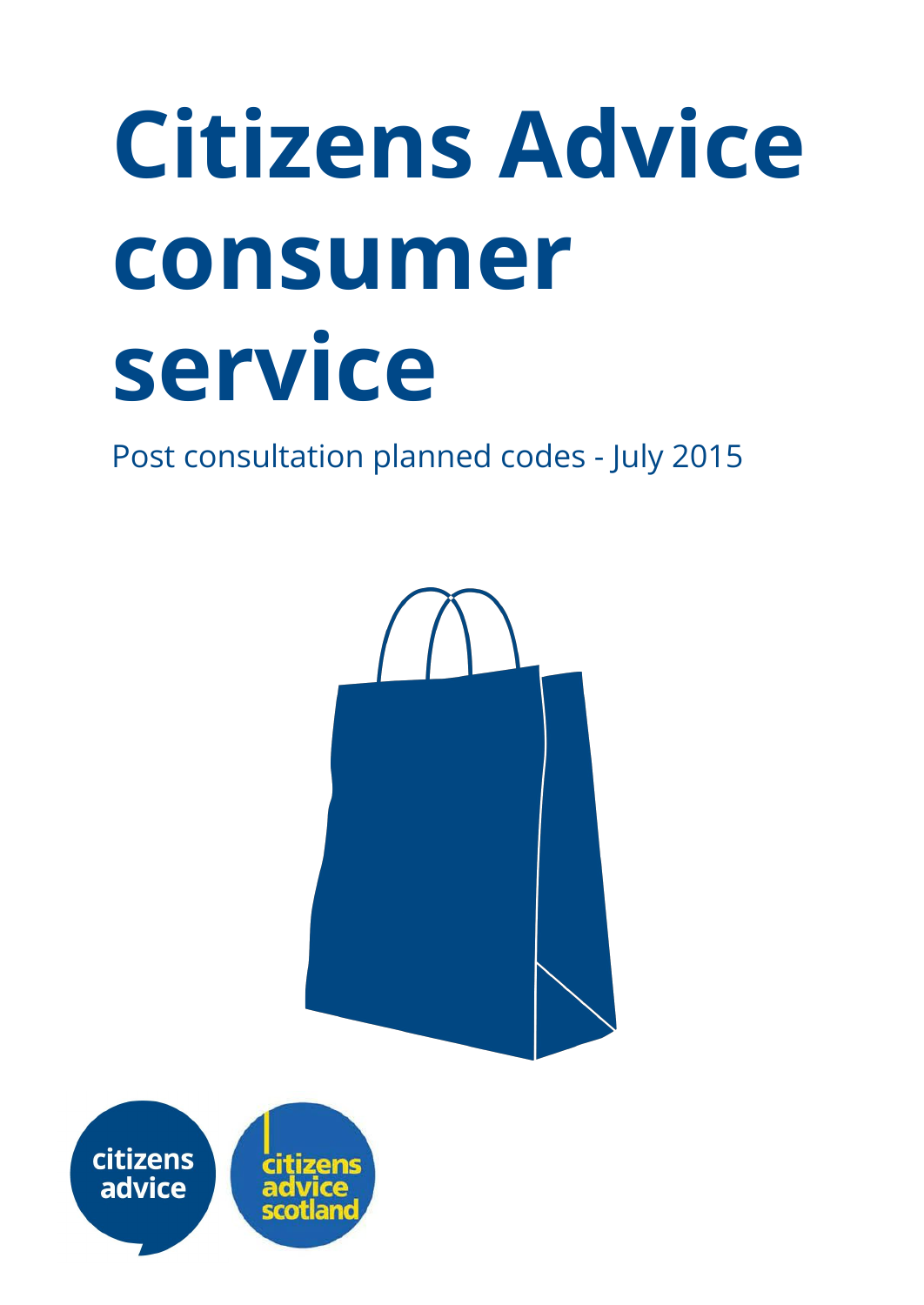### **Document control**

| Version | Pages modified     | Type of modification                                      | Date           |
|---------|--------------------|-----------------------------------------------------------|----------------|
| 1.0     | n/a                | n/a                                                       | 29 July 2015   |
| 1.1     | 31, 55, 63, 64, 69 | Formatting                                                | 17 August 2015 |
| 1.1     | $6 - 10$           | <b>Corrections to existing Post</b><br>issue code numbers | 17 August 2015 |
| 1.1     | $14 - 20$          | Corrections to existing<br>Energy codes                   | 17 August 2015 |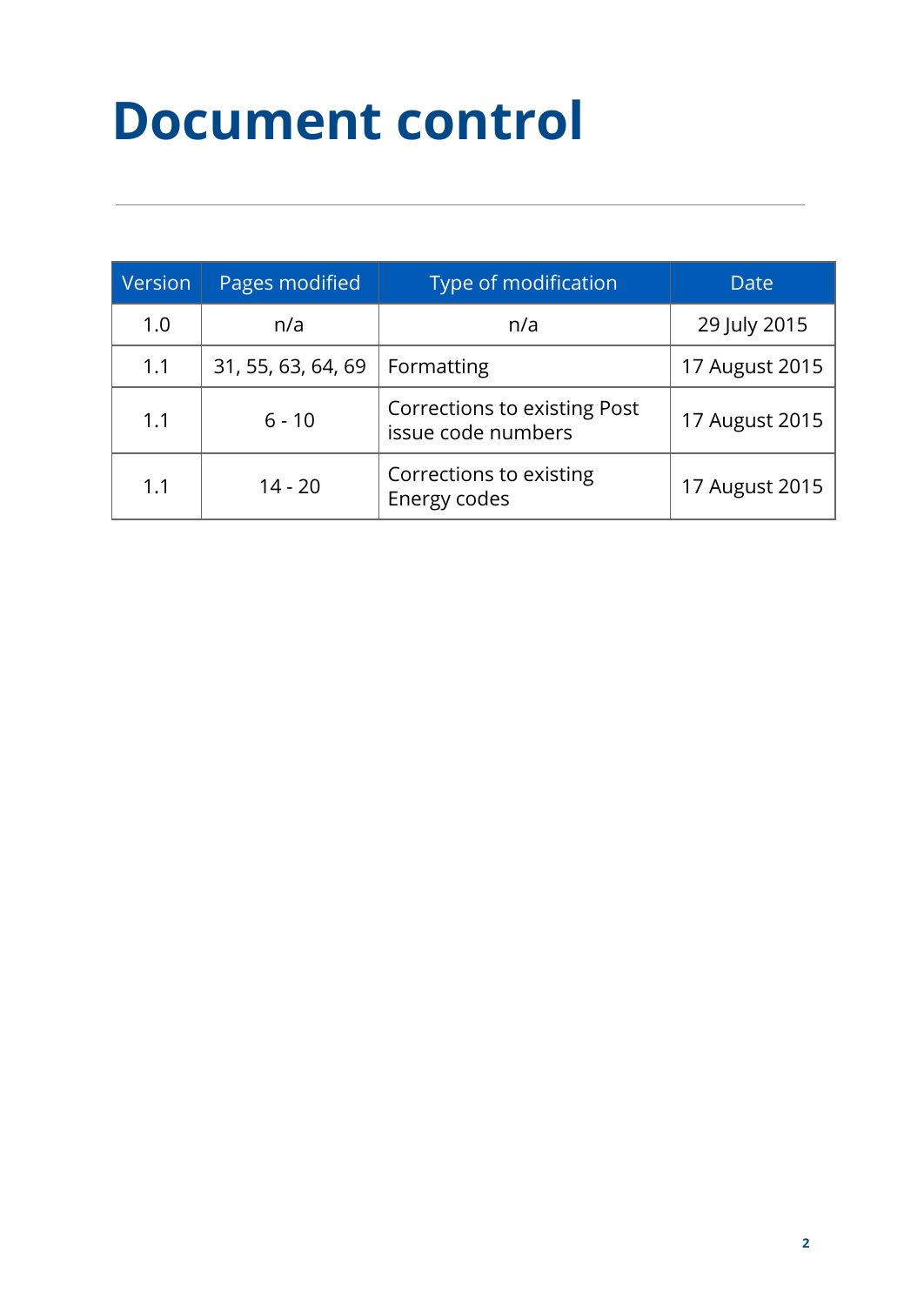### **Contents**

| Introduction                        | 04 |
|-------------------------------------|----|
| Scams and rogue traders             | 05 |
| <b>Detriment</b>                    | 05 |
| Post                                | 06 |
| Energy                              | 14 |
| General consumer codes              | 21 |
| Purchase methods                    | 21 |
| <b>Payment types</b>                | 23 |
| <b>Complaint types</b>              | 25 |
| <b>Product services:</b>            | 33 |
| House fittings and appliances       | 33 |
| Other household requirements        | 41 |
| Personal goods and services         | 47 |
| Professional and financial services | 55 |
| <b>Transport</b>                    | 60 |
| Leisure                             | 66 |
| Commercial goods and services       | 75 |
| <b>Broadcasting</b>                 | 76 |
| Communication and technology        | 77 |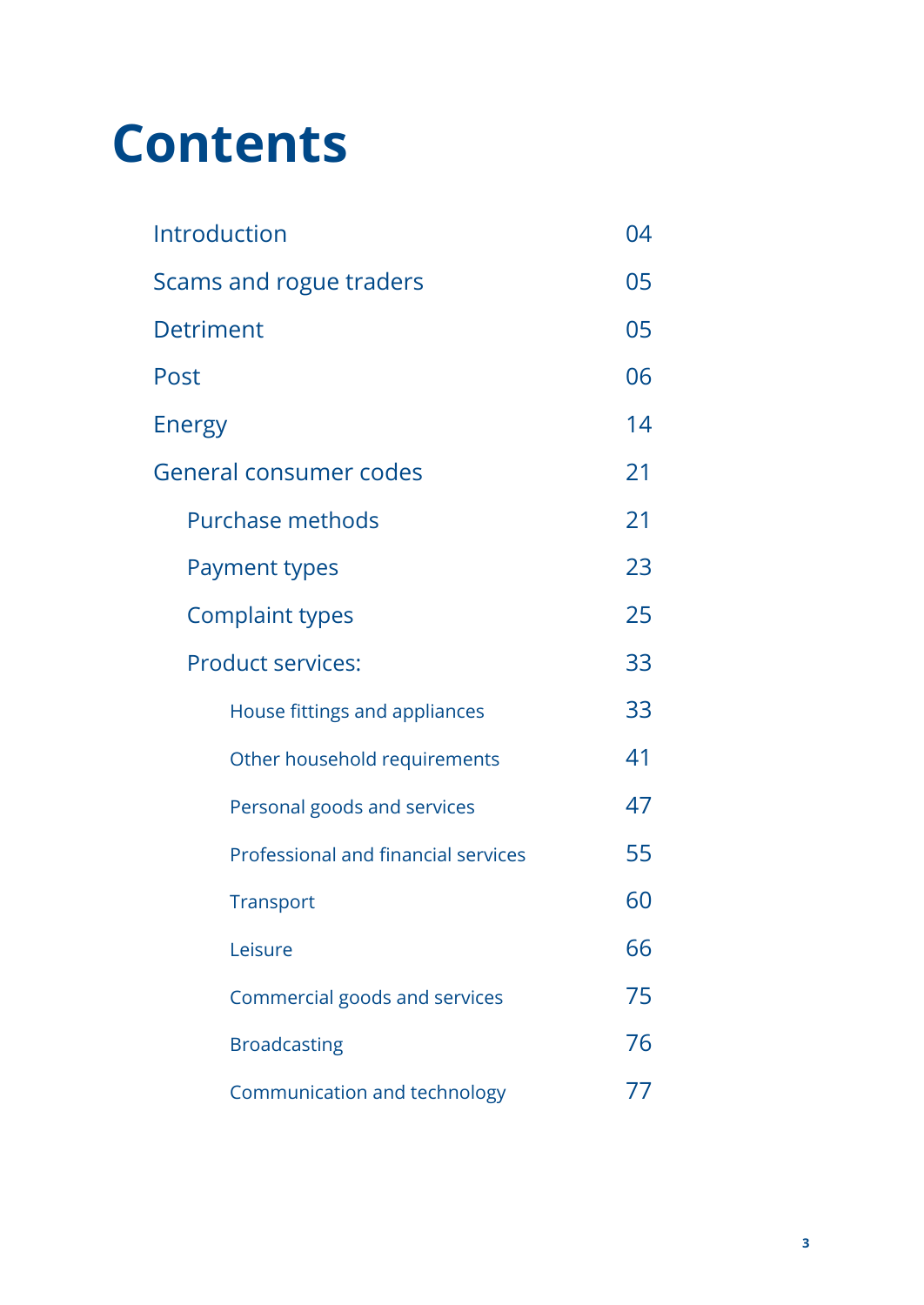# <span id="page-3-0"></span>**Introduction**

The consumer landscape is changing. Both the goods and services bought and sold and the methods by which consumers purchase them has changed dramatically over the past ten years and continues to evolve. The consumer service takes a million calls a year. Consumers' issues, problems and complaints are coded in order to run reports and analyse consumer trends and detriment, share with stakeholders, develop policy, challenge bad practice and enforce regulation.

The consumer codes have remained unchanged for the past decade. They are falling out of date with the current consumer landscape and are proving to be less useful to stakeholders, regulators and Trading Standards bodies.

BIS have asked and funded Citizens Advice to review the consumer codes, so that they better reflect the consumer landscape.

We have undertaken a comprehensive review of the codes, held a consultation and, as result plan to make significant changes.

When these changes are implemented, they will give better intelligence to Citizens Advice and its partners, on emerging issues and consumer detriment. This will facilitate the better targeting of resources for policy, enforcement, education and campaign work.

This document sets out the codes that we will be using from April 2016 and the fate of any codes that we have deleted. The table below explains how we have laid out this document. For a full understanding of the planned changes, please also refer to the post consultation [report.](http://www.citizensadvice.org.uk/consumer-codes-review-post-consultation-report-and-planned-codes/)

| <b>Blue</b> | Code heading                           |
|-------------|----------------------------------------|
|             | Black   Unchanged code                 |
|             | Green   New code or new wording        |
|             | Grey <b>Deletion or wording change</b> |

#### How to read the codes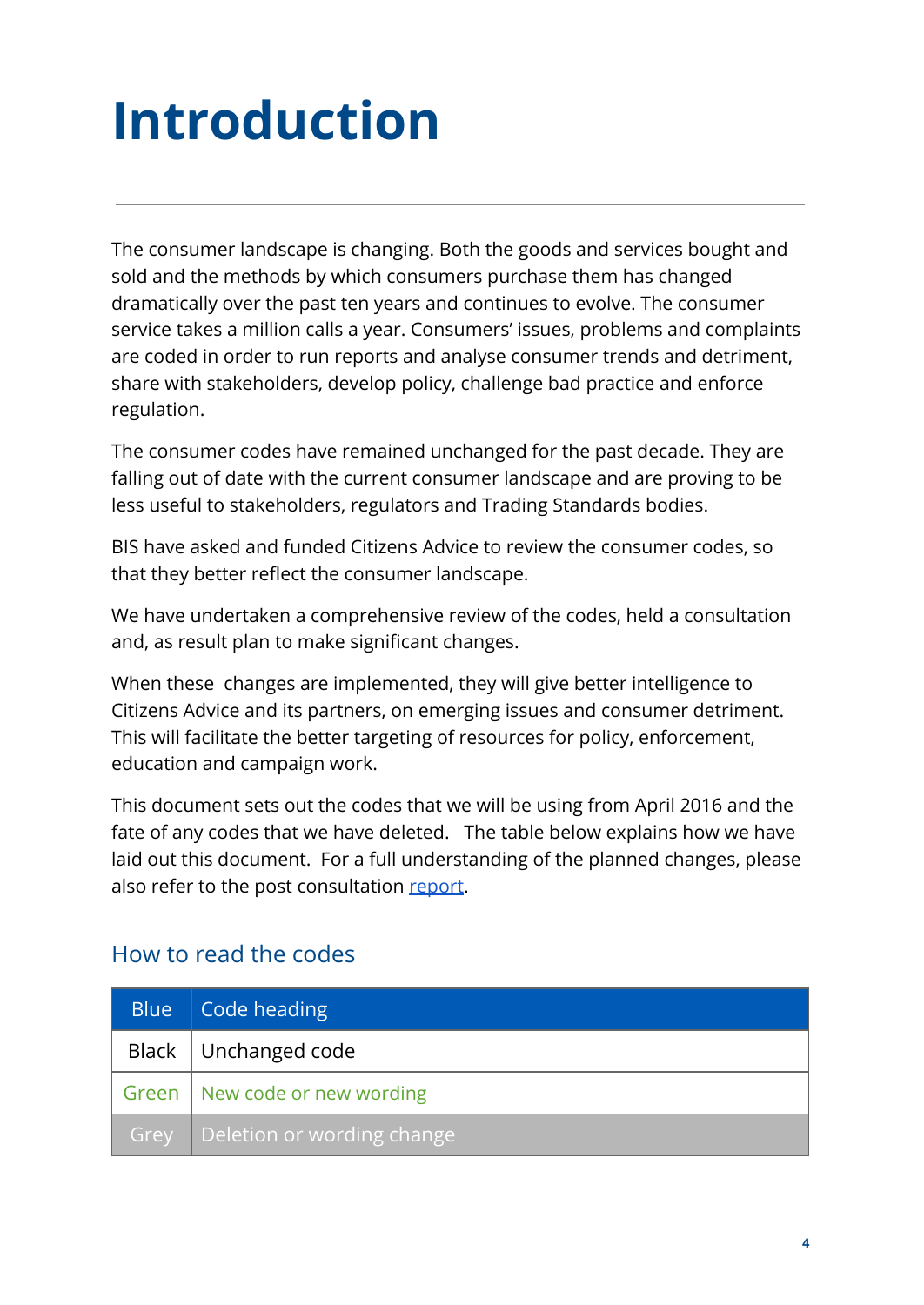### <span id="page-4-0"></span>**Scams and rogue traders**

| Code | Scams/rogue traders         | <b>New</b> |
|------|-----------------------------|------------|
| 01   | Not scam/rogue trader       | <b>New</b> |
| 02   | Suspected scam/rogue trader | <b>New</b> |

### <span id="page-4-1"></span>**Detriment**

This is the multi-code selection field. Advisers will be able to select any number of the list below. We are also creating a financial value field, which is not illustrated.

| Code | <b>Detriment</b>                                         | <b>New</b> |
|------|----------------------------------------------------------|------------|
| 00   | Not part of discussion/no detriment                      | <b>New</b> |
| 01   | Out of pocket expenses/ inconvenience                    | <b>New</b> |
| 02   | Reduced value of goods                                   | <b>New</b> |
| 03   | Time off work required/loss of earnings                  | <b>New</b> |
| 04   | Issue led to or increased financial difficulty           | <b>New</b> |
| 05   | Other financial detriment                                | <b>New</b> |
| 06   | Issue led to/increased anxiety, stress, or<br>depression | <b>New</b> |
| 07   | Issue required medical treatment                         | New        |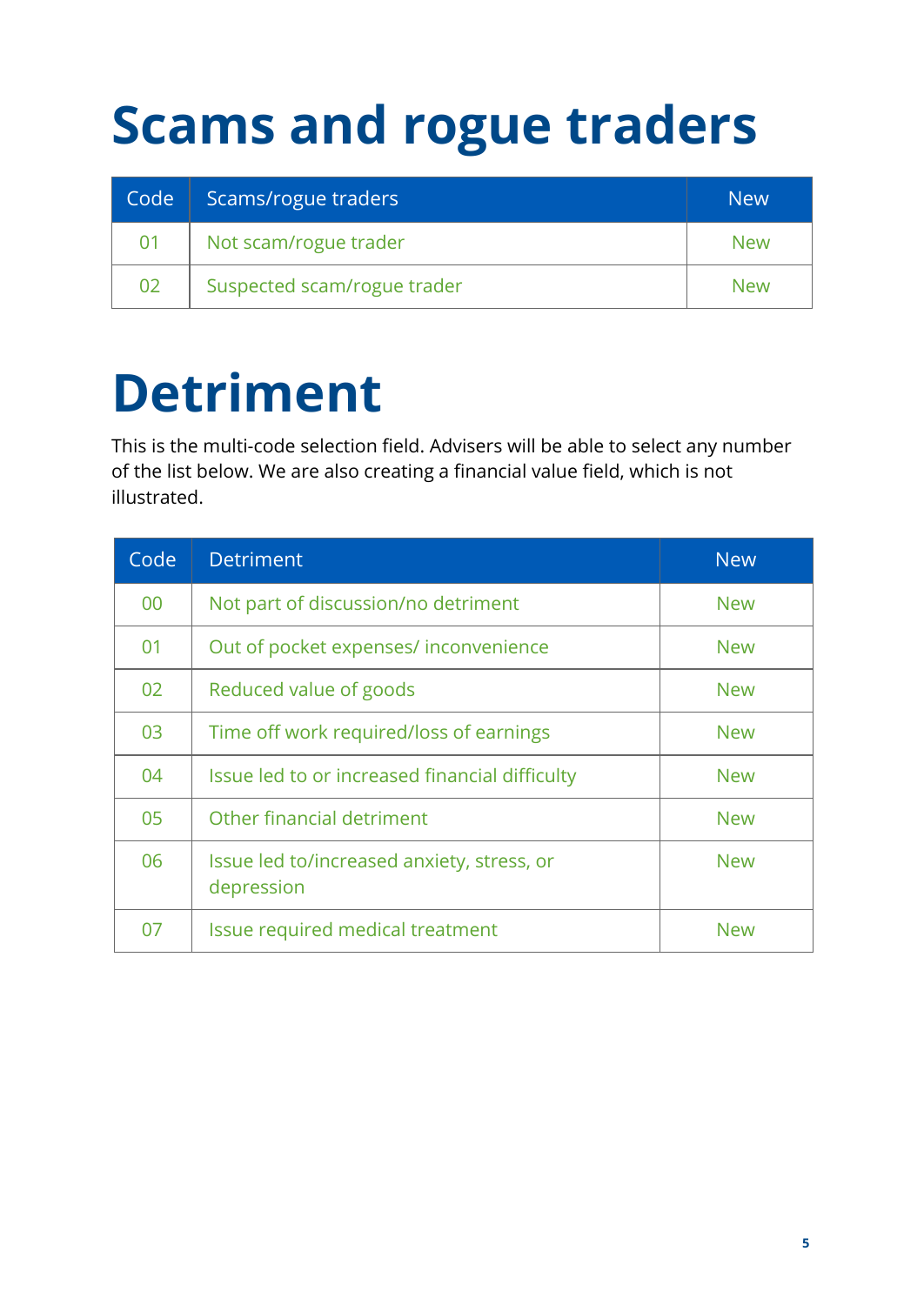### <span id="page-5-0"></span>**Post**

#### **Postal issues**

| DM.         | MPS/direct mail opt-out<br>schemes (failure to stop unwanted post) | No change |
|-------------|--------------------------------------------------------------------|-----------|
| <b>DM01</b> | Receiving unwanted mail                                            |           |
| <b>DM02</b> | Unwanted mail opt-out scheme issue                                 |           |
| <b>DMXX</b> | Other                                                              |           |

| <b>DS</b>   | Delivery office/sorting office issue                              |                             |
|-------------|-------------------------------------------------------------------|-----------------------------|
| <b>DS01</b> | Keepsafe failure<br>(mail not held at DO for agreed period)       | Merged into<br><b>RMKPS</b> |
| <b>DS02</b> | Lost mail at DO following advice card                             | Merged into MDA01           |
| <b>DS03</b> | <b>Staffing levels</b><br>(shortages/removal from usual routes)   |                             |
| <b>DS04</b> | Trouble contacting DO/SO<br>(incl. opening hours/office closures) |                             |
| <b>DSXX</b> | Other                                                             |                             |

| MC.              | Mail collection                                                   | No change |
|------------------|-------------------------------------------------------------------|-----------|
| MC01             | Additional pillar box request                                     |           |
| MC <sub>02</sub> | Collection problems                                               |           |
| MC <sub>03</sub> | Condition of pillar boxes<br>(incl. vandalism/tabs/plate missing) |           |
| <b>MCXX</b>      | Other                                                             |           |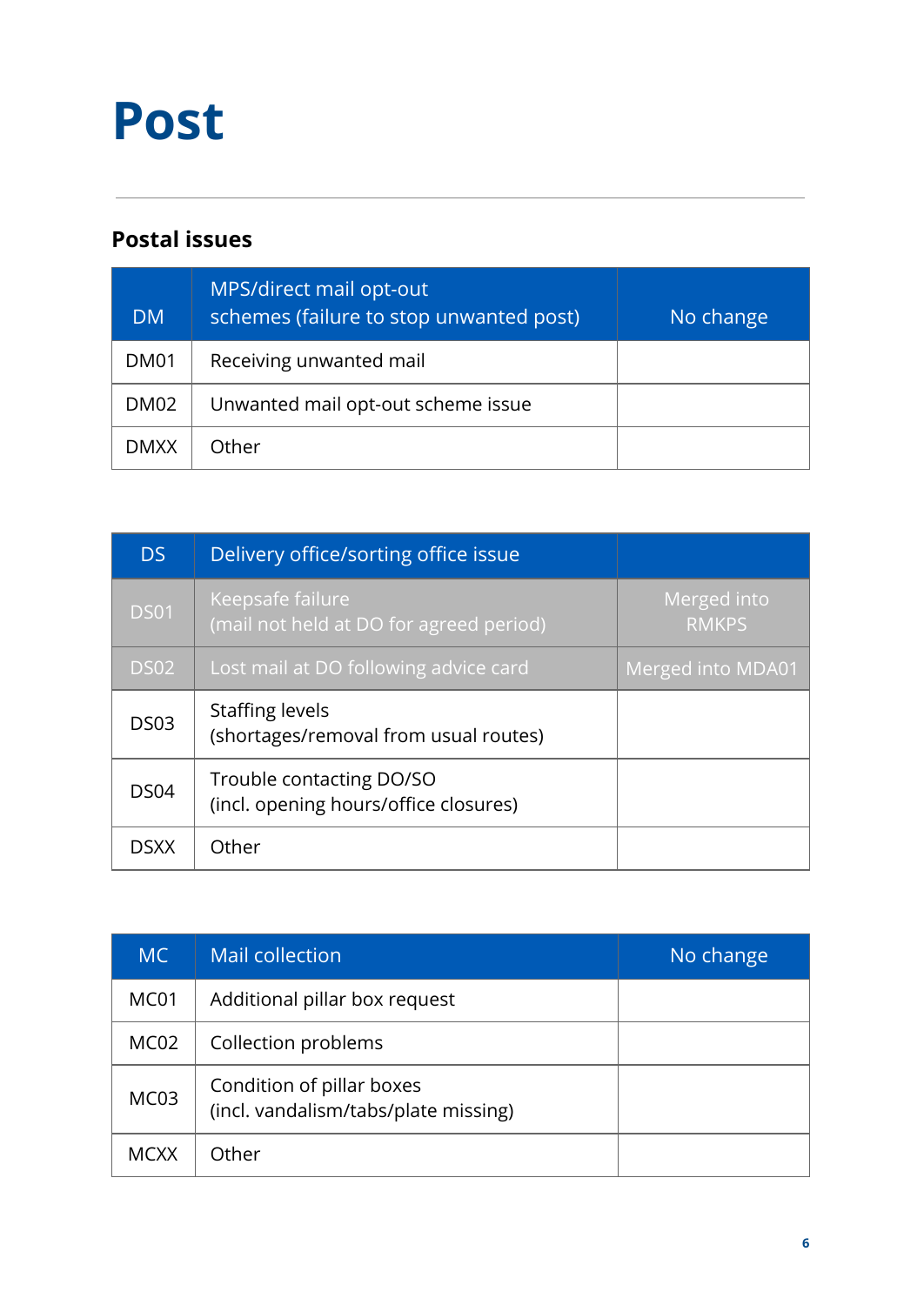| <b>MD</b><br><b>MDA</b> | Mail delivery                                                                        |                   |
|-------------------------|--------------------------------------------------------------------------------------|-------------------|
| MDA01                   | Lost mail                                                                            | <b>New</b>        |
| MDA02                   | Delayed mail                                                                         | <b>New</b>        |
| MDA03                   | <b>Misdelivery</b>                                                                   | <b>New</b>        |
| MDA04                   | Attempted theft/tampering                                                            | <b>New</b>        |
| MD01                    | Alleged theft/tampered mail                                                          | Merged into MDA04 |
| MD <sub>02</sub>        | Damaged mail                                                                         |                   |
| <b>MD03</b>             | Delayed delivery - premium services<br>(incl. sorting issues)                        | Merged into MDA02 |
| MD04                    | Delayed delivery - non-premium services<br>(incl. sorting issues)                    | Merged into MDA02 |
| MD <sub>05</sub>        | Discarded/dumped mail                                                                |                   |
| <b>MD06</b>             | Disputed delivery<br>(incl. failure to ring door bell)                               | Merged into MDA03 |
| MD <sub>07</sub>        | Delivery office facilities (incl. disabled<br>access/size/cleanliness/tidiness etc.) |                   |
| MD08                    | Failure to deliver to individual flats                                               | Merged into MDA03 |
| <b>MD09</b>             | Failure to deliver to secure point<br>(e.g. letterbox)                               | Merged into MDA03 |
| <b>MD10</b>             | Failure to obtain signature on delivery                                              | Merged into MDA03 |
| <b>MD11</b>             | Failure to send by correct service level<br>paid for                                 | Merged into MDA02 |
| MD12                    | Inconsistent/infrequent and late deliveries                                          | Merged into MDA02 |
| <b>MD13</b>             | Lost mail - premium services                                                         | Merged into MDA01 |
| MD14                    | Lost mail - non-premium services                                                     | Merged into MDA01 |
| <b>MD15</b>             | Mail left with person other than addressee                                           | Merged into MDA03 |
| <b>MD16</b>             | Misdeliveries - continuous                                                           | Merged into MDA03 |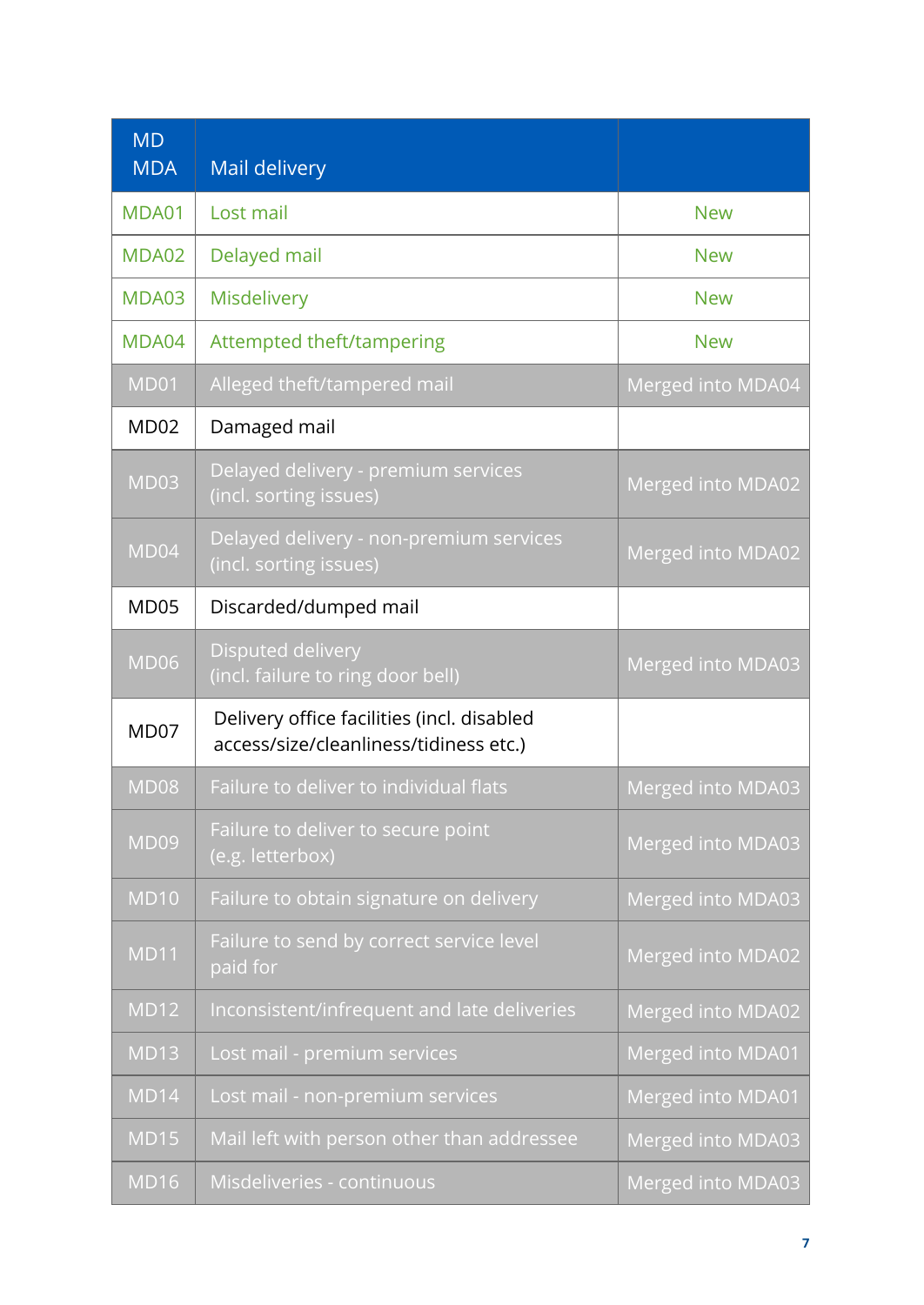|                  | (incl. sorting issues)                                                      |                   |
|------------------|-----------------------------------------------------------------------------|-------------------|
| MD <sub>17</sub> | Misdeliveries - isolated (incl. sorting issues)                             | Merged into MDA03 |
| MD <sub>18</sub> | Post Office Box failure (incl. cancellation)                                |                   |
| <b>MD19</b>      | Postage surcharge<br>(incl. customs clearance/local collect fees)           |                   |
| <b>MD20</b>      | Redelivery failures/problems<br>(incl. inconvenient delivery times advised) |                   |
| <b>MD21</b>      | Return address problems (not given/unclear)                                 |                   |
| <b>MD22</b>      | Returned to sender by delivery office<br>(incl. incorrectly addressed mail) |                   |
| <b>MD23</b>      | <b>Track and Trace</b>                                                      |                   |
| <b>MDXX</b>      | Other                                                                       |                   |

| MI          | <b>Miscellaneous</b>                  |                |
|-------------|---------------------------------------|----------------|
| MI01        | <b>Miscellaneous</b>                  | Merged in MI02 |
| <b>MI02</b> | Miscellaneous and failures in service | <b>New</b>     |

| <b>PA</b>   | Postal address issues                                    |                  |
|-------------|----------------------------------------------------------|------------------|
| <b>PA01</b> | Address/postcode change requested/<br>imposed/disputes   | Merged into PA03 |
| <b>PA02</b> | Address/postcode not listed<br>(web/telephone enquiries) | Merged into PA03 |
| <b>PAXX</b> | Other                                                    | Merged into PA03 |
| <b>PA03</b> | Postal address issues                                    | <b>New</b>       |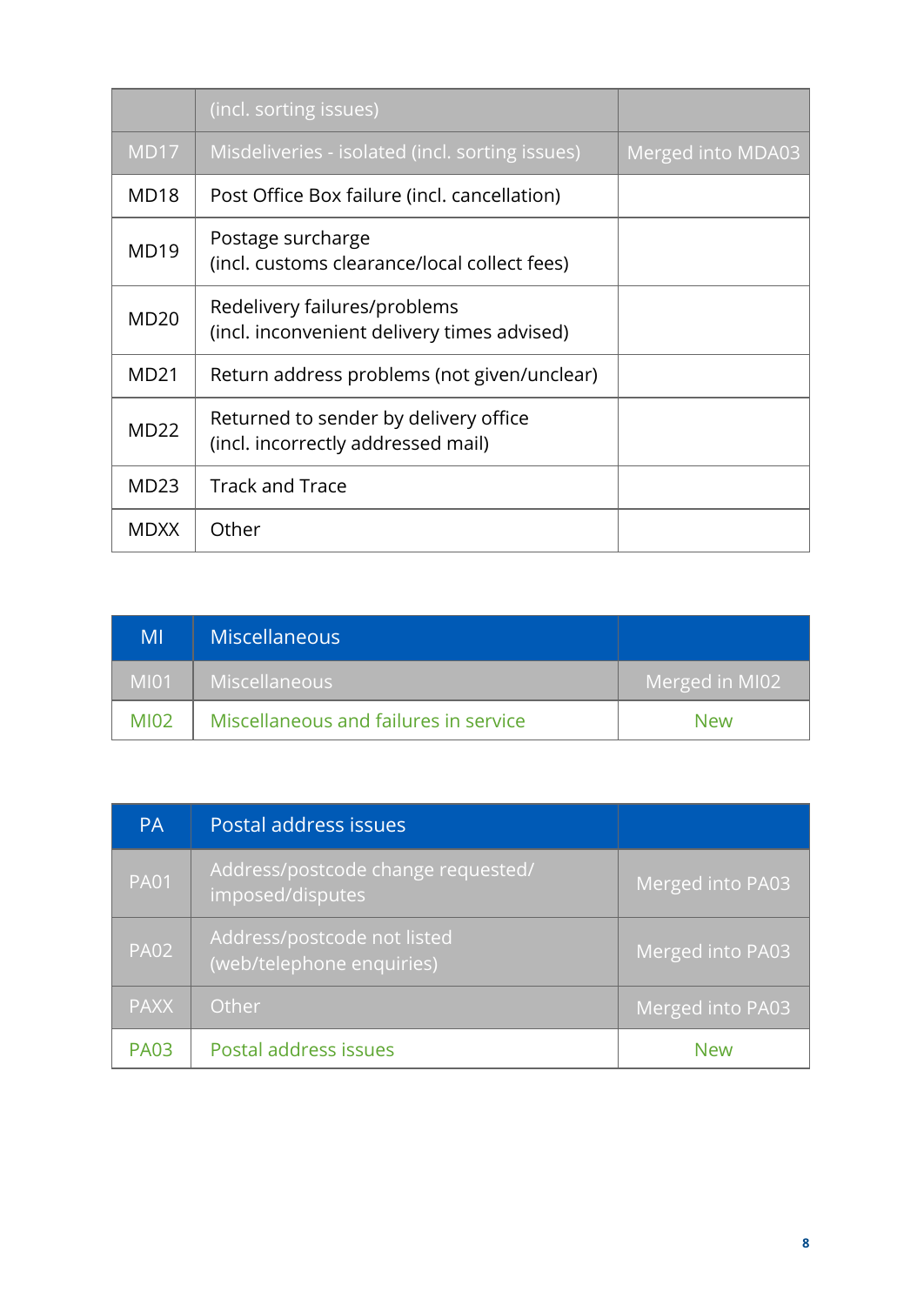| PO          | Post Office network issues                                                      |            |
|-------------|---------------------------------------------------------------------------------|------------|
| <b>PO01</b> | Crown conversions/closures/relocations<br>(temp and permanent)                  |            |
| <b>PO02</b> | Opening hours                                                                   |            |
| PO03        | Payment process problems (incl. incorrect<br>postage applied/wrong change etc.) |            |
| <b>PO04</b> | Postal orders                                                                   |            |
| <b>PO05</b> | Queuing                                                                         |            |
| PO06        | Wrong advice given<br>(incl. lack of advice or knowledge)                       |            |
| <b>POXX</b> | Other                                                                           |            |
| <b>PO10</b> | Post Office counter products/services                                           | <b>New</b> |

| <b>PR</b>   | <b>Royal Mail procedures</b>                                                                        |  |
|-------------|-----------------------------------------------------------------------------------------------------|--|
| <b>PR01</b> | Pricing issues<br>e.g. weight/measure discrepancies                                                 |  |
| <b>PR02</b> | Provision of information<br>(incl. leaflets and form availability)                                  |  |
| <b>PR03</b> | Royal Mail policy/procedure<br>(incl. compensation scheme/complaint<br>procedure/pay rises)         |  |
| <b>PR04</b> | Royal Mail's complaints process                                                                     |  |
| <b>PR05</b> | Staff attitude/behaviour<br>(incl. dress code/driving/damage to property/<br>elastic band disposal) |  |
| <b>PRXX</b> | Other                                                                                               |  |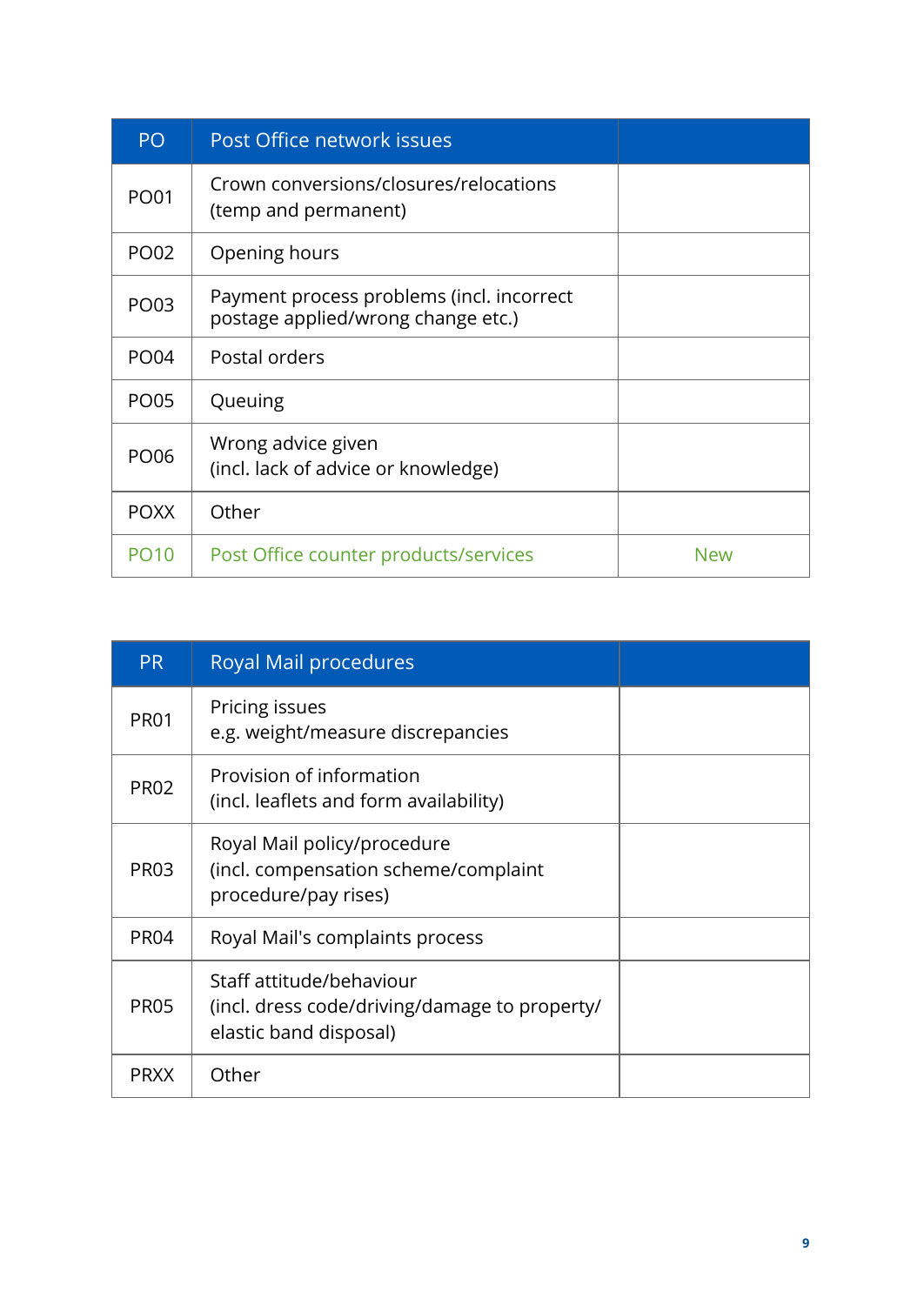| <b>RF</b>        | <b>Redirection failures</b>                                               |                      |
|------------------|---------------------------------------------------------------------------|----------------------|
| RF <sub>01</sub> | Alleged theft/tampered mail                                               | Merged into<br>MDA04 |
| RF <sub>02</sub> | Failure/delay to set up redirection                                       |                      |
| RF <sub>03</sub> | False redirect set up                                                     |                      |
| RF <sub>04</sub> | Redirection failure (incl. delivery to original<br>address/wrong address) |                      |
| RF <sub>05</sub> | Redirection fees                                                          |                      |
| <b>RFXX</b>      | Other                                                                     |                      |

#### **Postal products and services**

| <b>RM</b>    | Royal Mail regulated products/services                                                                                                                |                |
|--------------|-------------------------------------------------------------------------------------------------------------------------------------------------------|----------------|
| <b>RMCAR</b> | Articles for the blind                                                                                                                                |                |
| <b>RMFAR</b> | Certificate of posting                                                                                                                                |                |
| <b>RMGAR</b> | Delivery of mail: issues where an item has<br>been delivered by RM, or RM delayed,<br>damaged, lost, tampered with mail, dropped<br>rubber bands etc. | <b>Deleted</b> |
| <b>RMKPS</b> | Keepsafe                                                                                                                                              | <b>New</b>     |
| RMJAR        | International mail - incoming: delivered<br>by RM                                                                                                     |                |
| RMJCR        | International mail - outbound: Economy                                                                                                                |                |
| <b>RMAAR</b> | International Standard (unless sent from a<br>business account)                                                                                       |                |
| <b>RMJDU</b> | International mail - outbound: International<br>Signed (unless sent from a business<br>account)                                                       |                |
| RMJER        | International mail - outbound: International<br>Signed and Tracked                                                                                    |                |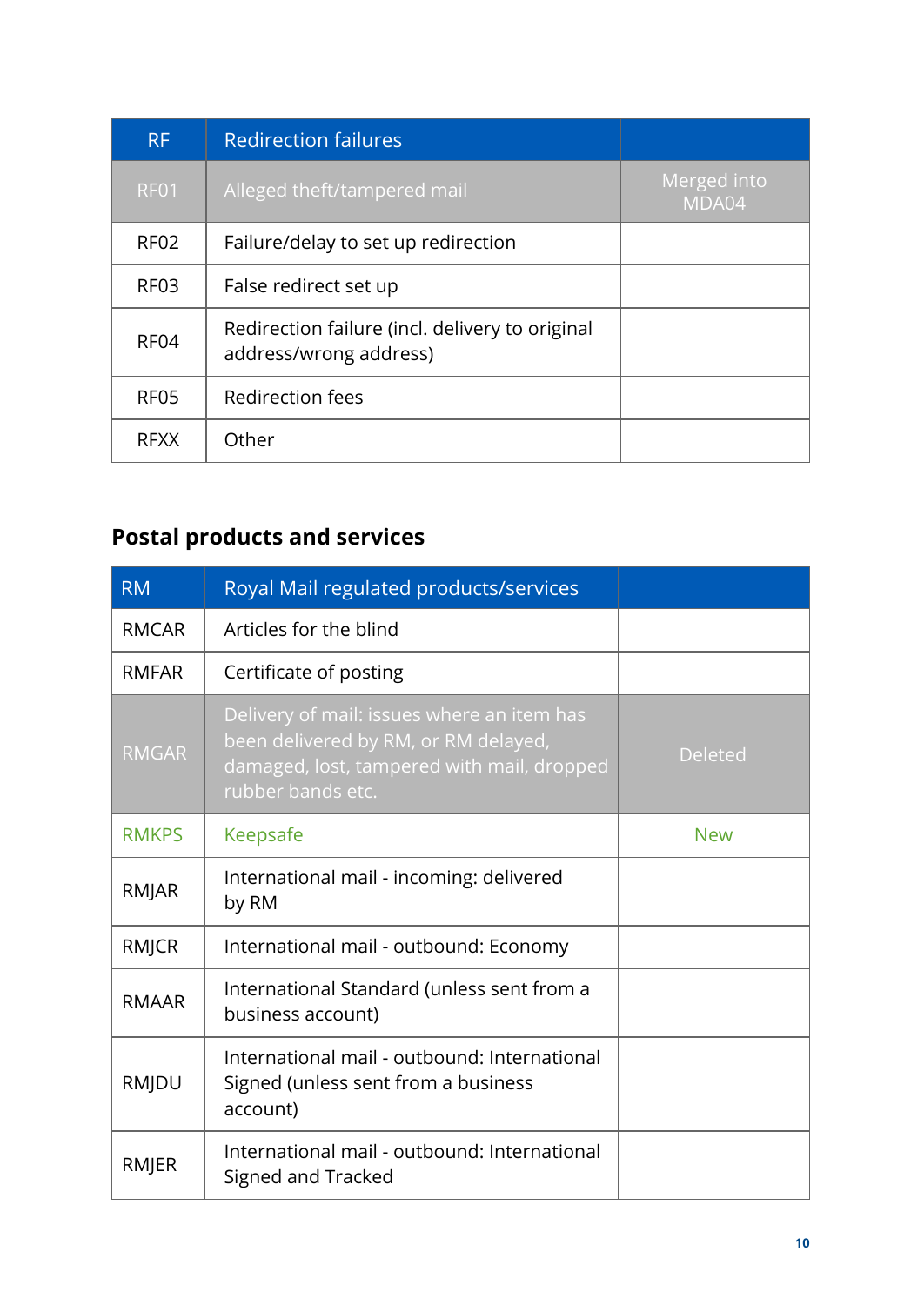| <b>RMKAR</b> | Keepsafe (unless for a business account)                         | Merged into RMKPS |
|--------------|------------------------------------------------------------------|-------------------|
| RML5R        | Legislative petitions                                            |                   |
| <b>RMOAR</b> | Ordinary letters: first and second class                         |                   |
| <b>RMSAR</b> | Post restante                                                    |                   |
| <b>RMTBR</b> | Post box (density and collection)                                |                   |
| <b>RMUAR</b> | Recorded Signed For                                              |                   |
| <b>RMVAR</b> | Redirection                                                      |                   |
| <b>RMVBR</b> | Return to sender where original<br>service regulated             |                   |
| <b>RMXAR</b> | Small and medium parcels                                         |                   |
| <b>RMWBR</b> | Special Delivery by 1pm<br>(unless sent from a business account) |                   |

| <b>RM</b>    | Royal Mail unregulated products/services                                            |                   |
|--------------|-------------------------------------------------------------------------------------|-------------------|
| <b>RMBAU</b> | <b>International Tracked</b>                                                        |                   |
| <b>RMDAU</b> | <b>BFPO</b>                                                                         |                   |
| <b>RMEAR</b> | <b>Business collections</b>                                                         |                   |
| <b>RMGBU</b> | Delivery of mail: unwanted mail                                                     | Merged into DM01  |
| <b>RMHAU</b> | Door to door                                                                        |                   |
| <b>RMABU</b> | International Standard sent from a business<br>account                              |                   |
| RMJFR        | International Signed and Tracked sent from<br>a business account                    |                   |
| <b>RMIAR</b> | Freepost                                                                            |                   |
| RMJBR        | International mail - outbound: International<br>Signed sent from a business account |                   |
| <b>RMKBU</b> | Keepsafe for a business account                                                     | Merged into RMKPS |
| <b>RMLAU</b> | <b>Local Collect</b>                                                                |                   |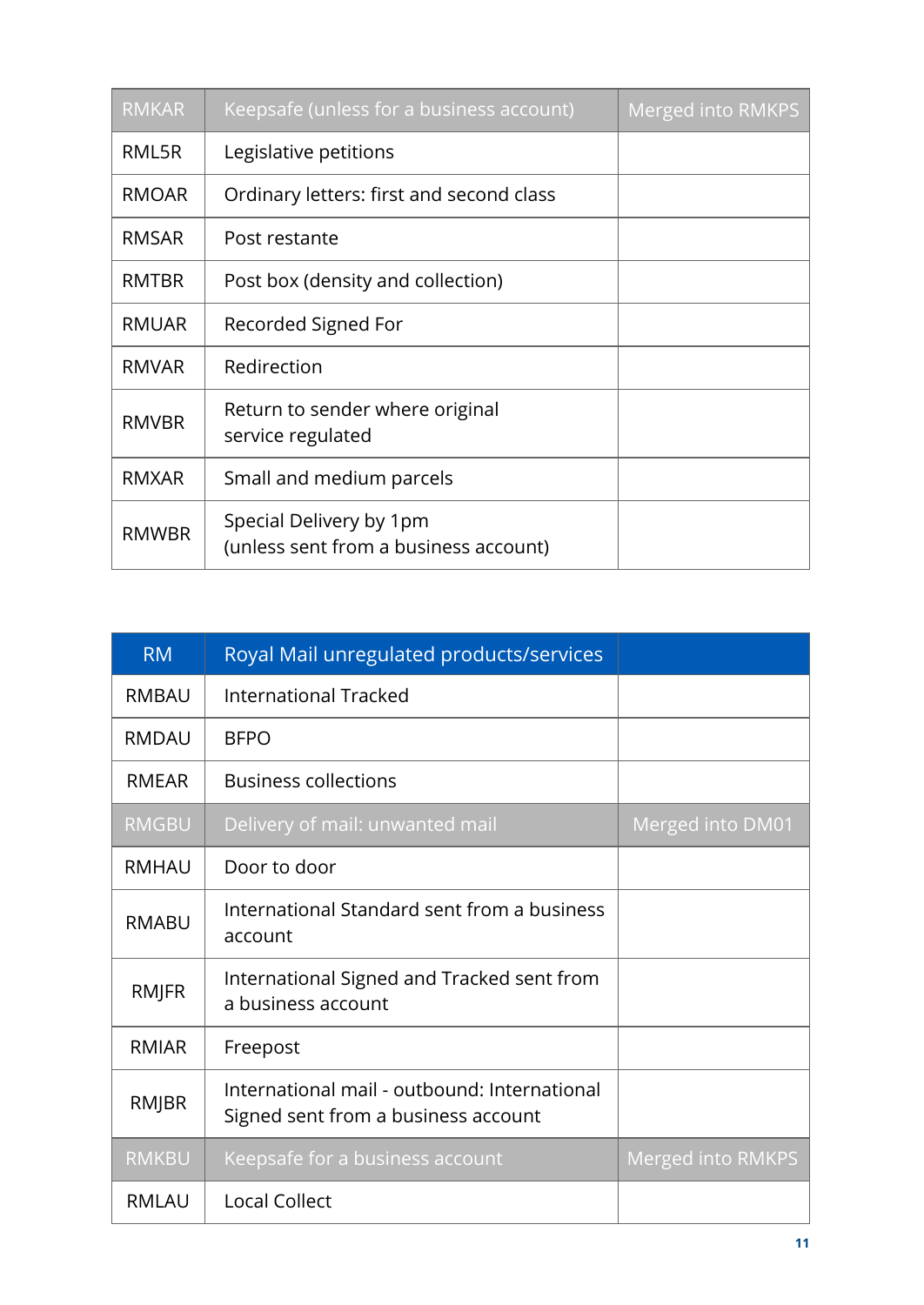| <b>RMMAU</b> | <b>Mail Collect</b>                                      |                |
|--------------|----------------------------------------------------------|----------------|
| <b>RMNAR</b> | Mail Sort                                                |                |
| <b>RMPAR</b> | Packetpost                                               |                |
| <b>RMRAR</b> | PO Box                                                   |                |
| <b>RMTCU</b> | Post box not related to density or collection            |                |
| <b>RMWAU</b> | Special Delivery by 9am                                  |                |
| <b>RMWCU</b> | Special Delivery by 1pm sent from a<br>business account  |                |
| <b>RMWDU</b> | Special Delivery: Saturday delivery                      |                |
| <b>RMWXX</b> | Special Delivery: service type unknown                   | <b>Deleted</b> |
| RMQAU        | Philatelic (stamp collecting)                            |                |
| <b>RMVCU</b> | Return to sender where original service<br>non-regulated |                |
| <b>RMPRS</b> | Other RM premium services                                | <b>New</b>     |
| RMZZU        | Unable to categorise                                     |                |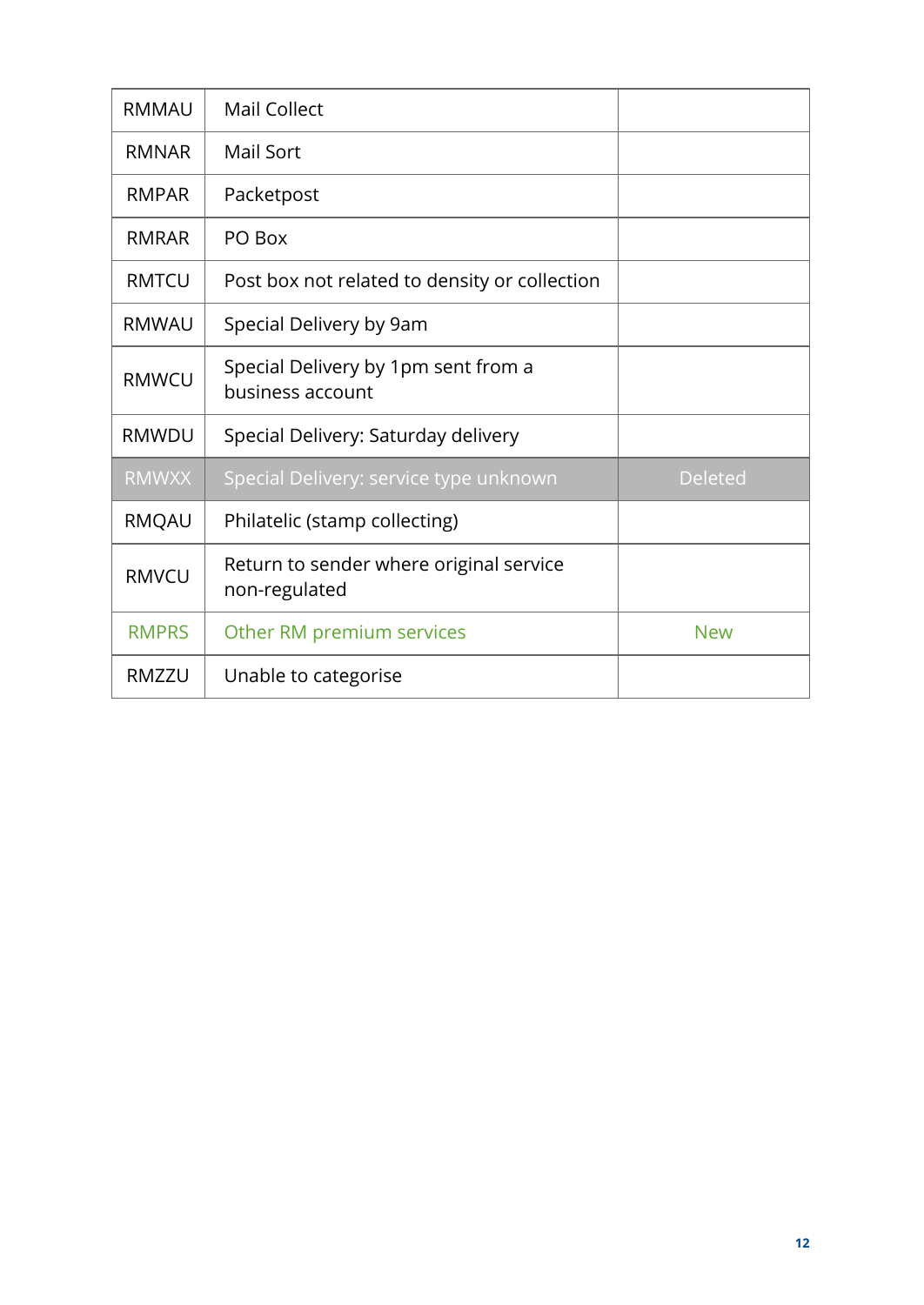| XX.          | Other operator<br>regulated products/services |  |
|--------------|-----------------------------------------------|--|
| <b>XXAAR</b> | Domestic letter: indicia prefix = CL          |  |

| <b>XX</b>    | Other operator<br>unregulated products/services |                   |
|--------------|-------------------------------------------------|-------------------|
| <b>XXICL</b> | Domestic letter: indicia prefix does not = CL   | <b>New</b>        |
| <b>XXABX</b> | Domestic letter: indicia prefix = C9            | Merged into XXICL |
| <b>XXZCZ</b> | Domestic letter: indicia prefix unknown         |                   |
| <b>XXADU</b> | Domestic parcel                                 |                   |
| <b>XXCAU</b> | International outbound: letter                  |                   |
| <b>XXCBU</b> | International outbound: parcel                  |                   |
| <b>XXCCU</b> | International incoming: letter                  |                   |
| <b>XXCDU</b> | International incoming: parcel                  |                   |
| <b>XXXPS</b> | Premium services: not RM                        | <b>New</b>        |
| <b>XXCPS</b> | <b>Collection point services</b>                | <b>New</b>        |
| 77777        | Unable to categorise                            |                   |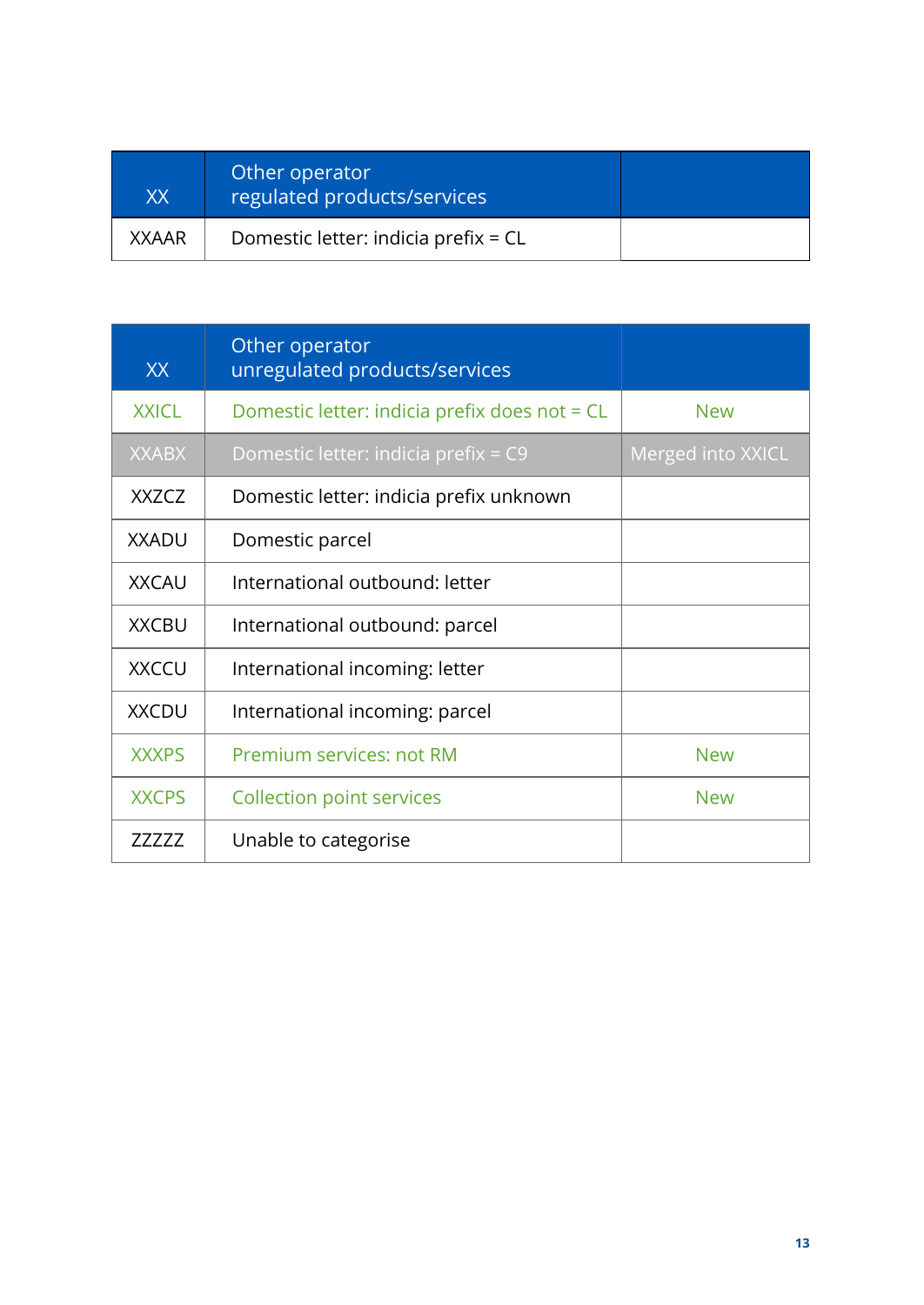# <span id="page-13-0"></span>**Energy**

#### **AD - Advice/information**

| <b>AD</b>       | Advice/information                                  |                  |
|-----------------|-----------------------------------------------------|------------------|
| AD1             | <b>Priority Services Register</b>                   |                  |
| AD <sub>2</sub> | Energy efficiency advice                            | Moved to AD11    |
| AD3             | Pricing information                                 |                  |
| AD4             | Supply point information                            |                  |
| AD <sub>5</sub> | Company contact details (non-complaint<br>purposes) |                  |
| AD <sub>6</sub> | How to change supplier                              |                  |
| AD7             | Maximum resale price                                | <b>Deleted</b>   |
| AD <sub>8</sub> | Non domestic contract issues                        |                  |
| AD <sub>9</sub> | Smart metering information                          | Merged into AD14 |
| <b>AD10</b>     | <b>Warm Home Discount</b>                           | <b>New</b>       |
| <b>AD11</b>     | Energy efficiency or renewables advice              | <b>New</b>       |
| <b>AD12</b>     | Change of tenancy                                   | <b>New</b>       |
| <b>AD13</b>     | <b>Online account issues</b>                        | <b>New</b>       |
| <b>AD14</b>     | Smart meter information request                     | <b>New</b>       |
| <b>ADXX</b>     | Issue does not fit into any existing code category  | <b>Deleted</b>   |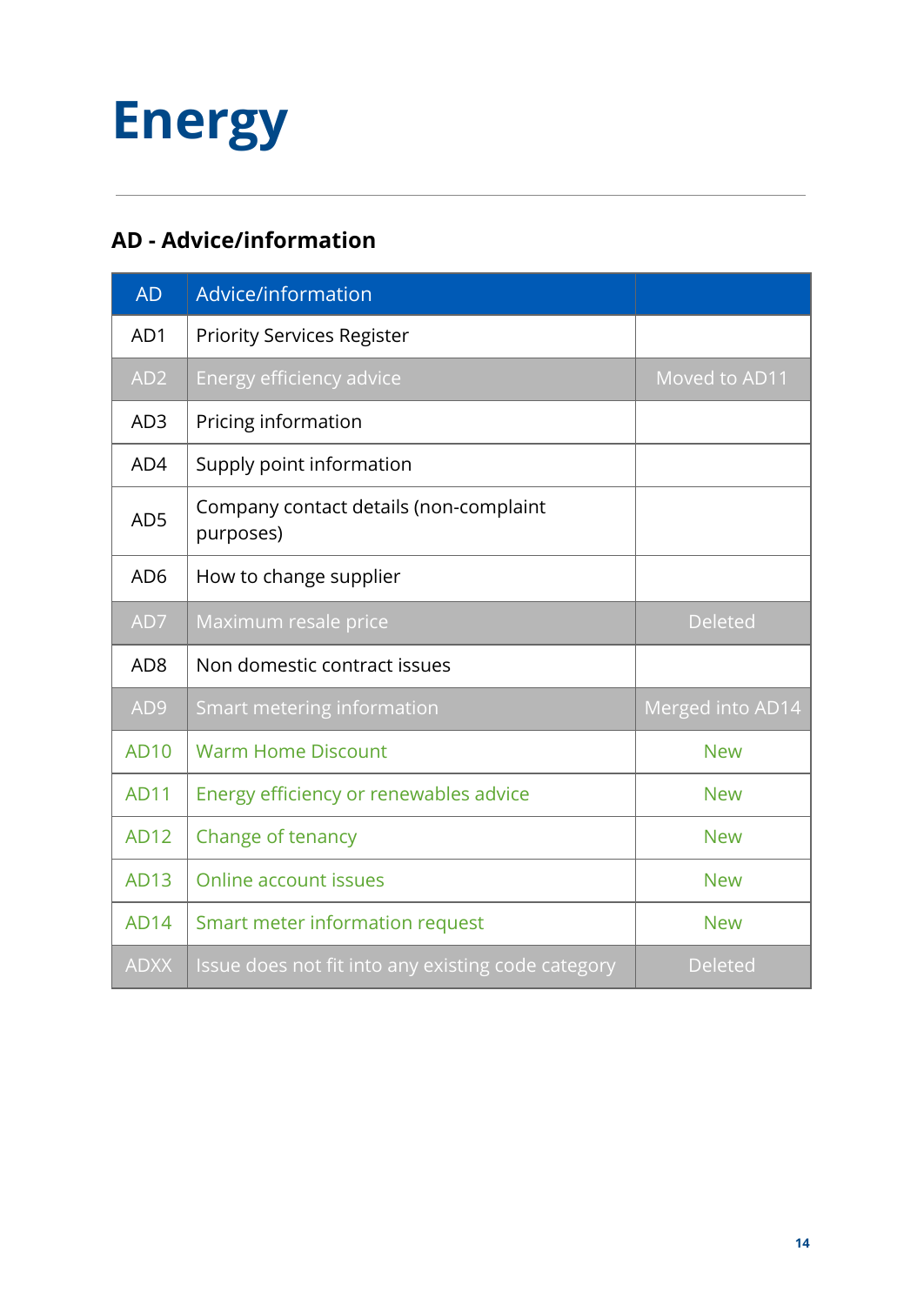#### **BE - Billing**

| <b>BE</b>       | <b>Billing</b>                                              |                                  |                             |
|-----------------|-------------------------------------------------------------|----------------------------------|-----------------------------|
| BE1             | Failure to set up DD/DD set at incorrect level              |                                  | Merged into BE17            |
| BE <sub>2</sub> | DD unauthorised withdrawal                                  |                                  | Merged into BE17            |
| BE3             | Back-billing/catch up bill received                         |                                  | Split into<br>BE18 and BE26 |
| BE4             | Clarity of bill                                             |                                  | <b>Deleted</b>              |
| BE5             | New bill not received/frequency of bills                    |                                  |                             |
| BE <sub>6</sub> | Customer not responsible for bill/debt                      |                                  | <b>Deleted</b>              |
| BE7             | Failure to refund                                           |                                  | <b>Deleted</b>              |
| BE <sub>8</sub> | Final bill not received                                     |                                  | <b>Deleted</b>              |
| BE <sub>9</sub> | Disputed use of premises: business/domestic                 |                                  | <b>Deleted</b>              |
| <b>BE10</b>     | Online tariff problem                                       |                                  | <b>Deleted</b>              |
| <b>BE11</b>     | Security deposits                                           |                                  |                             |
|                 | Missing/misdirected payments (credit meter)                 |                                  |                             |
| <b>BE12</b>     |                                                             |                                  | <b>Deleted</b>              |
| <b>BE13</b>     | Incorrect opening/<br>closing meter<br>reading on transfer  | Incorrect reading<br>on transfer | Meaning clarified           |
| <b>BE14</b>     | <b>PPM</b> statements                                       |                                  | Moved to PP7                |
| <b>BE15</b>     | Multiple MPRs/MPANs for one site                            |                                  | Deleted - see ME5           |
| <b>BE16</b>     | Amount on bill does not match smart meter<br>energy display |                                  | Merged into SM3             |
| <b>BE17</b>     | Direct debit issues                                         |                                  | <b>New</b>                  |
| <b>BE18</b>     | Catch up bill received                                      |                                  | <b>New</b>                  |
| <b>BE19</b>     | <b>Bill format unclear</b>                                  |                                  | <b>New</b>                  |
| <b>BE20</b>     | Disputed bill, customer not responsible                     |                                  | <b>New</b>                  |
| <b>BE21</b>     | Failure to credit/refund                                    |                                  | <b>New</b>                  |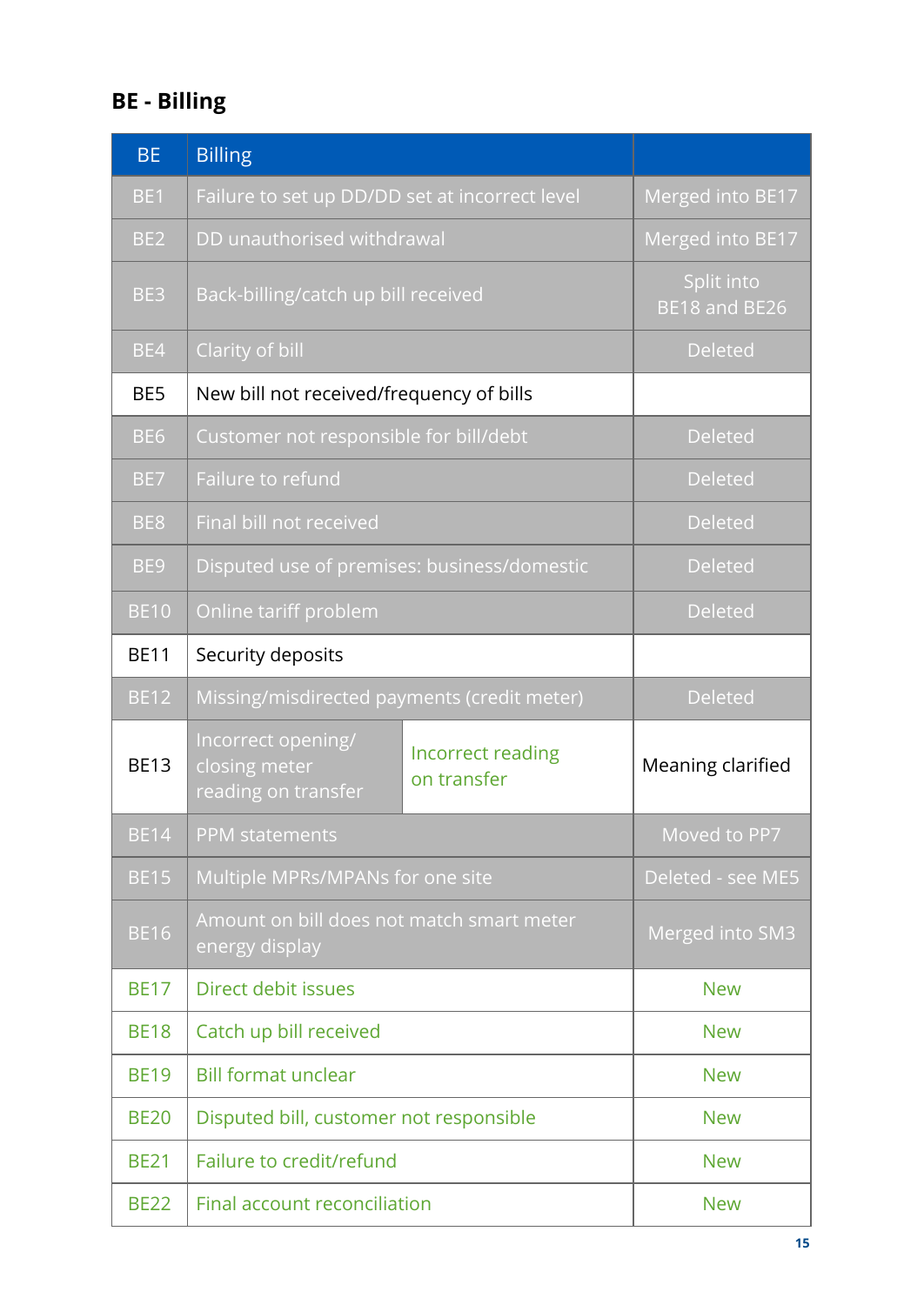| <b>BE23</b> | Online account issues                        | <b>New</b> |
|-------------|----------------------------------------------|------------|
| <b>BE24</b> | Unallocated payments                         | <b>New</b> |
| <b>BE25</b> | Incorrect reading on transfer                | <b>New</b> |
| <b>BE26</b> | Back billing code (potential breach)         | <b>New</b> |
| <b>BE27</b> | <b>Balance query</b>                         | <b>New</b> |
| <b>BE28</b> | Standing charge query                        | <b>New</b> |
| <b>BE29</b> | Inaccurate bill or inaccurate estimated bill | <b>New</b> |
| <b>BE30</b> | <b>Price/tariff information</b>              | <b>New</b> |

#### **CS - Customer service failure**

| CS              | Customer service failure                  |                |
|-----------------|-------------------------------------------|----------------|
| CS <sub>1</sub> | Complaint not registered by company       |                |
| CS <sub>2</sub> | Phone queue too long                      | <b>Deleted</b> |
| CS <sub>3</sub> | Difficulty contacting supplier            | <b>New</b>     |
| CS <sub>4</sub> | Mis-selling                               | <b>New</b>     |
| CS <sub>5</sub> | Inappropriate staff behaviour             | <b>New</b>     |
| CS <sub>6</sub> | Third party intermediary/broker complaint | <b>New</b>     |
| CS7             | Appointments not kept                     | <b>New</b>     |

#### **DD - Debt/disconnections**

| <b>DD</b>                   | Debt/disconnections                                              |                  |
|-----------------------------|------------------------------------------------------------------|------------------|
| DD1                         | Unsuitable or unaffordable payment scheme to<br>cover debt l     | Merged into DD10 |
| D <sub>D</sub> <sub>2</sub> | Debt recovery practices                                          |                  |
| DD <sub>3</sub>             | Unable to request suitable payment methods<br>(fuel direct, PPM) | Merged into DD10 |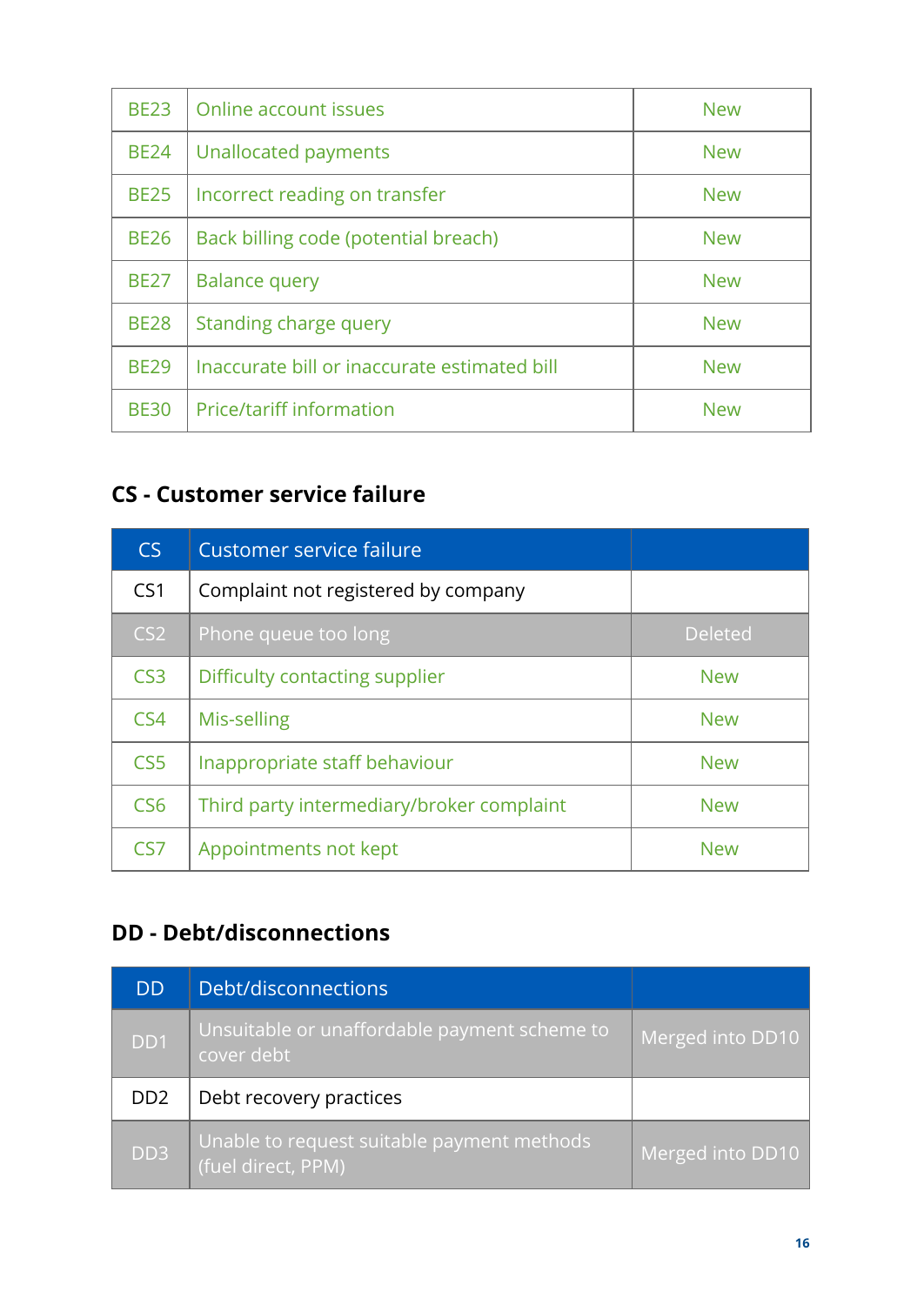| D <sub>D</sub> <sub>4</sub> | Disconnection/forced PPM without proper<br>process |                |
|-----------------------------|----------------------------------------------------|----------------|
| D <sub>D5</sub>             | Disconnection/forced PPM in error                  |                |
| DD <sub>6</sub>             | Disconnection following due process                |                |
| D <sub>D</sub>              | Vulnerable consumer disconnected                   |                |
| D <sub>D</sub> <sub>8</sub> | Disputed rights of entry                           | <b>Deleted</b> |
| D <sub>D</sub> <sub>9</sub> | PPM self disconnection (unable to credit meter)    |                |
| <b>DD10</b>                 | Unsuitable payment scheme/payment method           | <b>New</b>     |

#### **DT - Networks**

| <b>DT</b>       | <b>Networks</b>                                                      |                 |
|-----------------|----------------------------------------------------------------------|-----------------|
| DT <sub>1</sub> | Quality of supply                                                    | Merged into DT8 |
| DT <sub>2</sub> | Reliability of supply/supply disruptions                             | Merged into DT8 |
| DT <sub>3</sub> | Connections/alterations of supply                                    |                 |
| DT4             | Difficulty or delay in obtaining connection/<br>alteration to supply |                 |
| DT <sub>5</sub> | Excavations/reinstatement                                            |                 |
| DT <sub>6</sub> | Emergency service provision gas                                      | <b>Deleted</b>  |
| DT7             | Network safety                                                       |                 |
| DT <sub>8</sub> | Quality/reliability of supply                                        | <b>New</b>      |
| DT <sub>9</sub> | Off supply contingency measures<br>(heating, cooking, generator)     | <b>New</b>      |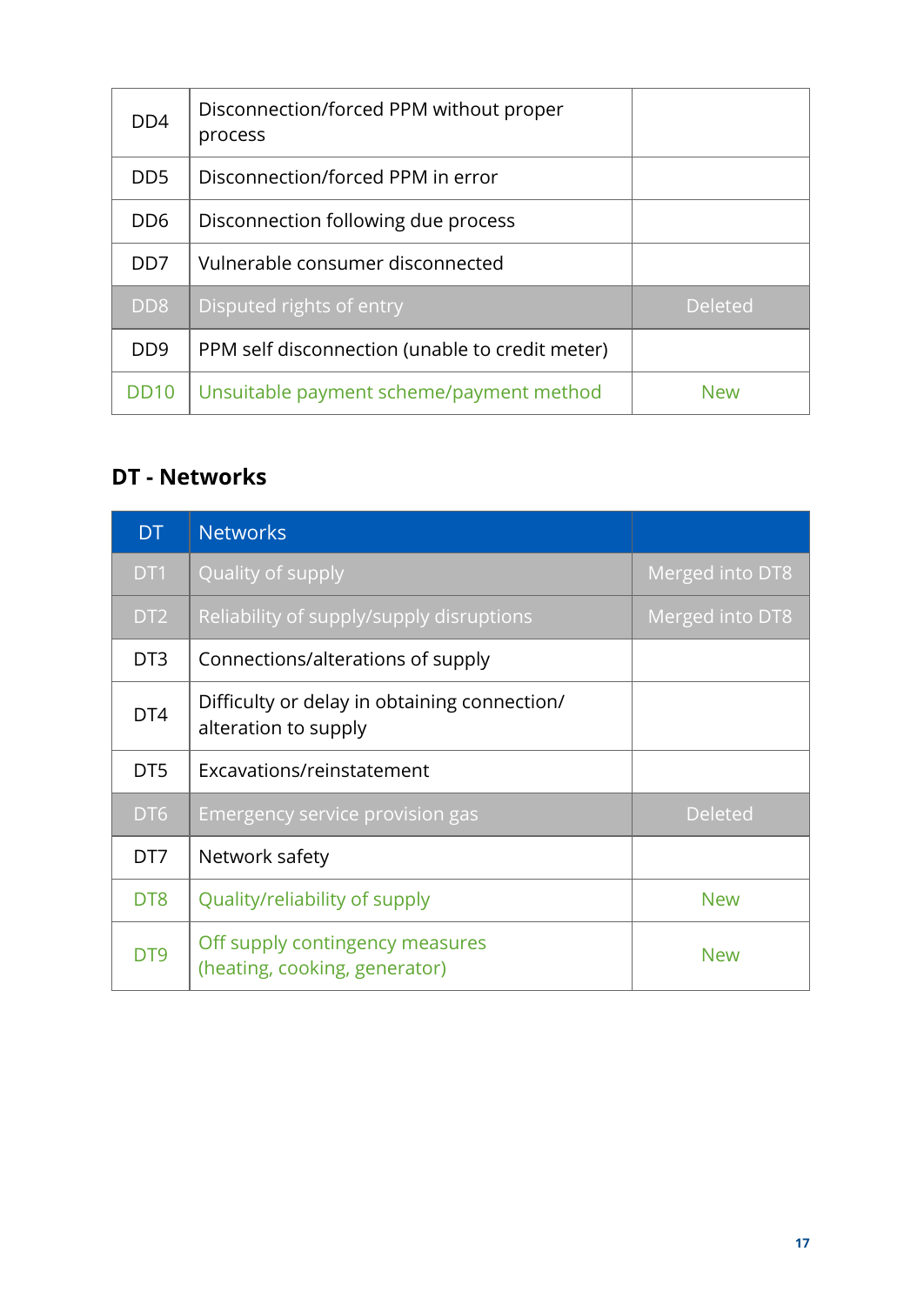#### **MA - Marketing**

| <b>MA</b>       | <b>Marketing</b>                            | <b>Deleted</b> |
|-----------------|---------------------------------------------|----------------|
| MA1             | <b>Suspected forged signature</b>           | <b>Deleted</b> |
| MA <sub>2</sub> | Inappropriate staff behaviour               | <b>Deleted</b> |
| MA3             | Misrepresentation                           | <b>Deleted</b> |
| MA4             | Consumer agreed only to receive information | <b>Deleted</b> |
| MA5             | Signatory not responsible for account       | <b>Deleted</b> |

#### **ME - Metering (general)**

| <b>ME</b>       | <b>Metering</b>                                      | Metering (general) | Renamed |
|-----------------|------------------------------------------------------|--------------------|---------|
| ME1             | Meter accuracy                                       |                    |         |
| ME <sub>2</sub> | Meter provision or exchange                          |                    |         |
| ME3             | Meter positioning                                    |                    |         |
| ME4             | Meter reading/data collection                        |                    |         |
| ME5             | Supply point administration query<br>(MPRN/MPR/MPAS) |                    |         |
| ME <sub>6</sub> | Suspected meter tampering                            |                    |         |

#### **PC - Price comparison**

| PC.              | Price comparison                                     | <b>Deleted</b>   |
|------------------|------------------------------------------------------|------------------|
| PC <sub>01</sub> | Complaint about price comparison<br>service provider | Merged into DY14 |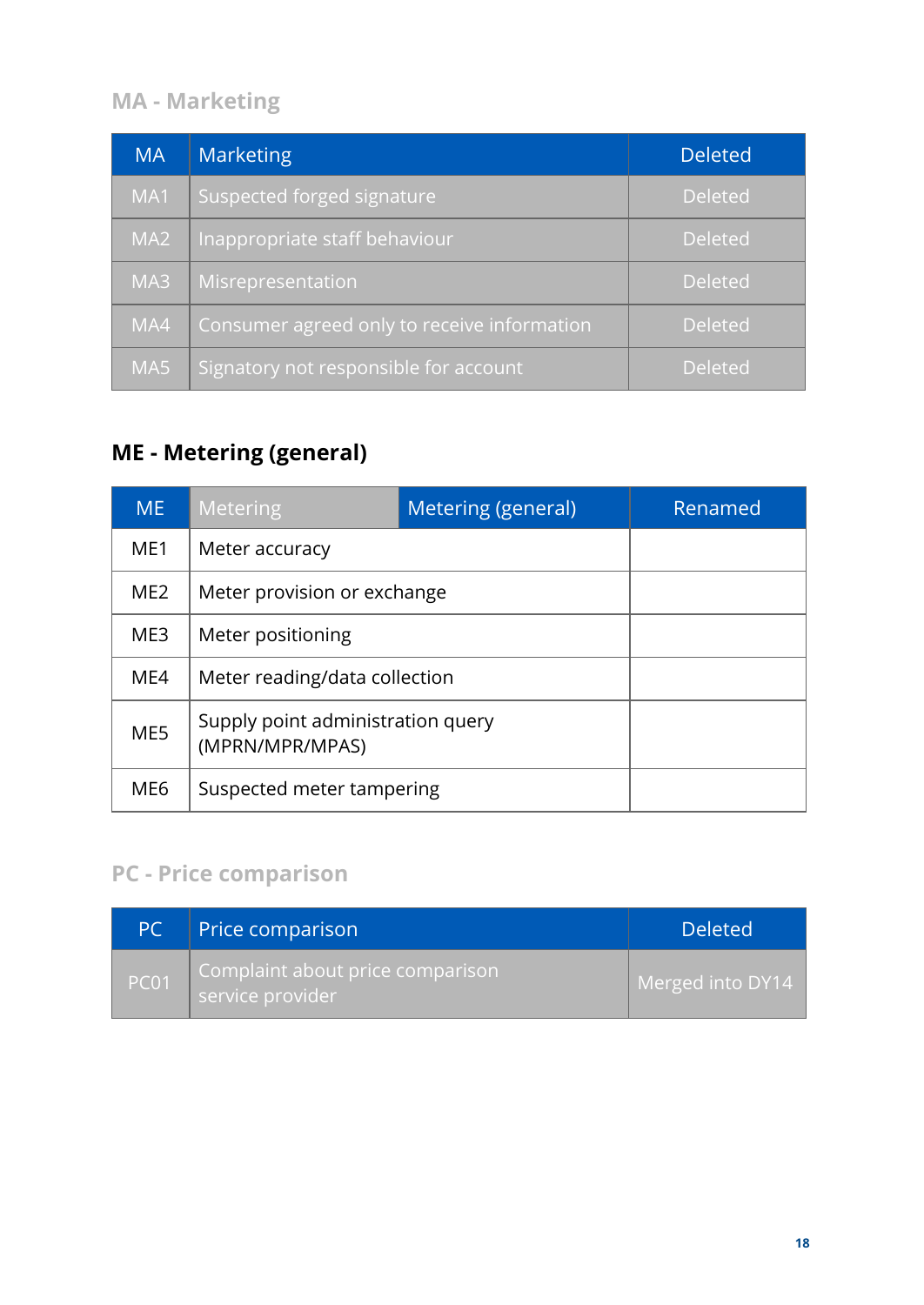#### **PP - Prepayment meters (PPM)**

| <b>PP</b>       | Prepayment meters (PPM)                                                 |                |
|-----------------|-------------------------------------------------------------------------|----------------|
| PP <sub>1</sub> | PPM settings (incorrect tariff rate/incorrect debt<br>repayment rate)   |                |
| PP <sub>2</sub> | Delay in issuing PPM card (currently off supply)                        |                |
| PP <sub>3</sub> | Delay in issuing PPM card (currently on supply)                         |                |
| PP4             | Difficulty charging PPM card - card faulty/card<br>lost/vendor issue    |                |
| PP <sub>5</sub> | PPM misdirected payments                                                | <b>Deleted</b> |
| PP <sub>6</sub> | Issue with change of payment method from PPM to<br>credit or vice versa | <b>Deleted</b> |
| PP7             | PPM misdirected or unallocated payments                                 | <b>New</b>     |
| PP <sub>8</sub> | <b>PPM</b> statements                                                   | <b>New</b>     |
| PP <sub>9</sub> | Unable to credit PPM<br>(faulty meter/payment device)                   | <b>New</b>     |
| <b>PP10</b>     | Prepayment interface device issue                                       | <b>New</b>     |

#### **SM- Smart meters**

| <b>SM</b>       | <b>Smart meters</b>                           |            |
|-----------------|-----------------------------------------------|------------|
| SM <sub>1</sub> | Smart meter installation                      |            |
| SM <sub>2</sub> | Problems with energy display/in-home display  |            |
| SM <sub>3</sub> | Smart meter inaccurate bills                  | <b>New</b> |
| SM4             | Billing issues after smart meter installation | <b>New</b> |
| SM <sub>5</sub> | Smart meter objection                         | <b>New</b> |
| SM <sub>6</sub> | Smart meter sales and marketing               | <b>New</b> |
| SM <sub>7</sub> | Remote disconnection                          | <b>New</b> |
| SM <sub>8</sub> | Switching                                     | <b>New</b> |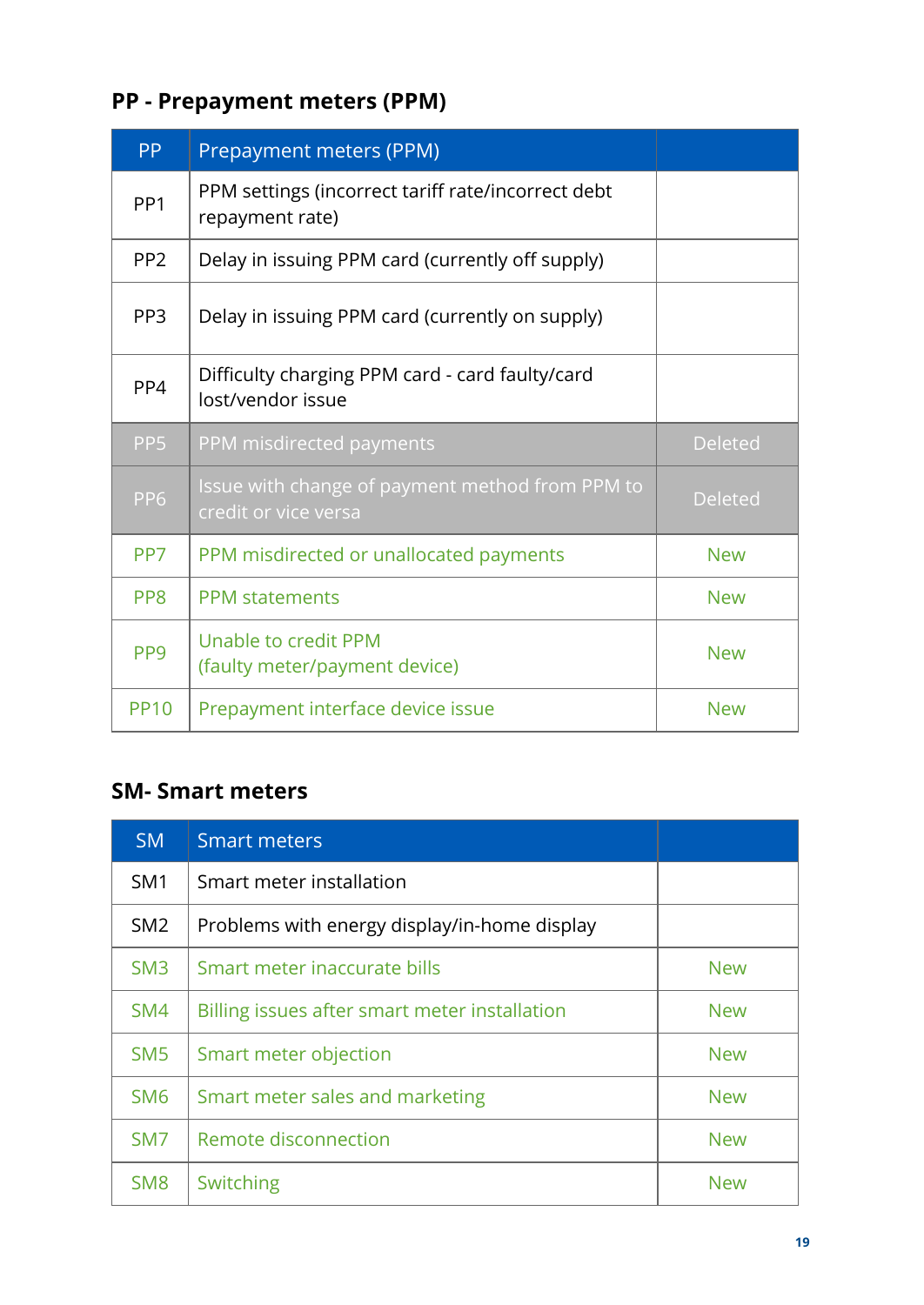| SM <sub>9</sub> | Other | New |
|-----------------|-------|-----|
|-----------------|-------|-----|

#### **TR- Transfers**

| <b>TR</b>       | <b>Transfers</b>                                               |                |
|-----------------|----------------------------------------------------------------|----------------|
| TR <sub>1</sub> | Transfer in error due to incorrect supply point<br>information | <b>Deleted</b> |
| TR <sub>2</sub> | Cancelled contract not actioned                                |                |
| TR <sub>3</sub> | Breach of Erroneous Transfer Charter                           |                |
| TR4             | Problems arising from contracts                                |                |
| TR <sub>5</sub> | Supplier unable to supply                                      |                |
| TR <sub>6</sub> | Supplier objections to transfer on grounds of debt             |                |
| TR7             | Supplier objection to transfer on grounds of<br>contract terms |                |
| TR8             | Transfer not actioned after price<br>notification received     | <b>Deleted</b> |
| TR <sub>9</sub> | <b>Transfer windows</b>                                        |                |
| <b>TR10</b>     | Supplier objection reasons unknown                             |                |
| <b>TR11</b>     | Failure to correctly apply for transfer                        |                |
| <b>TR12</b>     | Erroneous transfer                                             | <b>New</b>     |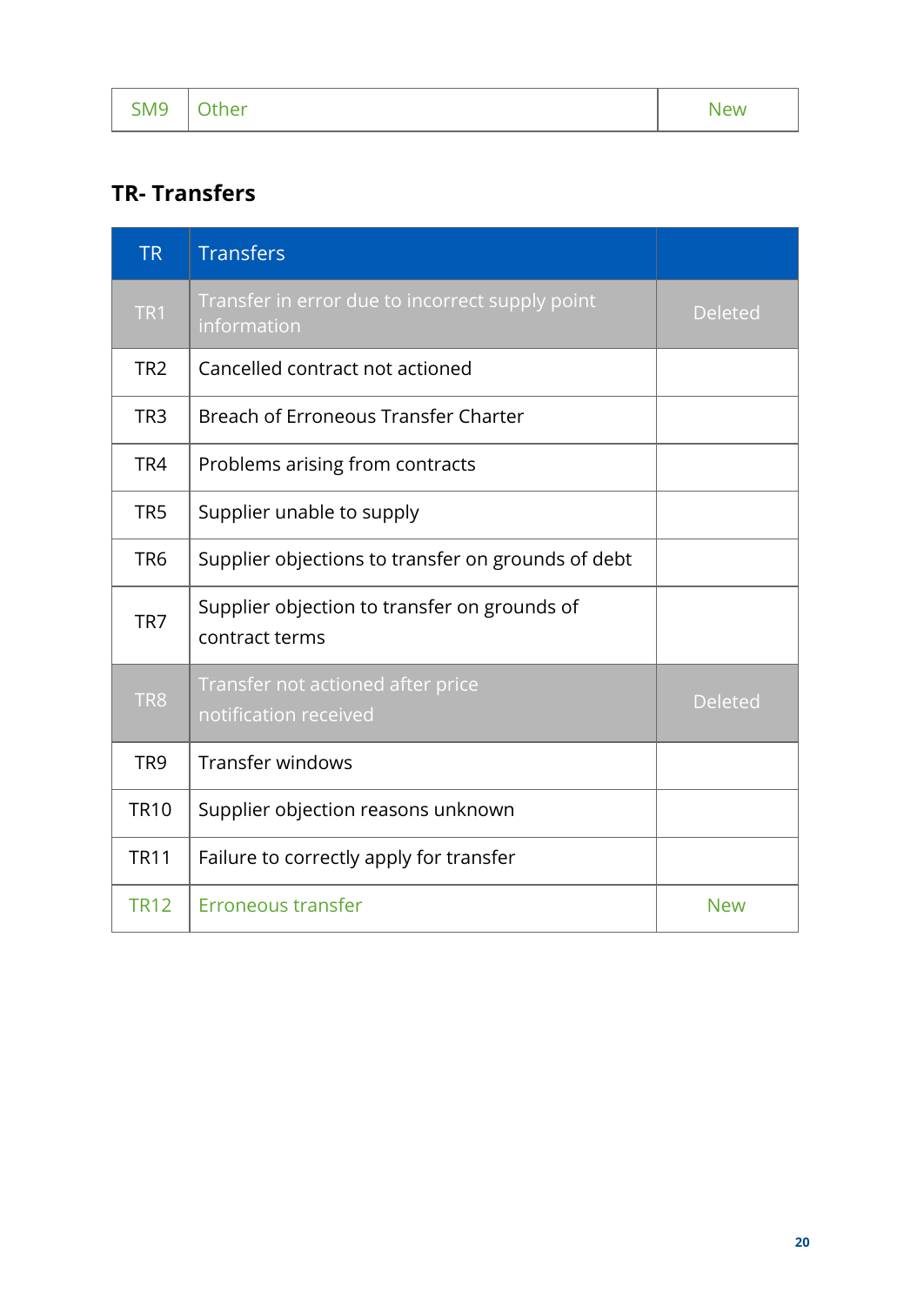## <span id="page-20-0"></span>**General consumer codes**

### <span id="page-20-1"></span>Purchase methods

| Code | Description                                                         |                                          |                         |
|------|---------------------------------------------------------------------|------------------------------------------|-------------------------|
| $-1$ | Unknown                                                             |                                          |                         |
| 02   | Auction                                                             |                                          |                         |
| 03   | Internet auction                                                    |                                          |                         |
| 04   | TV auction/interactive sale                                         |                                          |                         |
| 05   | Telephone                                                           |                                          |                         |
| 06   | Internet                                                            |                                          | Split into<br>31 and 34 |
| 07   | Mail order                                                          | Mail order/catalogue                     | Meaning clarified       |
| 08   | Unsolicited postal                                                  |                                          |                         |
| 09   | Unsolicited telephone                                               | Unsolicited telephone/<br>automated call | Meaning clarified       |
| 10   | Unsolicited fax                                                     |                                          | <b>Deleted</b>          |
| 11   | Unsolicited email                                                   |                                          |                         |
| 12   | Market stall                                                        |                                          |                         |
| 13   | Trade fair/exhibition                                               |                                          |                         |
| 14   | Boot sale                                                           |                                          |                         |
| 15   | One day sale/mock auction                                           |                                          |                         |
| 16   | Doorstep uninvited                                                  |                                          | Merged into 27          |
| 17   | Doorstep invited                                                    |                                          | Merged into 27          |
| 18   | Street canvasser<br>(i.e. "do you want to change your gas supply?") |                                          | <b>Deleted</b>          |
| 20   | Party plan                                                          |                                          |                         |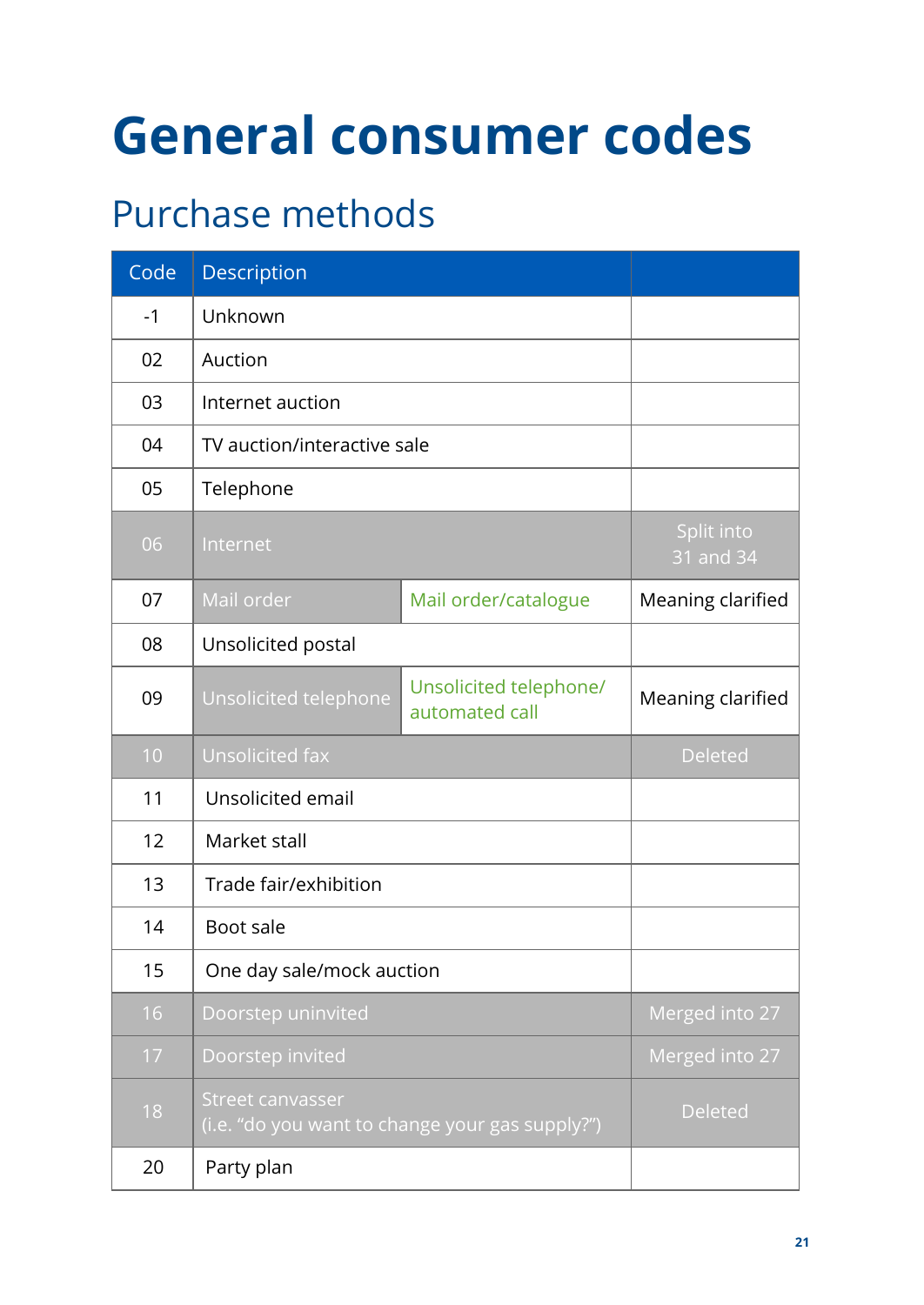| 21 | Trader premises                                 |            |
|----|-------------------------------------------------|------------|
| 22 | Street seller                                   |            |
| 23 | Transport fare purchased at time of travel      |            |
| 24 | Continuous purchases (e.g. subscriptions)       |            |
| 25 | Private purchase/sale                           |            |
| 26 | Automatic renewal/rollover                      | <b>New</b> |
| 27 | Doorstep                                        | <b>New</b> |
| 28 | Franchise or chain garage/dealer (for vehicles) | <b>New</b> |
| 29 | Independent garage/dealer (for vehicles)        | <b>New</b> |
| 30 | Mobile garage service (for vehicles)            | <b>New</b> |
| 31 | Online marketplace (non-auction)                | <b>New</b> |
| 32 | Roadside (for vehicles)                         | <b>New</b> |
| 33 | <b>SMS</b>                                      | <b>New</b> |
| 34 | Trader websites and apps                        | <b>New</b> |
| 99 | Other                                           |            |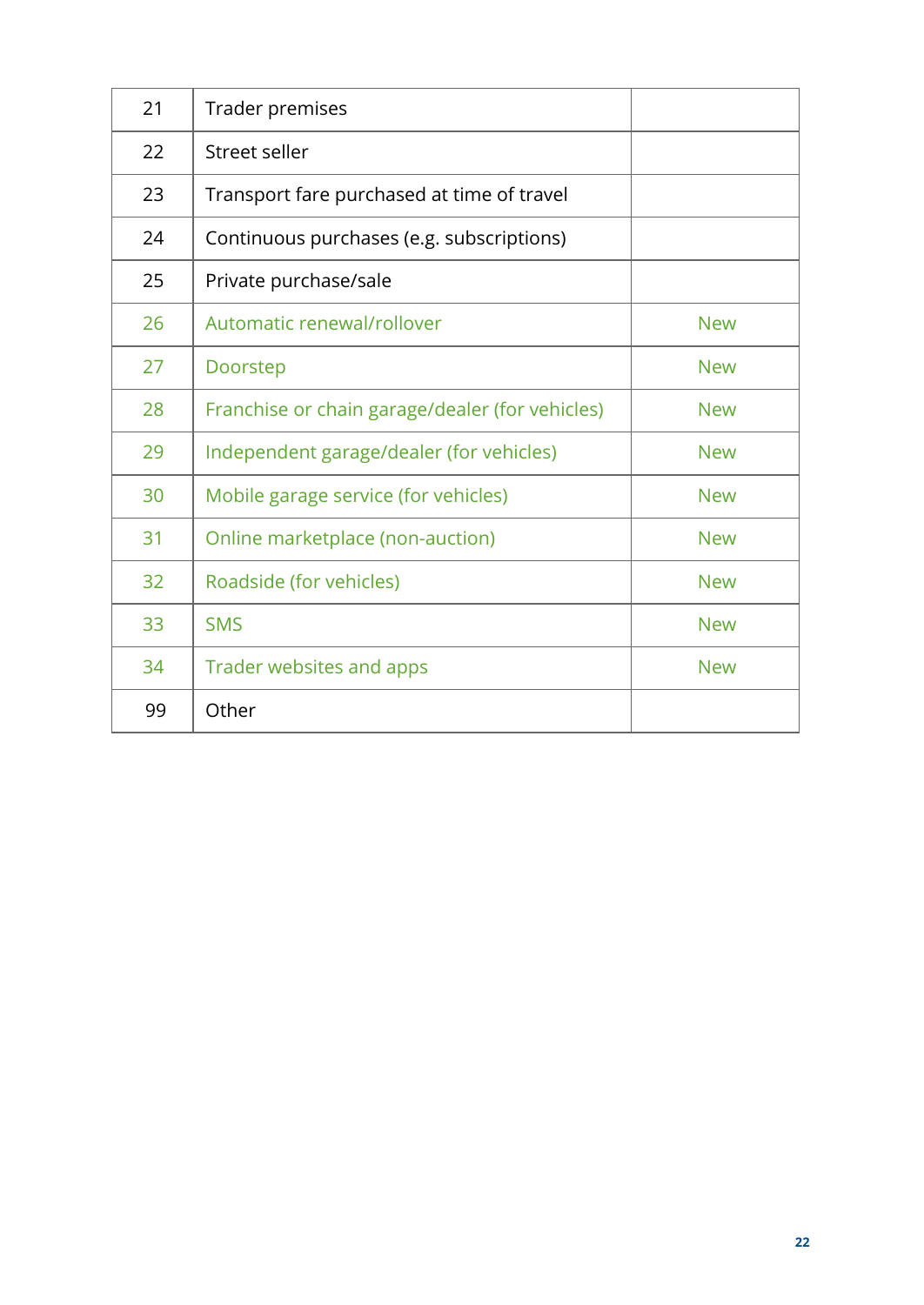### <span id="page-22-0"></span>Payment types

| Code | Description                                                |                |
|------|------------------------------------------------------------|----------------|
| $-1$ | Unknown                                                    |                |
| 01   | Cash                                                       |                |
| 02   | Credit card                                                |                |
| 04   | Not paid                                                   |                |
| 05   | Not disclosed                                              |                |
| 06   | Debit card                                                 |                |
| 07   | <b>HP</b>                                                  |                |
| 08   | Other credit (not HP)                                      |                |
| 09   | Deferred credit                                            |                |
| 10   | Cheque                                                     |                |
| 11   | <b>Banker's draft</b>                                      | Merged into 21 |
| 12   | Postal order                                               |                |
| 13   | <b>Escrow accounts</b>                                     |                |
| 14   | Text message                                               |                |
| 15   | Direct debit                                               |                |
| 16   | PayPal                                                     |                |
| 17   | Store voucher                                              |                |
| 18   | <b>Bank transfer (including PayM)</b>                      | <b>New</b>     |
| 19   | Charge card                                                | <b>New</b>     |
| 20   | <b>CPA (Continuous Payment Authority)</b>                  | <b>New</b>     |
| 21   | Banker's draft and CHAPS payments<br>(normally high value) | <b>New</b>     |
| 22   | Coupons, vouchers and credit notes                         | <b>New</b>     |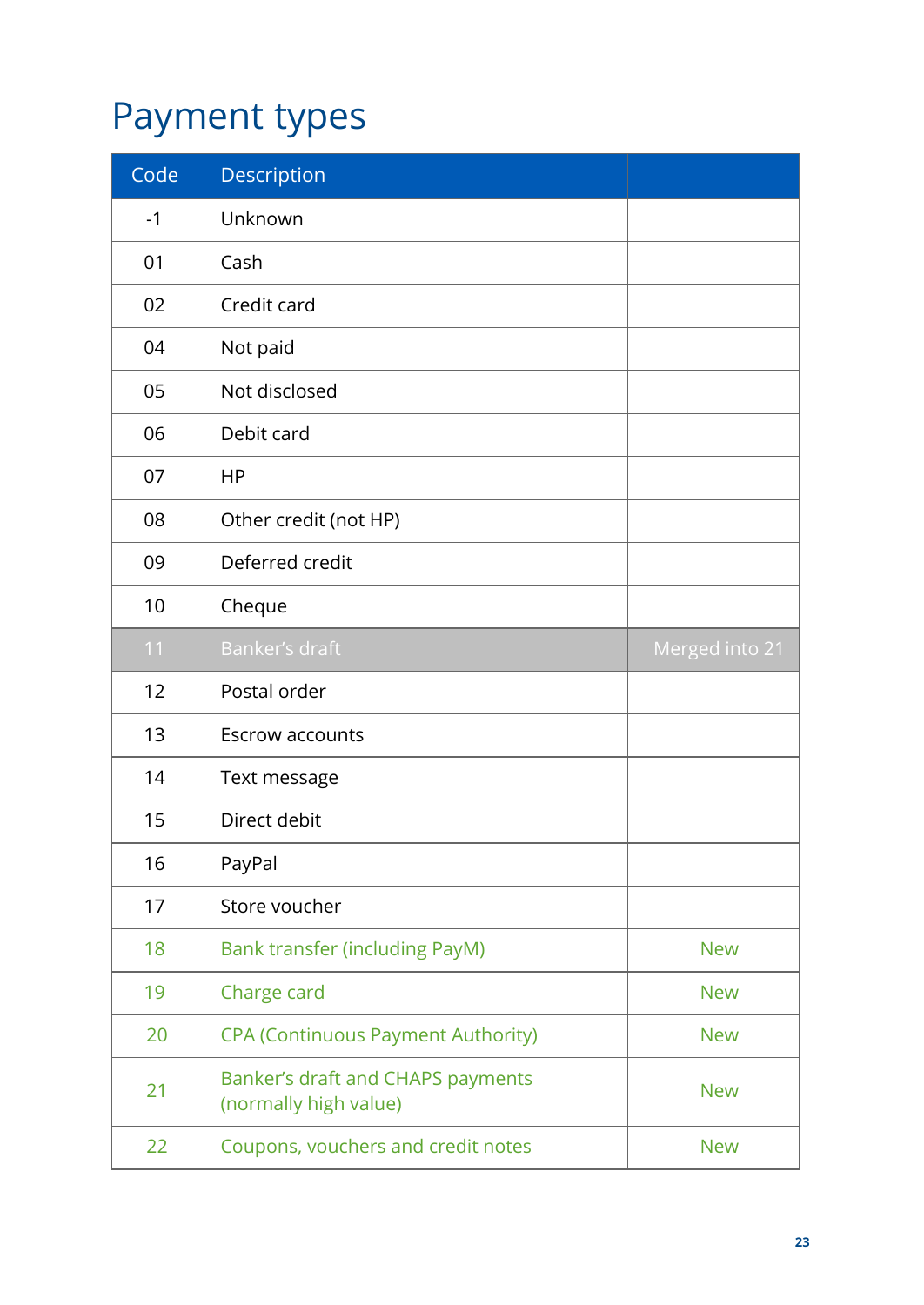| 23 | Green Deal Credit/ECO (Energy Company<br>Obligation) | <b>New</b> |
|----|------------------------------------------------------|------------|
| 24 | Pre-pay (e.g. PayPoint and Ukash)                    | <b>New</b> |
| 25 | Store card                                           | <b>New</b> |
| 26 | Premium rate calls                                   | <b>New</b> |
| 99 | Other                                                |            |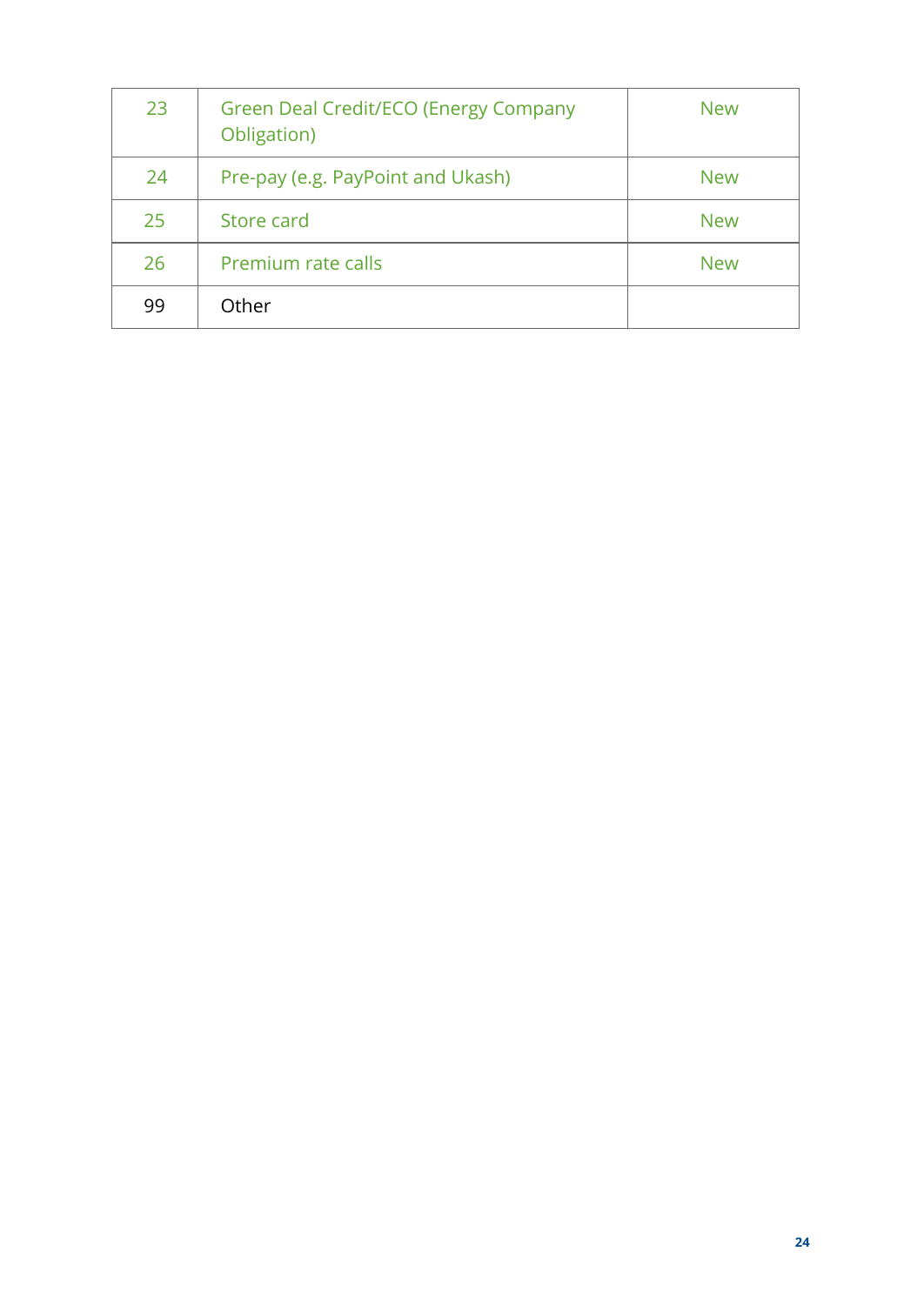### <span id="page-24-0"></span>Complaint types

|         | <b>Unknown</b> |  |
|---------|----------------|--|
| ำ<br>нU | Unknown        |  |

| 01  | Defective goods                                  |                             |                      |
|-----|--------------------------------------------------|-----------------------------|----------------------|
| 01A | Defective goods                                  |                             |                      |
| 01B | Equal liability (section 7.5 CCA)                |                             | Merged into 03H      |
| 01C | Safety                                           |                             |                      |
| 01D | Breach of contract                               |                             |                      |
| 01E | Unsuitable goods provided                        |                             |                      |
| 01F | Wrong goods provided                             |                             |                      |
| 01G | Return of goods not<br>wanted (distance selling) | Return of<br>unwanted goods | Meaning<br>clarified |

| 02  | Substandard services                   |                 |
|-----|----------------------------------------|-----------------|
| 02A | Substandard service                    |                 |
| 02B | <b>Equal liability</b>                 | Merged into 03H |
| 02C | Safety                                 |                 |
| 02D | <b>Customer service</b>                |                 |
| 02E | Negligence                             |                 |
| 02F | Failure/delay in providing service     | <b>New</b>      |
| 02G | <b>Quality of advice</b>               | <b>New</b>      |
| 02H | Damage to customer belongings/property | <b>New</b>      |
| 021 | Service outage                         |                 |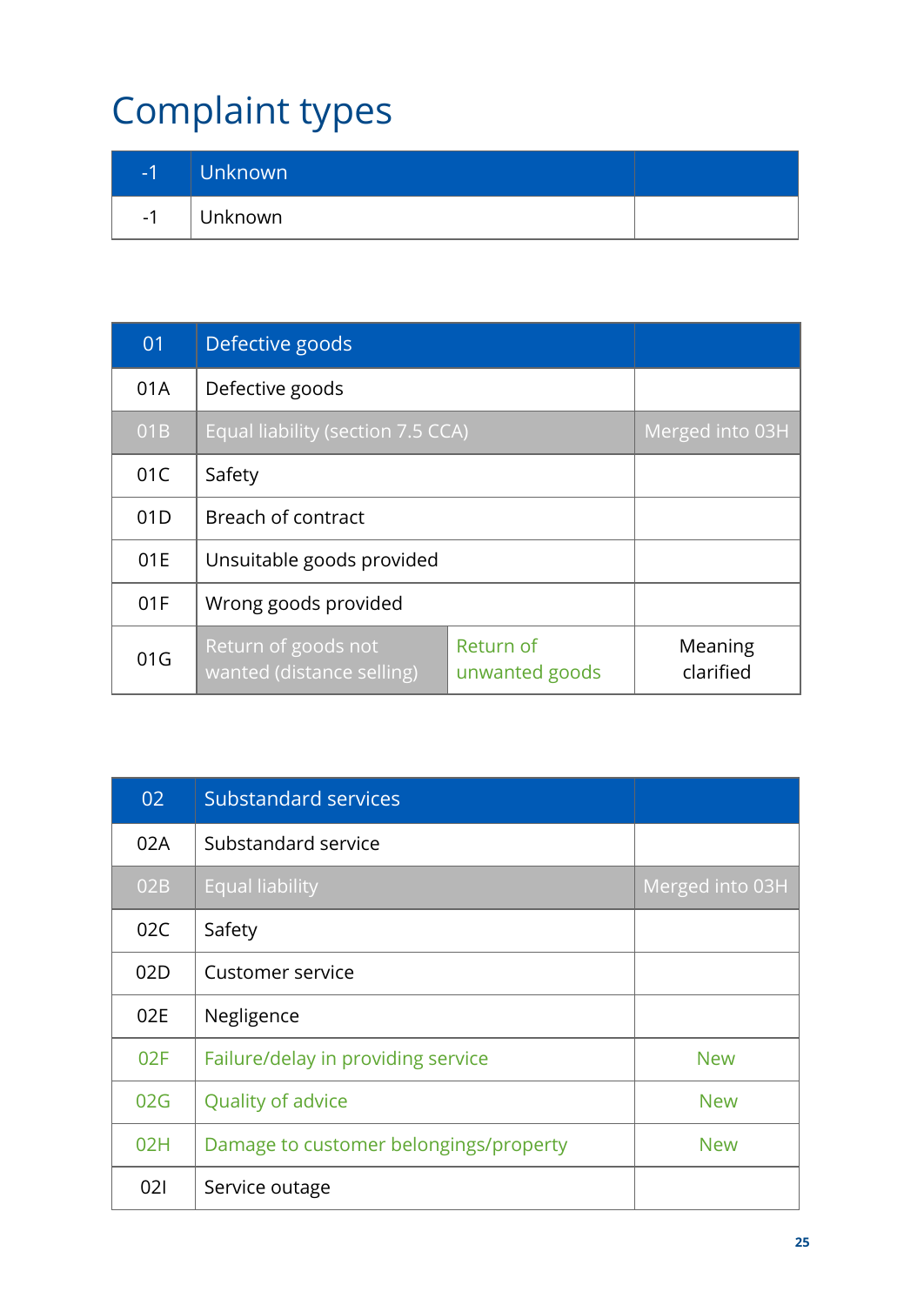| 03  | Credit                                              |                |
|-----|-----------------------------------------------------|----------------|
| 03A | APR and interest charges                            |                |
| 03B | Early settlement                                    | <b>Deleted</b> |
| 03C | <b>Extortionate credit</b>                          | <b>Deleted</b> |
| 03D | Default and termination                             |                |
| 03E | Problems agreeing repayment plans                   | <b>New</b>     |
| 03F | Continuing to collect on disputed debts             | <b>New</b>     |
| 03G | Failure to provide<br>pre-contractual information   | <b>New</b>     |
| 03H | Equal liability<br>(Section 75 Consumer Credit Act) | <b>New</b>     |
| 03Z | Other credit                                        | <b>New</b>     |

| 04  | Prices                                | Prices and charges | Renamed                  |
|-----|---------------------------------------|--------------------|--------------------------|
| 04A | Failure to display price              |                    |                          |
| 04B | Misleading quote/estimate             |                    |                          |
| 04C | Overcharging                          |                    | Deleted - see<br>04F-04I |
| 04D | Wrongly priced                        |                    |                          |
| 04E | Unclear billing/charging              |                    | <b>New</b>               |
| 04F | Drip pricing/surcharges               |                    | <b>New</b>               |
| 04G | Exit/cancellation/termination charges |                    | <b>New</b>               |
| 04H | <b>Metering</b>                       |                    | <b>New</b>               |
| 041 | Mid-contract price increases          |                    | <b>New</b>               |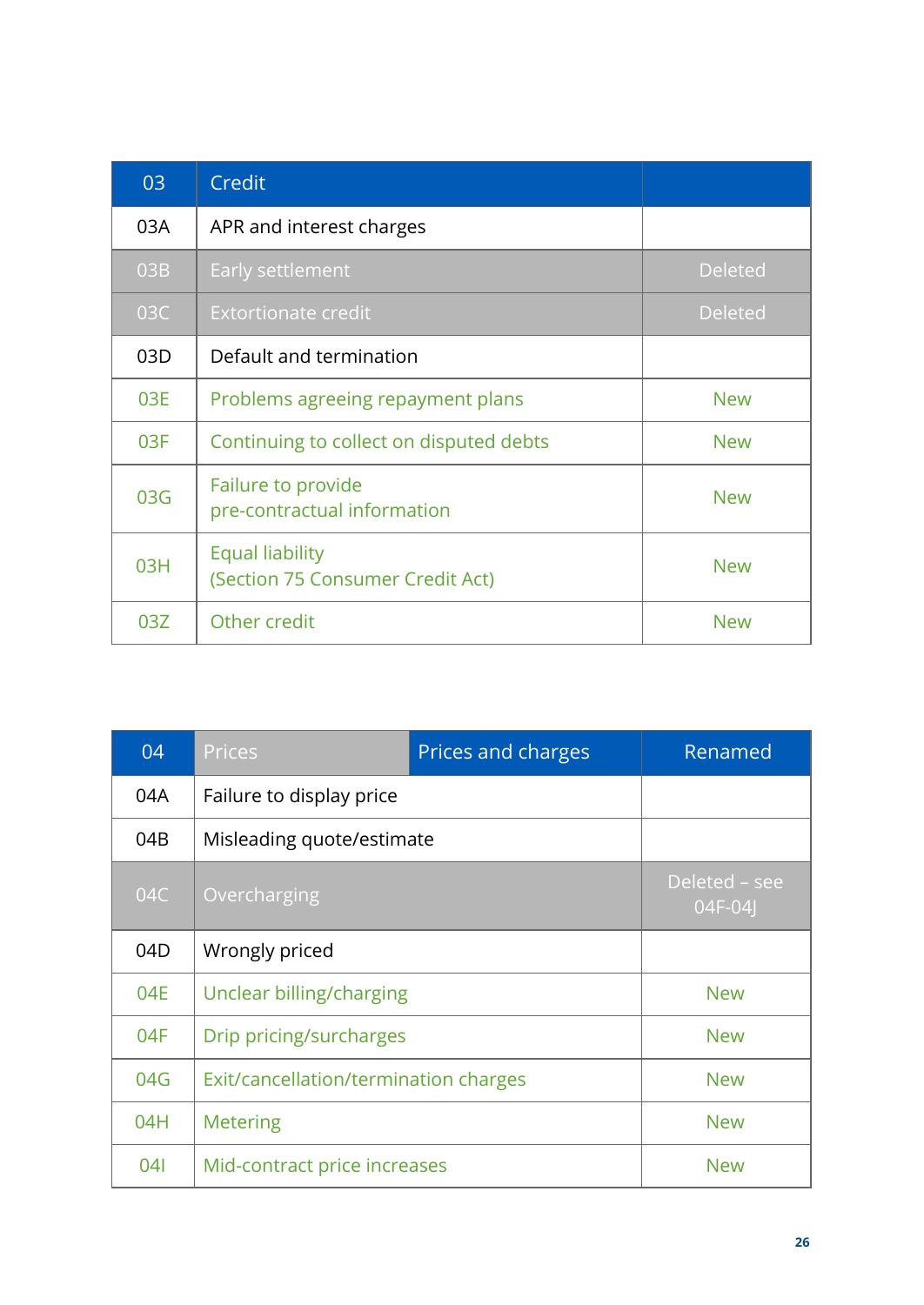| 04 | Other overcharging | New |
|----|--------------------|-----|
|    |                    |     |

| 05              | Delivery/collection/repair                                                   |                 |
|-----------------|------------------------------------------------------------------------------|-----------------|
| 05A             | Failure/delay in delivery                                                    |                 |
| 05B             | Failure/delay in collection                                                  |                 |
| 05C             | Failure/delay in promised repair                                             | Merged into 05D |
| 05 <sub>D</sub> | Failure/delay in promised repair<br>and problems with product recall process | <b>New</b>      |

| 06  | Cancellation                                 | <b>Cancellation rights</b> | Renamed        |
|-----|----------------------------------------------|----------------------------|----------------|
| 06A | Failure to observe cancellation rights       |                            | <b>Deleted</b> |
| 06B | Failure to provide cancellation rights       |                            | <b>New</b>     |
| 06C | Failure to observe cooling off period rights |                            | New            |

| 07  | <b>Selling practices</b>                                           |                |
|-----|--------------------------------------------------------------------|----------------|
| 07A | Unsolicited goods                                                  |                |
| 07B | High pressure selling                                              |                |
| 07C | Inertia selling                                                    |                |
| 07D | Direct marketing to vulnerable groups                              |                |
| 07E | Pyramid/multi-level selling                                        | <b>Deleted</b> |
| 07F | Selling goods from multi-packs                                     |                |
| 07G | Bogus selling                                                      |                |
| 07H | Signing up to services without explicit consent<br>(e.g. slamming) | <b>New</b>     |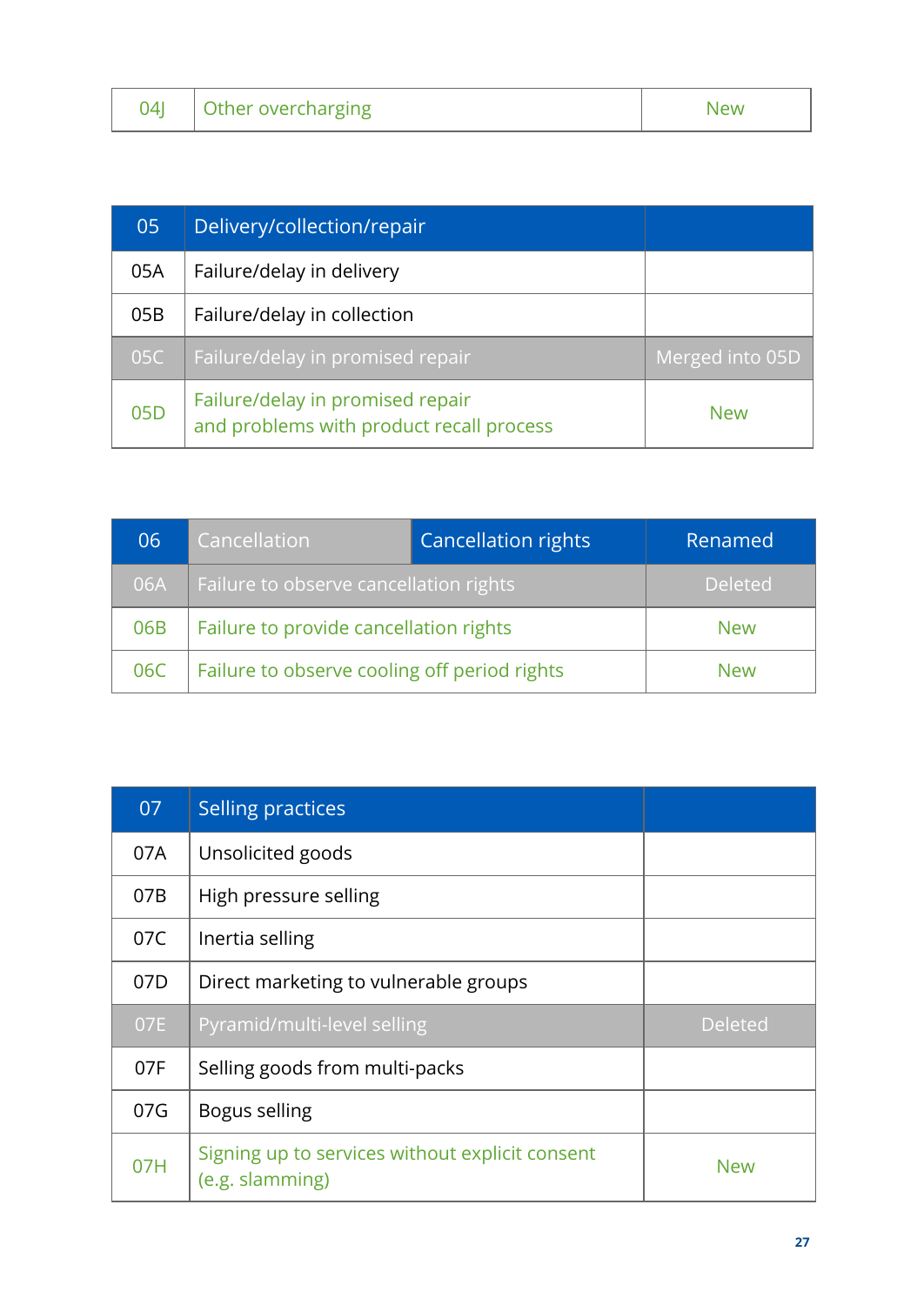| 071 | Nuisance/cold calling        | <b>New</b> |
|-----|------------------------------|------------|
|     | 07Z   Other seling practices | <b>New</b> |

| 08  | Misleading claims/omissions                                |                             |
|-----|------------------------------------------------------------|-----------------------------|
| 08A | Verbal misrepresentation/misdescription                    |                             |
| 08B | Advertising                                                |                             |
| 08C | Labelling                                                  |                             |
| 08D | Failure to supply<br>adequate notification of cancellation | Moved to 06B<br>and renamed |
| 08E | Failure to supply full information                         |                             |
| 08F | Short measure/weight                                       |                             |
| 08G | Counterfeiting                                             |                             |
| 08H | Incorrect/misleading pre-shopping advice                   |                             |
| 081 | Failure to give notice                                     |                             |
| 08  | Clocking                                                   | <b>New</b>                  |
| 08Z | Other misleading claims/omissions                          | <b>New</b>                  |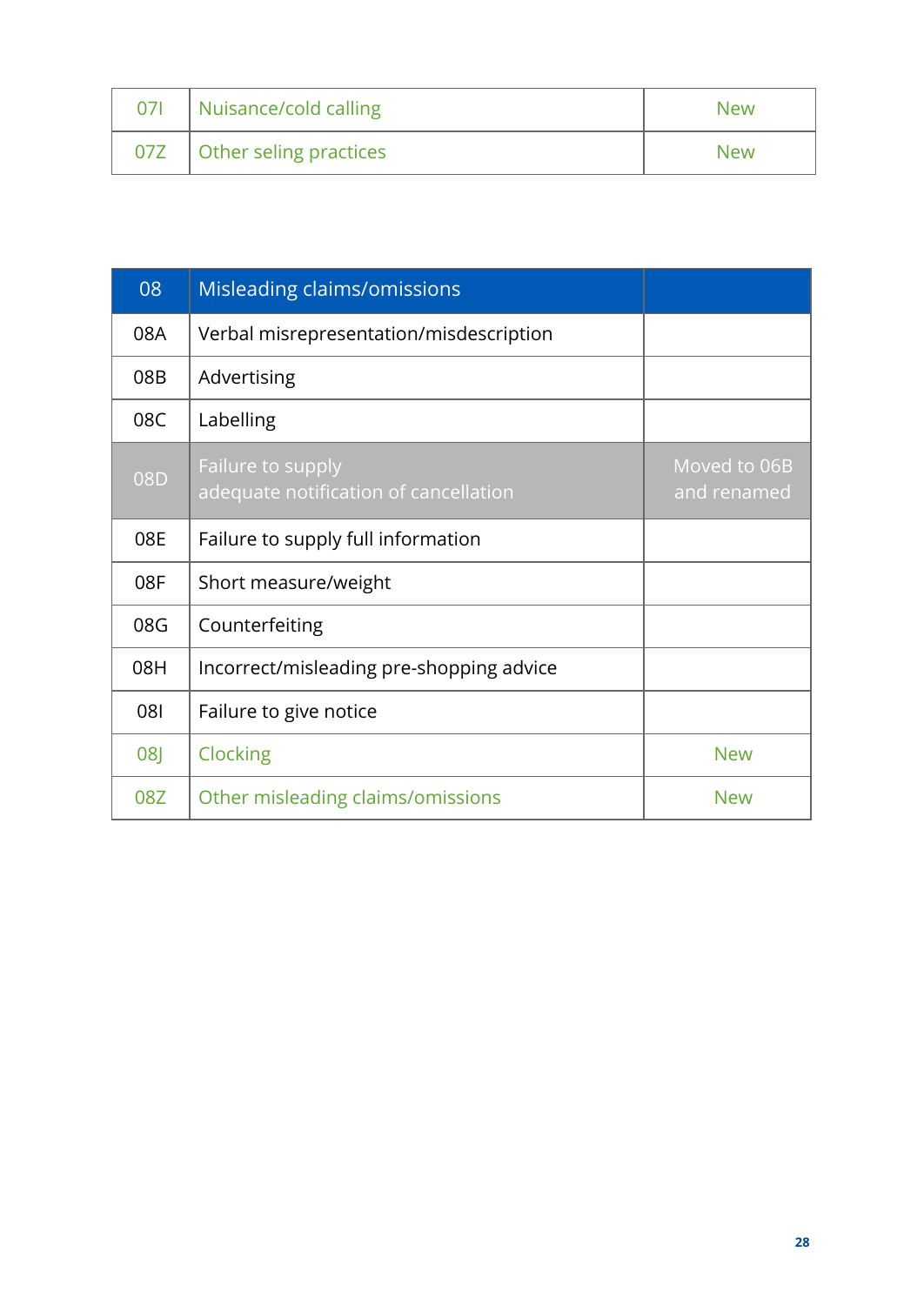| 09              | Offers of<br>inadequate redress                              | <b>Complaint handling and</b><br>redress | Renamed         |
|-----------------|--------------------------------------------------------------|------------------------------------------|-----------------|
| 09A             | Credit notes                                                 |                                          | Merged into 09D |
| 09B             | Other offers of inadequate redress                           |                                          | Merged into 09D |
| 09C             | Refusal to help                                              |                                          |                 |
| 09 <sub>D</sub> | Inadequate redress (including credit notes)                  |                                          | <b>New</b>      |
| 09E             | Refusal to facilitate access to redress/ombudsman<br>service |                                          | <b>New</b>      |
| 09F             | Refusal to honour guarantee                                  |                                          | <b>New</b>      |
| 09Z             | Other problems with complaint handling/redress               |                                          | <b>New</b>      |

| 10  | Terms and conditions                       |                                                                             |                      |
|-----|--------------------------------------------|-----------------------------------------------------------------------------|----------------------|
| 10A | Unfair terms                               |                                                                             |                      |
| 10B | Attempt to restrict liability              |                                                                             |                      |
| 10C | Breach of fiduciary<br>duty/responsibility | <b>Breach of fiduciary</b><br>duty/responsibility<br>(e.g. breach of trust) | Meaning<br>clarified |
| 10D | Unclear/hidden terms                       |                                                                             |                      |

| <b>417</b> | Problems pursuing a claim     |                               |
|------------|-------------------------------|-------------------------------|
| 11A        | Trader not traceable          |                               |
| 11B        | Failure to give business name |                               |
| 11C        | Other                         | Moved into 11Z<br>and renamed |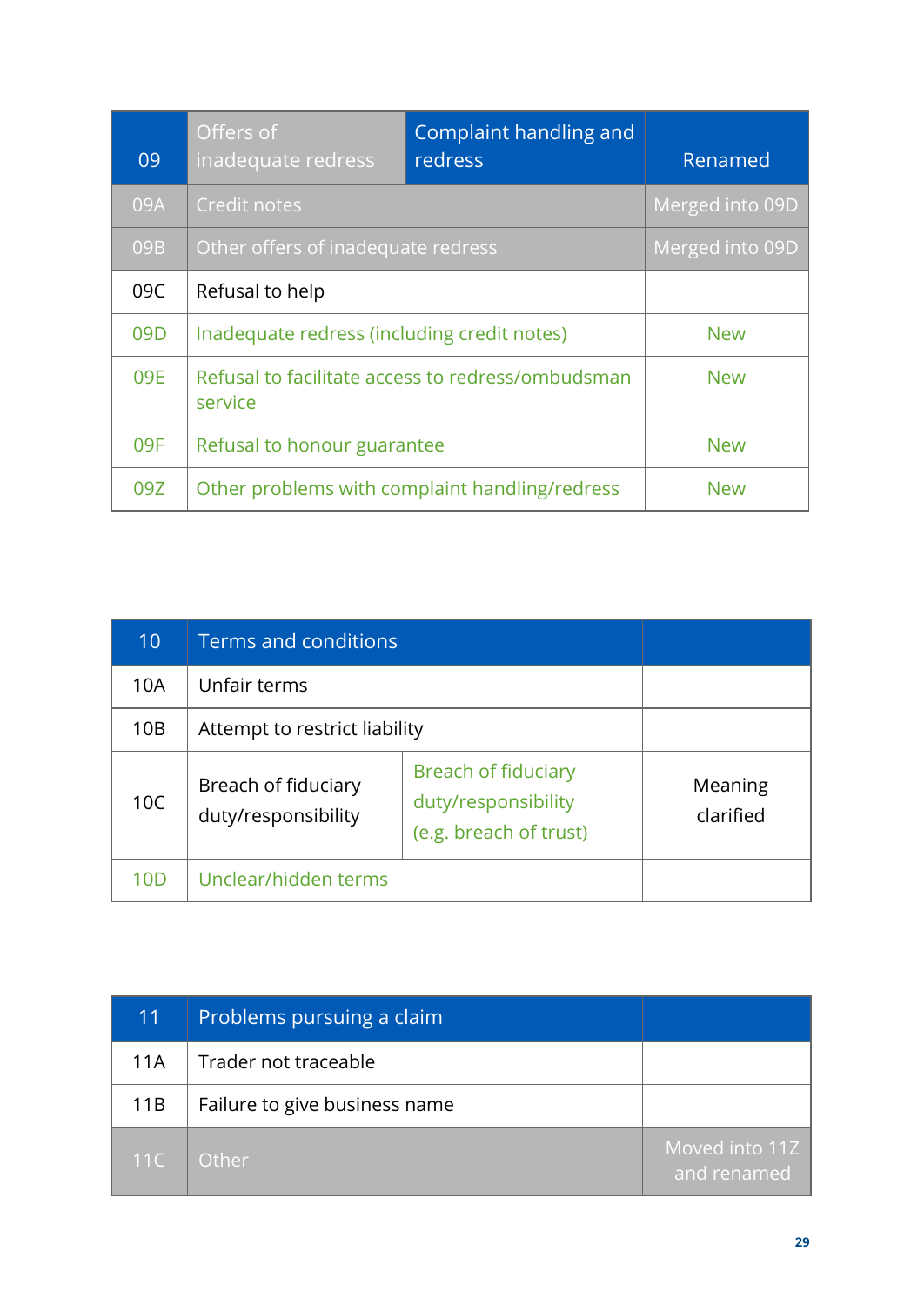| 11D | Trader not contactable                                |            |
|-----|-------------------------------------------------------|------------|
| 11E | Refusal to accept<br>responsibility for past business | <b>New</b> |
| 11Z | Other problems pursuing a claim                       | <b>New</b> |

| 12 <sup>2</sup> | <b>Business practices</b>                    |            |
|-----------------|----------------------------------------------|------------|
| 12A             | Unfair business/commercial practice          |            |
| 12C             | Harassment                                   |            |
| 12D             | Failure to obtain appropriate licence/permit | <b>New</b> |
| 12E             | Privacy and data protection concerns         | <b>New</b> |
| 12F             | Restricting refund of deposit                | <b>New</b> |
| 12Z             | Other problems with business practices       | <b>New</b> |

| 13  | Age-restricted sales | Underage sales | Renamed |
|-----|----------------------|----------------|---------|
| 13A | Age-restricted sales | Underage sales | Renamed |

| 14  | <b>Energy selling transactions</b> | <b>Deleted</b> |
|-----|------------------------------------|----------------|
| 14A | Transfer/change of supplier        | <b>Deleted</b> |
| 14B | <b>Supply problems</b>             | <b>Deleted</b> |
| 14C | Distribution/transportation        | <b>Deleted</b> |
| 14D | Metering                           | <b>Deleted</b> |
| 14E | <b>Selling practices</b>           | <b>Deleted</b> |
| 14F | Energy re-selling                  | <b>Deleted</b> |
| 14G | Other                              | <b>Deleted</b> |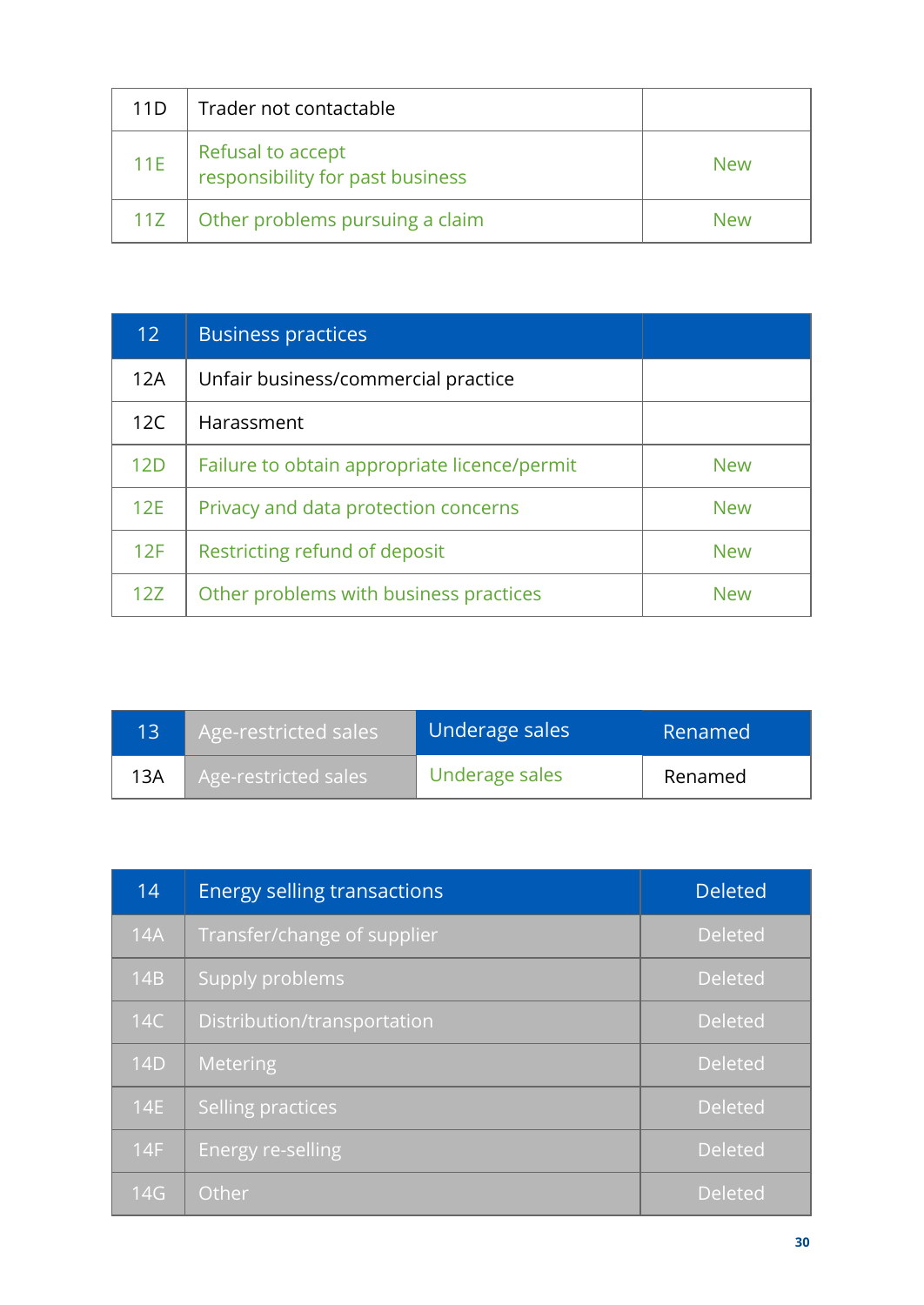| 15         | Food related complaints                       |  |                   |
|------------|-----------------------------------------------|--|-------------------|
| 15A        | Microbiological contamination                 |  | Merged into 15D   |
| <b>15B</b> | <b>Chemical contamination</b>                 |  | Merged into 15D   |
| 15C        | Labelling<br><b>Food labelling</b>            |  | Meaning clarified |
| 15D        | Food contamination (microbiological/chemical) |  | <b>New</b>        |
|            | Foreign body in food                          |  |                   |

| 16              | Access to goods or services                                                        |              |
|-----------------|------------------------------------------------------------------------------------|--------------|
| 16A             | Discrimination                                                                     |              |
| <b>16B</b>      | Other problems accessing goods and services                                        | Moved to 16Z |
| <b>16C</b>      | Digital exclusion and bias against<br>offline services (e.g. defaulting to online) | <b>New</b>   |
| 16 <sub>D</sub> | Reduction to pre-existing provision<br>of goods/services                           | <b>New</b>   |
| 16E             | Poor availability of<br>communication services in area                             | <b>New</b>   |
| 16Z             | Other problems accessing goods and services                                        | New          |

| 18  | <b>Animals</b>                        | Animal health,<br>welfare<br>and transport | Renamed           |
|-----|---------------------------------------|--------------------------------------------|-------------------|
| 18A | Farm animal<br>health and welfare     | Farm animals                               | Meaning clarified |
| 18B | Domestic animal<br>health and welfare | Domestic animals                           | Meaning clarified |
| 18Z | Other animal issues                   |                                            | <b>New</b>        |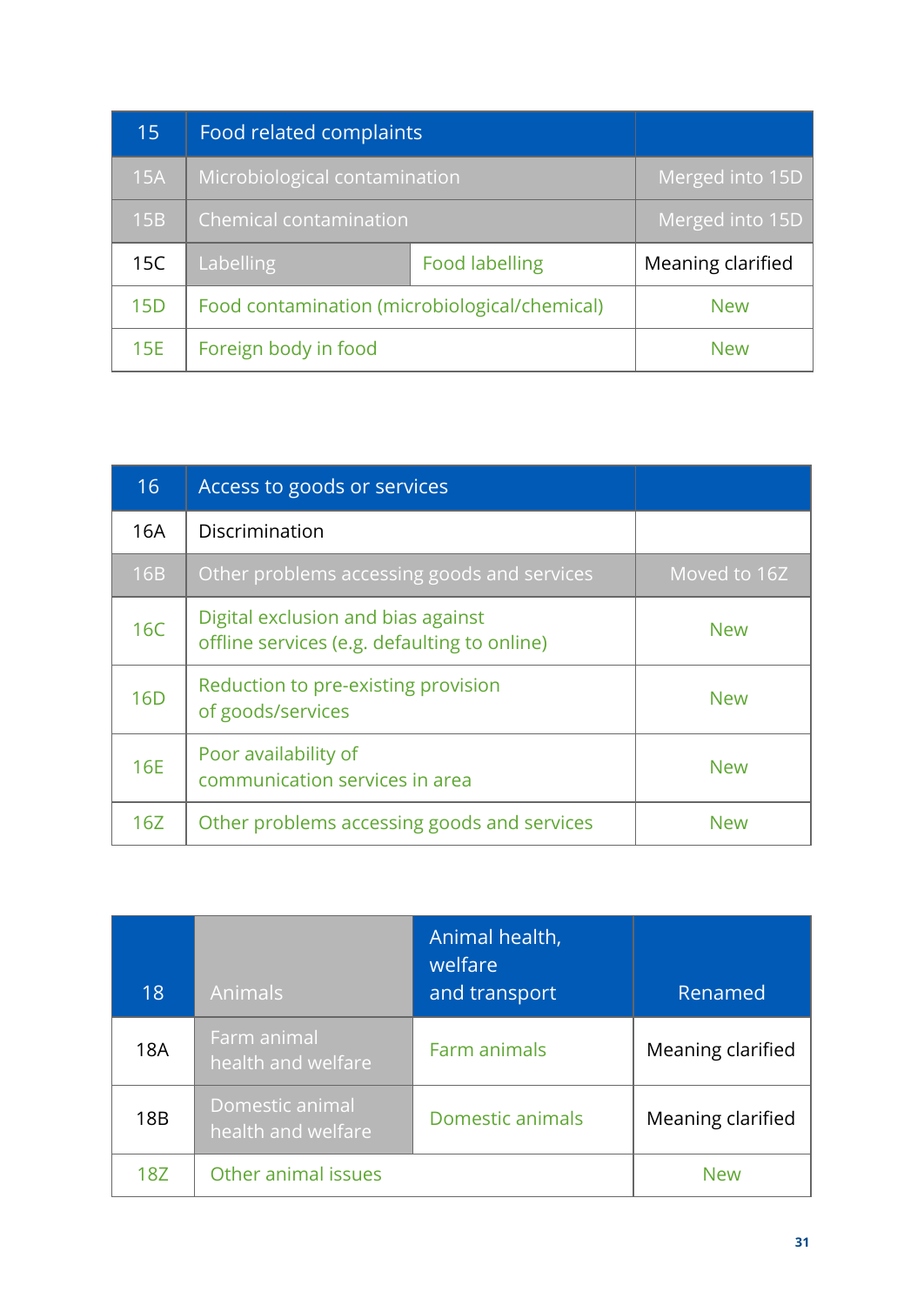| 19         | Financial and payment services                              | <b>New</b> |
|------------|-------------------------------------------------------------|------------|
| 19A        | Delays in payments                                          | <b>New</b> |
| <b>19B</b> | Problems stopping payments<br>and unauthorised transactions | <b>New</b> |
| 19C        | Poor performance of<br>financial product or service         | <b>New</b> |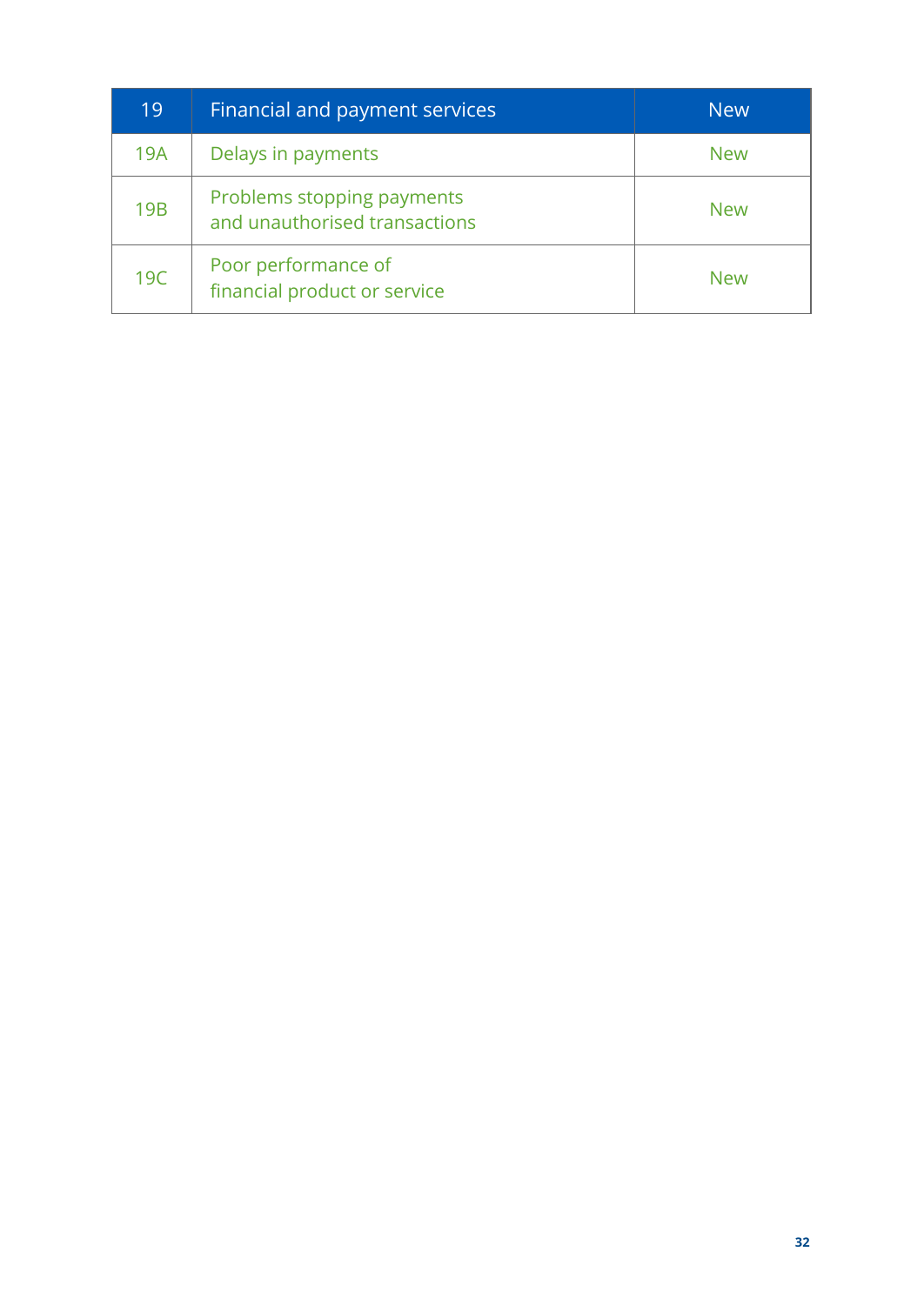# <span id="page-32-0"></span>**Product service codes**

### <span id="page-32-1"></span>House fittings and appliances

#### **AA- New property construction and purchase**

|             |                                                        | New property<br>construction |                  |
|-------------|--------------------------------------------------------|------------------------------|------------------|
| AA          | <b>House construction</b>                              | and purchase                 | Renamed          |
| <b>AA01</b> | New house construction                                 |                              | Merged into AA06 |
| <b>AA02</b> | Furniture incorporated in new house at time of<br>sale |                              | <b>Deleted</b>   |
| AA03        | Guarantees relating to new houses                      |                              | <b>Deleted</b>   |
| AA04        | Land                                                   |                              |                  |
| AA05        | New house purchase                                     |                              | <b>Deleted</b>   |
| AA06        | New property construction                              |                              | <b>New</b>       |
| <b>AA07</b> | New property purchase                                  |                              | <b>New</b>       |
| AA99        | Other                                                  |                              |                  |

#### **AB - Home maintenance and improvements**

| AB               | Home maintenance and improvements                                |                             |
|------------------|------------------------------------------------------------------|-----------------------------|
| <b>AB01</b>      | Roofing                                                          | Merged into AB25            |
| AB <sub>02</sub> | Decorator services                                               |                             |
| AB <sub>03</sub> | Plumbers and plumbing                                            |                             |
| AB04             | <b>Central heating</b><br>(including installation and servicing) | Split into<br>AG07 and AG08 |
| AB <sub>05</sub> | Electrical services and installations                            |                             |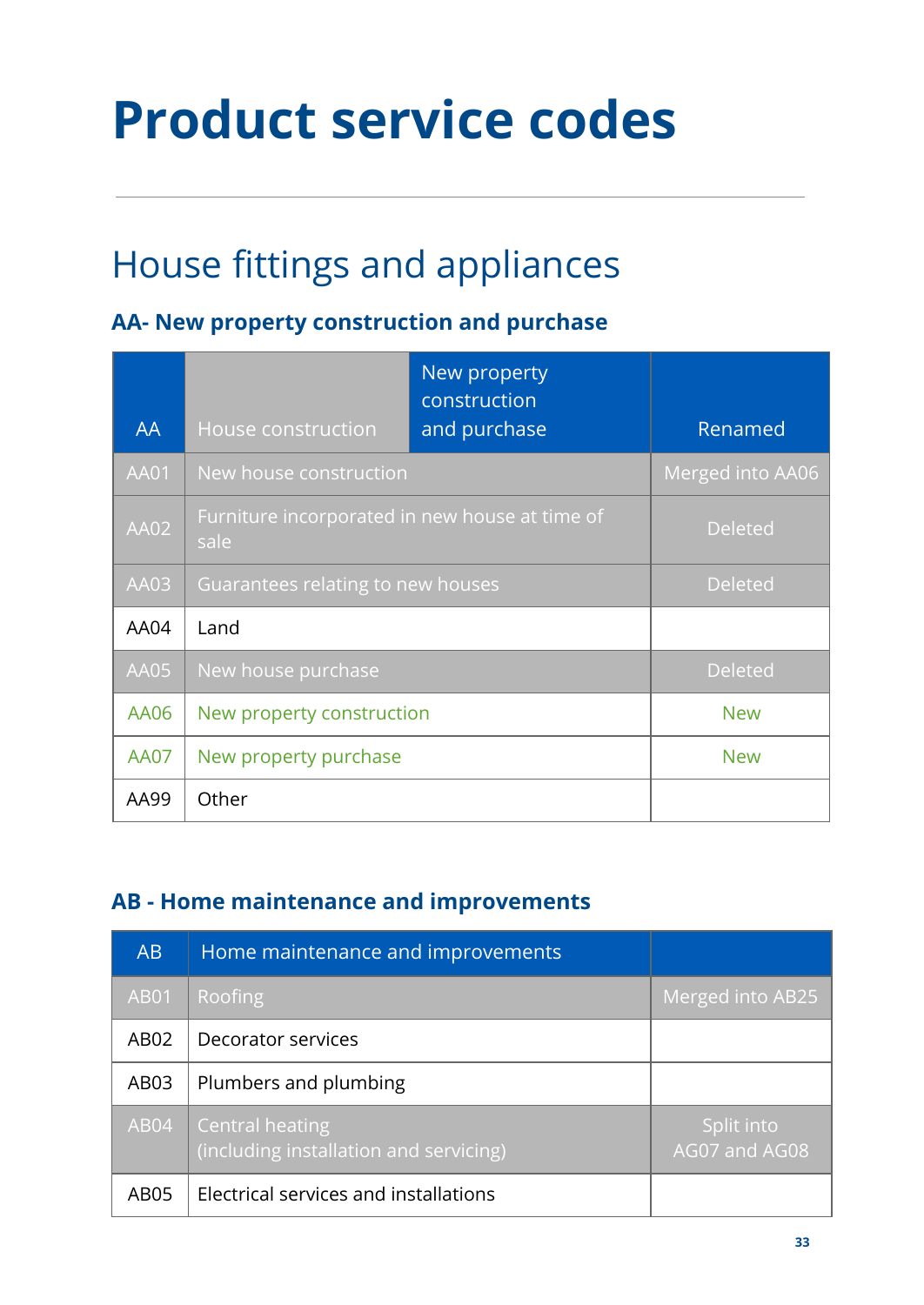| <b>AB06</b> | Tarmacing and paving                                               |                                      | Merged into AB27        |
|-------------|--------------------------------------------------------------------|--------------------------------------|-------------------------|
| AB10        | <b>Fitted kitchens</b>                                             |                                      |                         |
| AB11        | Insulation                                                         |                                      |                         |
| <b>AB12</b> | <b>Burglar alarms</b>                                              |                                      | Merged into AB23        |
| AB13        | <b>Wall coating</b>                                                | <b>Wall coating</b><br>and rendering | Meaning clarified       |
| AB14        | Damp proofing                                                      |                                      |                         |
| <b>AB15</b> | Solar heating                                                      |                                      | Merged into AG09        |
| AB16        | <b>Fascias</b>                                                     |                                      | <b>Merged into AB21</b> |
| AB17        | Guttering                                                          |                                      | Merged into AB22        |
| <b>AB18</b> | <b>Replacement doors</b>                                           |                                      | Merged into AB28        |
| AB19        | <b>Fitted bathrooms</b>                                            |                                      |                         |
| <b>AB20</b> | Electric garage doors and electric gates                           |                                      | <b>New</b>              |
| AB21        | Fascias (including cladding) and soffits                           |                                      | <b>New</b>              |
| <b>AB22</b> | <b>Guttering and drains</b>                                        |                                      | <b>New</b>              |
| <b>AB23</b> | Home security systems                                              |                                      | <b>New</b>              |
| <b>AB24</b> | Major renovations (including lofts, conversions<br>and extensions) |                                      | <b>New</b>              |
| <b>AB25</b> | Roofing, roof sealing and chimney repairs                          |                                      | <b>New</b>              |
| <b>AB26</b> | Scaffolding and skips                                              |                                      | <b>New</b>              |
| <b>AB27</b> | Paving, driveways, patios and decking                              |                                      | <b>New</b>              |
| <b>AB28</b> | Window frames and doors (excluding electric<br>garage doors)       |                                      | <b>New</b>              |
| AB99        | Other general building work                                        |                                      |                         |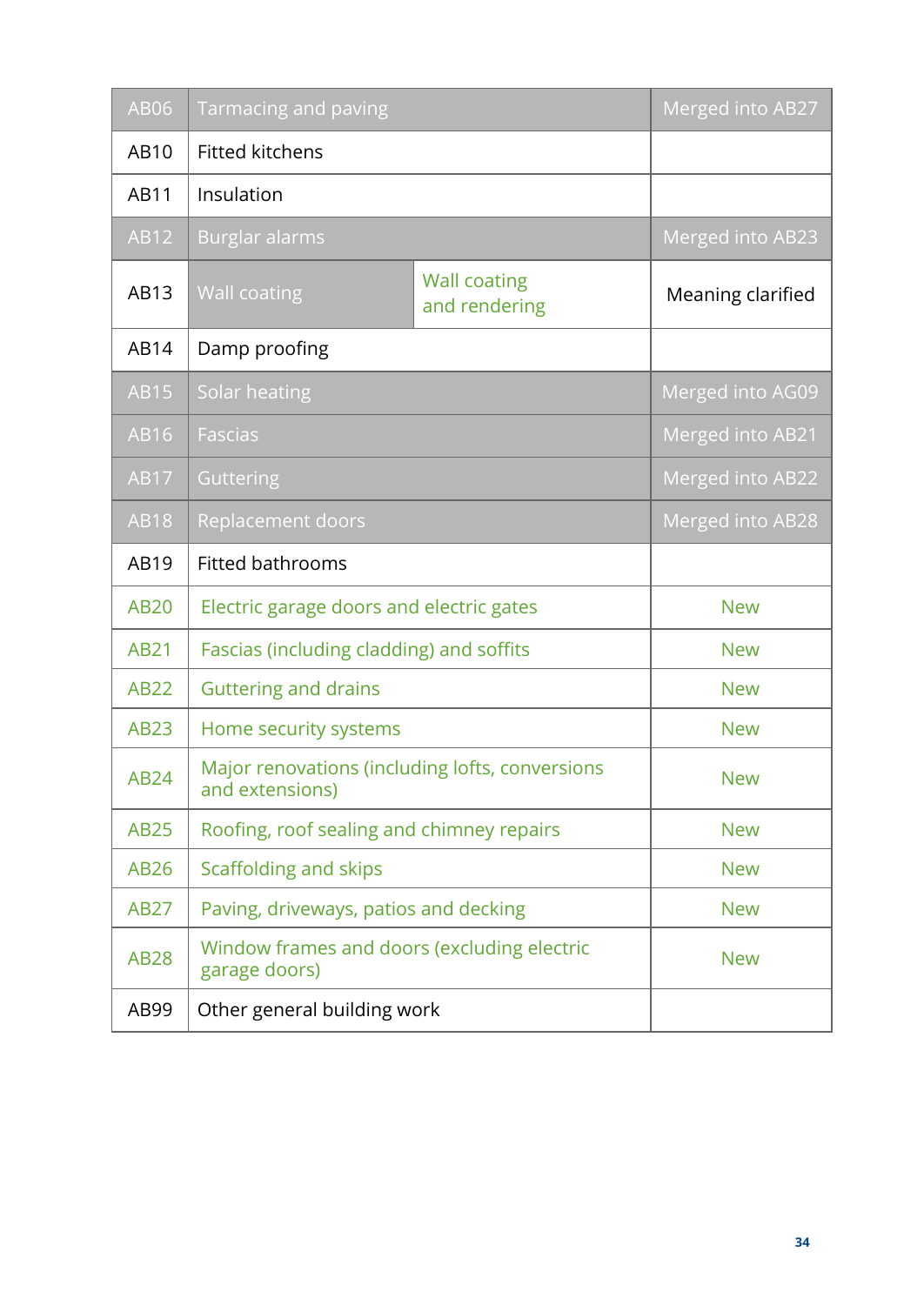#### **AC - Glazing products and installations**

| <b>AC</b>        | <b>Glazing products and installations</b> |                  |
|------------------|-------------------------------------------|------------------|
| AC01             | Double glazing                            | Merged into AC04 |
| AC <sub>02</sub> | Conservatories                            | Merged into AC05 |
| AC <sub>03</sub> | Glazing services                          |                  |
| AC <sub>04</sub> | Double/triple glazing                     | <b>New</b>       |
| <b>AC05</b>      | Conservatories/orangeries                 | <b>New</b>       |
| AC99             | Other                                     |                  |

#### **AD - Furniture**

| <b>AD</b>        | Furniture                                                   |                                                          |                   |
|------------------|-------------------------------------------------------------|----------------------------------------------------------|-------------------|
| AD <sub>05</sub> | Upholstered furniture                                       | Upholstered furniture<br>(e.g. sofas)                    | Meaning clarified |
| AD <sub>06</sub> | Non-upholstered<br>furniture<br>(e.g. chairs,<br>wardrobes) | Non-upholstered<br>furniture (e.g. chairs,<br>wardrobes) | Meaning clarified |
| AD07             | <b>Beds and mattresses</b>                                  |                                                          |                   |
| AD <sub>08</sub> | Kitchen furniture                                           |                                                          |                   |
| AD <sub>09</sub> | <b>Fitted furniture</b>                                     |                                                          |                   |
| AD10             | Bathroom fittings                                           |                                                          |                   |
| AD11             | Antiques                                                    |                                                          |                   |
| AD12             | Leather furniture                                           |                                                          |                   |
| <b>AD13</b>      | Antique furniture                                           |                                                          | <b>New</b>        |
| <b>AD14</b>      | Second hand furniture                                       |                                                          | <b>New</b>        |
| AD99             | Other                                                       |                                                          |                   |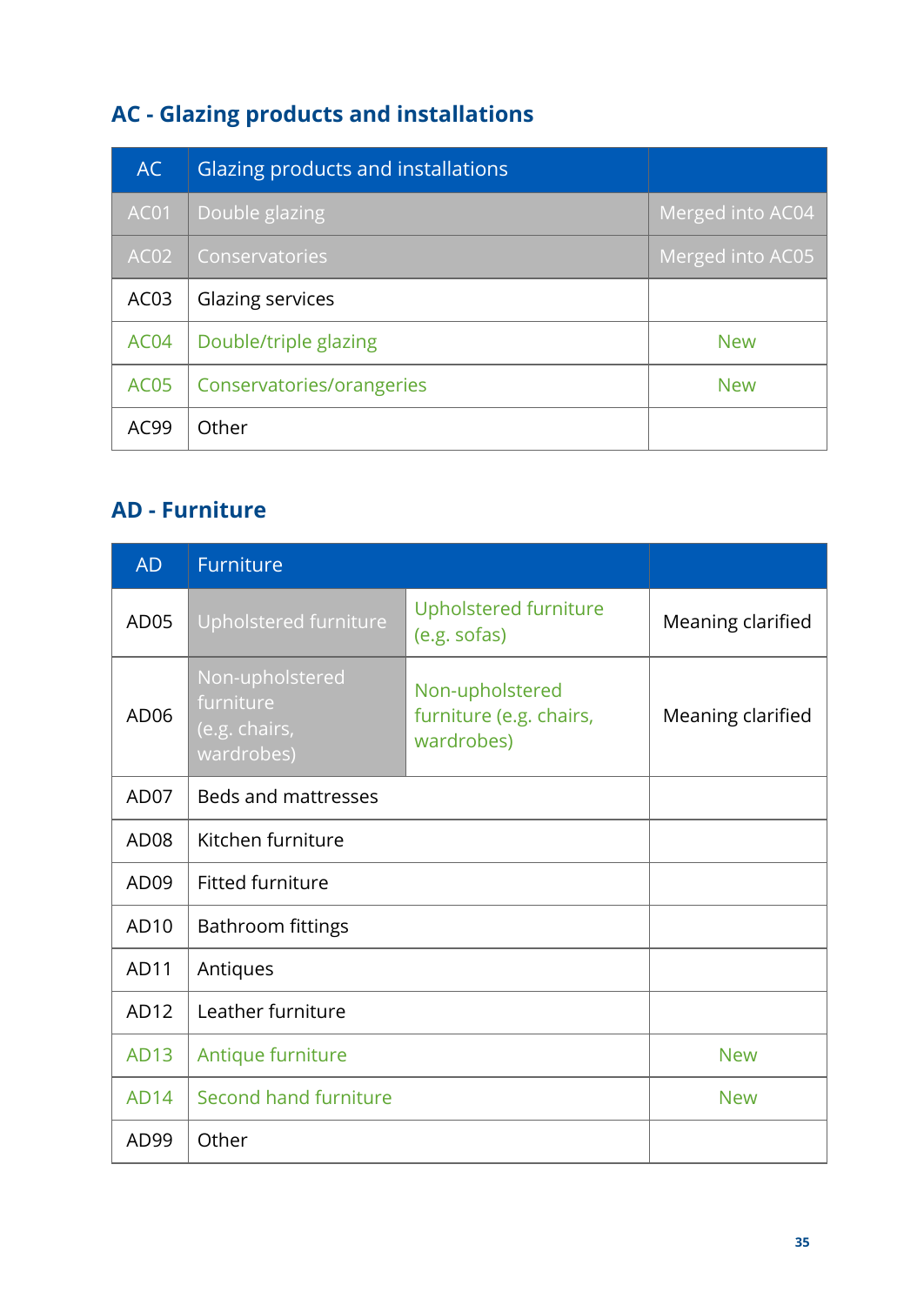#### **AF - Floor coverings**

| <b>AF</b>        | <b>Floor coverings</b> |                  |
|------------------|------------------------|------------------|
| AF01             | Carpets                | Merged into AF09 |
| AF <sub>02</sub> | Mats and rugs          |                  |
| AF <sub>03</sub> | Laminates              | Merged into AF10 |
| AF04             | Ceramics               | Merged into AF12 |
| <b>AF05</b>      | Wood                   | Merged into AF10 |
| AF06             | Linoleum               | Merged into AF11 |
| AF <sub>07</sub> | Fitting                |                  |
| <b>AF08</b>      | Underlay               | Merged into AF09 |
| AF <sub>09</sub> | Carpets and underlay   | <b>New</b>       |
| <b>AF10</b>      | Laminates and wood     | <b>New</b>       |
| <b>AF11</b>      | Linoleum and vinyl     | <b>New</b>       |
| <b>AF12</b>      | <b>Floor tiles</b>     | <b>New</b>       |
| AF99             | Other                  |                  |

#### **AG - Energy and heating**

| AG          | Energy and heating                                      | <b>New</b> |
|-------------|---------------------------------------------------------|------------|
| <b>AG01</b> | <b>Gas fires</b>                                        | <b>New</b> |
| <b>AG02</b> | Energy brokers/intermediaries                           | <b>New</b> |
| <b>AG03</b> | Energy performance certificates                         | <b>New</b> |
| <b>AG04</b> | Fireplaces and hearths                                  | <b>New</b> |
| <b>AG05</b> | Heaters fixed (including fixed electric fires)          | <b>New</b> |
| <b>AG06</b> | Heaters portable<br>(including portable electric fires) | <b>New</b> |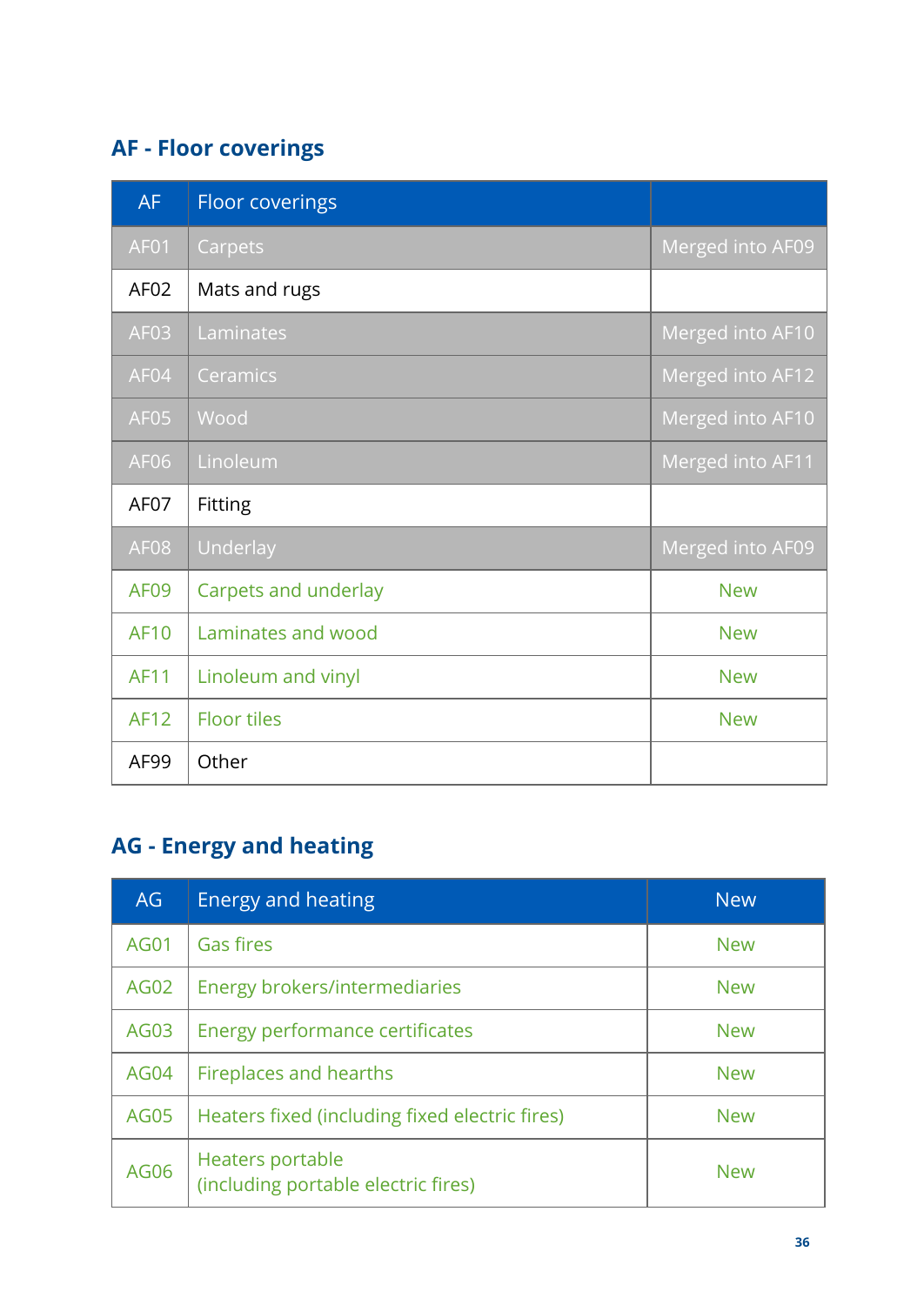| <b>AG07</b> | Heating systems/boiler installation | <b>New</b> |
|-------------|-------------------------------------|------------|
| <b>AG08</b> | Heating systems/boiler servicing    | <b>New</b> |
| <b>AG09</b> | Renewable energy                    | <b>New</b> |
| <b>AG10</b> | Solid fuel burning stoves           | <b>New</b> |
| <b>AG11</b> | Other                               | <b>New</b> |

#### **AH - Domestic fuel and water**

| AH          | Domestic fuel and water                     | <b>New</b> |
|-------------|---------------------------------------------|------------|
| <b>AH01</b> | Gas, electricity and dual fuel agreements   | <b>New</b> |
| <b>AH02</b> | Solid fuel, oil and liquid gas              | <b>New</b> |
| <b>AH03</b> | Water and sewerage                          | <b>New</b> |
| <b>AH04</b> | Filters, softeners and water saving devices | <b>New</b> |
| AH99        | Other                                       | <b>New</b> |

## **AK - Textiles and soft furnishings**

| <b>AK</b>   | Textiles and soft furnishings         | No changes |
|-------------|---------------------------------------|------------|
| AK01        | <b>Bedding</b>                        |            |
| AK02        | Cushions                              |            |
| AK03        | Curtains and blinds                   |            |
| AK04        | <b>Furniture fabrics</b>              |            |
| AK05        | Recovering and re-upholstery services |            |
| <b>AK99</b> | Other                                 |            |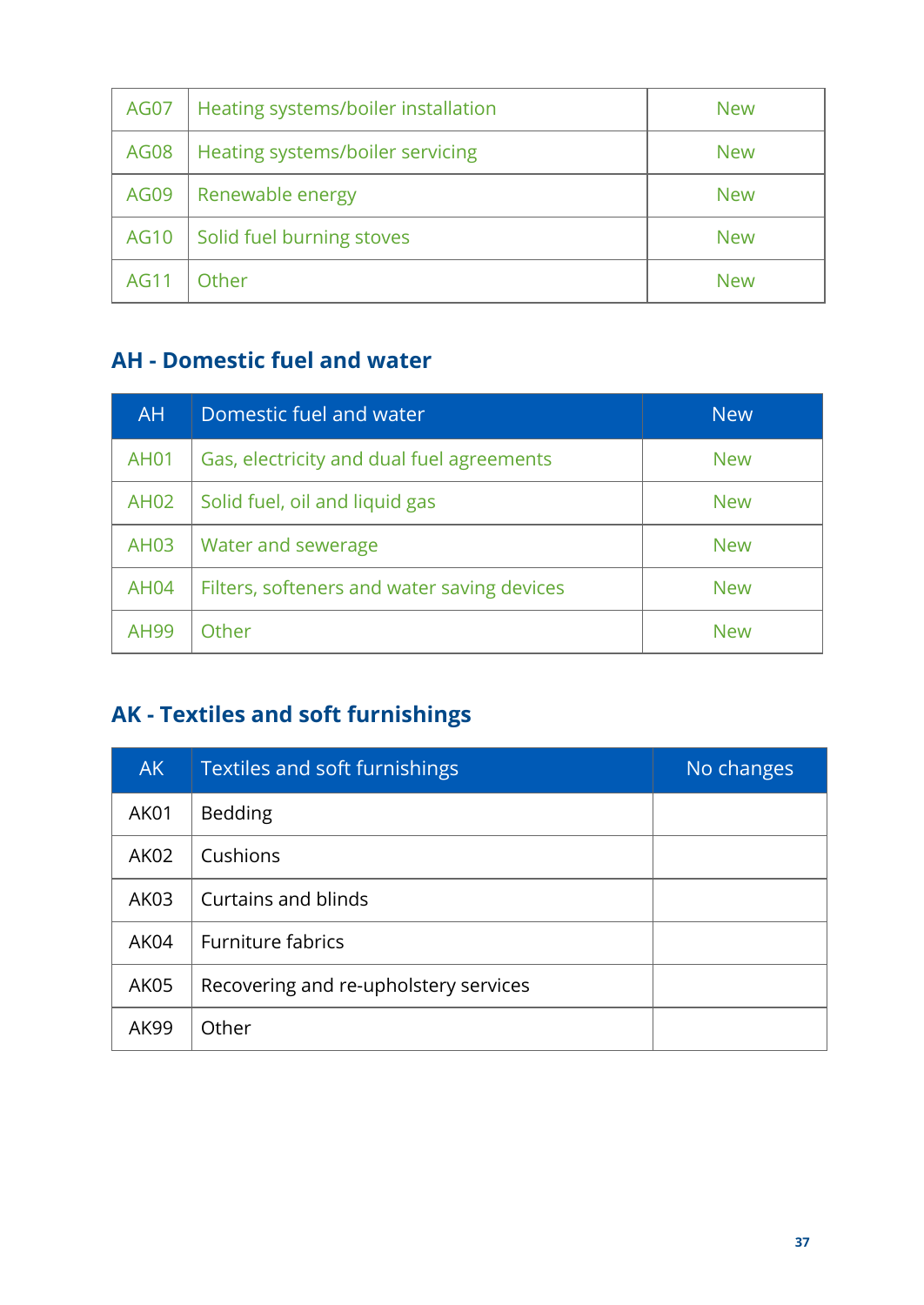#### **AL - Audio-visual**

| <b>AL</b>   | Audio-visual                              | <b>Deleted</b>   |
|-------------|-------------------------------------------|------------------|
| AL01        | DVD players/recorders                     | Merged into ID11 |
| <b>AL02</b> | <b>VCRs</b>                               | <b>Deleted</b>   |
| AL03        | <b>TVs</b>                                | Merged into ID10 |
| AL04        | CD, Hi-Fi, tape players non-portable      | Merged into ID01 |
| <b>AL05</b> | CD, Hi-Fi, tape players portable          | Merged into ID01 |
| <b>AL06</b> | Satellite/digital/cable supply equipment  | Merged into ID11 |
| AL07        | Digital/satellite/cable supply agreements | Merged into IA05 |
| <b>AL08</b> | Radios                                    | Merged into ID01 |
| <b>AL09</b> | Hire charges TV, video, DVD               | <b>Deleted</b>   |
| <b>AL10</b> | Games players                             | Merged into ID06 |
| <b>AL99</b> | Other                                     | <b>Deleted</b>   |

## **AM - Personal computers, accessories, software and services**

| <b>AM</b>   | Personal computers,<br>accessories, software and services | <b>Deleted</b>              |
|-------------|-----------------------------------------------------------|-----------------------------|
| <b>AM01</b> | Personal computers                                        | Merged into ID03            |
| <b>AM02</b> | Self-build components                                     | Merged into ID04            |
| <b>AM03</b> | Computer accessories                                      | Merged into ID04            |
| <b>AM04</b> | Printers and scanners                                     | Merged into ID09            |
| <b>AM05</b> | Computer repairs                                          | Merged into ID05            |
| AM06        | <b>Computer helplines</b>                                 | Moved to ID04               |
| <b>AM07</b> | Computer software upgrades                                | Split into IB01<br>and IB02 |
| <b>AM08</b> | Laptops, notebooks and tablet PCs                         | Merged into ID03            |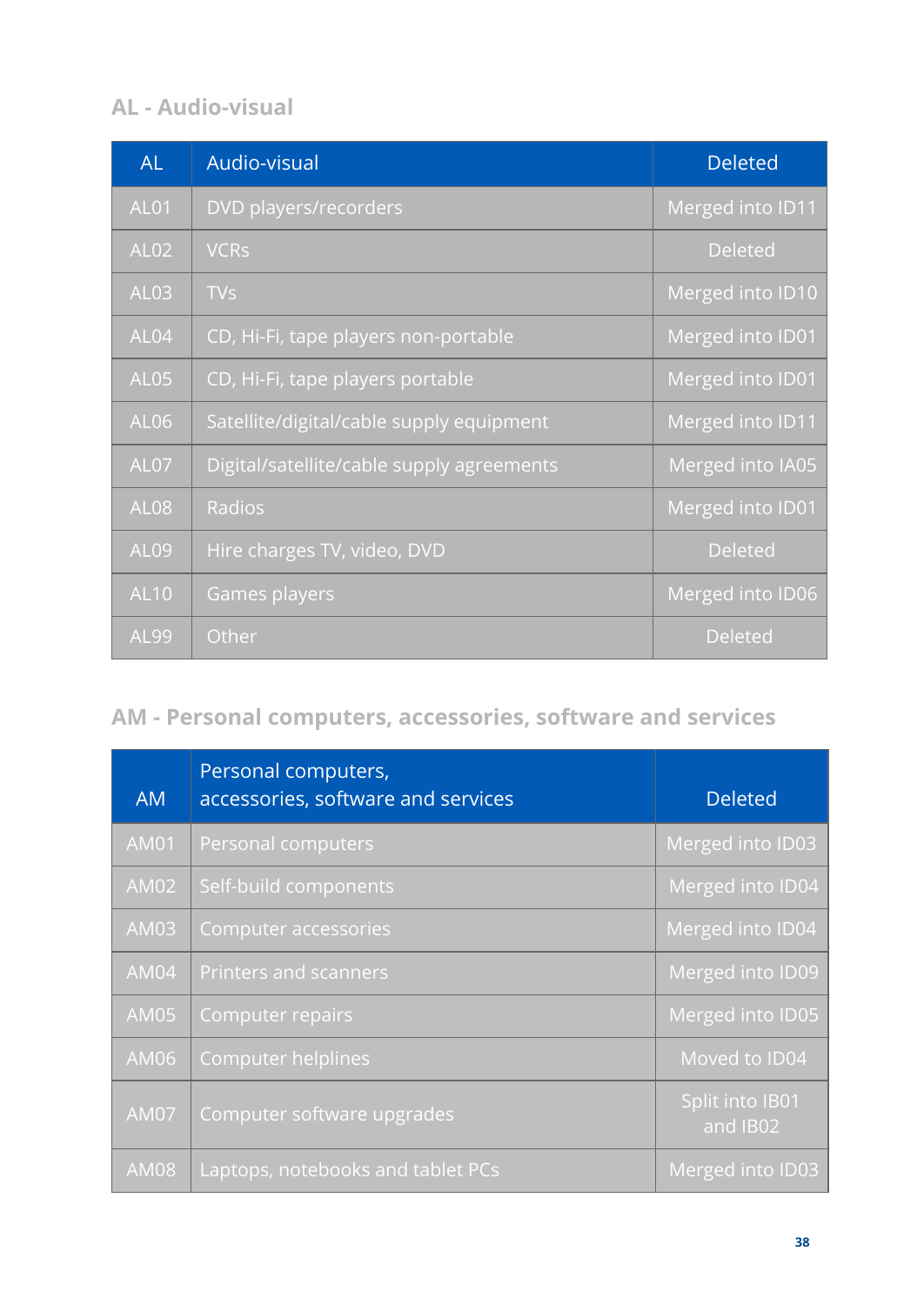| AM09         | <b>PDAS</b> | Merged into ID03 |
|--------------|-------------|------------------|
| AM99   Other |             | <b>Deleted</b>   |

## **AN - Large domestic appliances**

| <b>AN</b>   | Large domestic appliances               |                  |
|-------------|-----------------------------------------|------------------|
| <b>AN01</b> | Electric cookers                        |                  |
| <b>AN02</b> | Fridges and freezers                    |                  |
| AN03        | Washing machines                        |                  |
| <b>AN04</b> | Tumble dryers                           |                  |
| <b>AN05</b> | Washers-dryers (combined)               |                  |
| AN06        | <b>Dishwashers</b>                      |                  |
| <b>AN07</b> | <b>Gas fires</b>                        | Moved to AG01    |
| <b>AN08</b> | Gas powered appliances                  | Deleted          |
| AN09        | Gas cookers                             |                  |
| <b>AN10</b> | <b>Space heaters</b>                    | Deleted - see AG |
| <b>AN11</b> | <b>Fixed heaters</b>                    | Moved to AG05    |
| <b>AN12</b> | Appliance accessories parts and repairs | <b>New</b>       |
| AN99        | Other                                   |                  |

## **AR - Small domestic appliances**

| <b>AR</b>        | Small domestic appliances   |                  |
|------------------|-----------------------------|------------------|
| AR <sub>01</sub> | Vacuum cleaners             |                  |
| AR02             | Microwave ovens             | Merged into AR06 |
| AR03             | Sewing machines             |                  |
| AR <sub>04</sub> | Portable heating appliances | Moved to AG06    |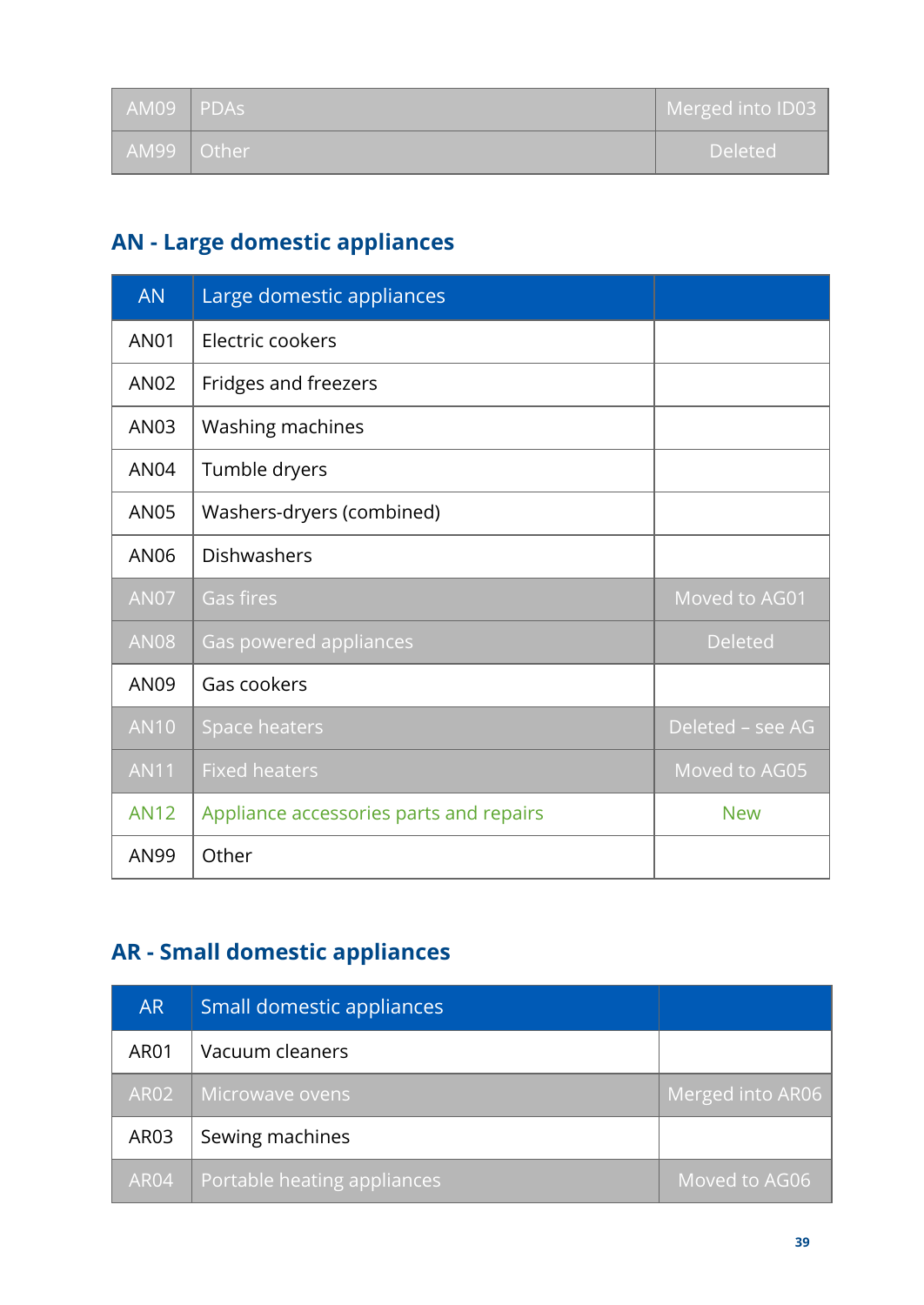| <b>AR05</b> | Power tools                              | Moved to BJ05 |
|-------------|------------------------------------------|---------------|
| <b>AR06</b> | Microwaves, mini ovens and slow cookers  | <b>New</b>    |
| <b>AR07</b> | Small domestic kitchen appliances        | <b>New</b>    |
| <b>AR08</b> | Small domestic laundry appliances        | <b>New</b>    |
| <b>AR09</b> | Small domestic appliance repairs/service | <b>New</b>    |
| <b>AR10</b> | <b>Steam cleaners</b>                    | <b>New</b>    |
| <b>AR11</b> | <b>Battery powered appliances</b>        | <b>New</b>    |
| AR99        | Other                                    |               |

## **AT - Repairs to domestic appliances**

| AT               | Repairs to domestic appliances | <b>Deleted</b> |
|------------------|--------------------------------|----------------|
| AT <sub>01</sub> | Repairs to domestic appliances | <b>Deleted</b> |
| AT02             | Other                          | <b>Deleted</b> |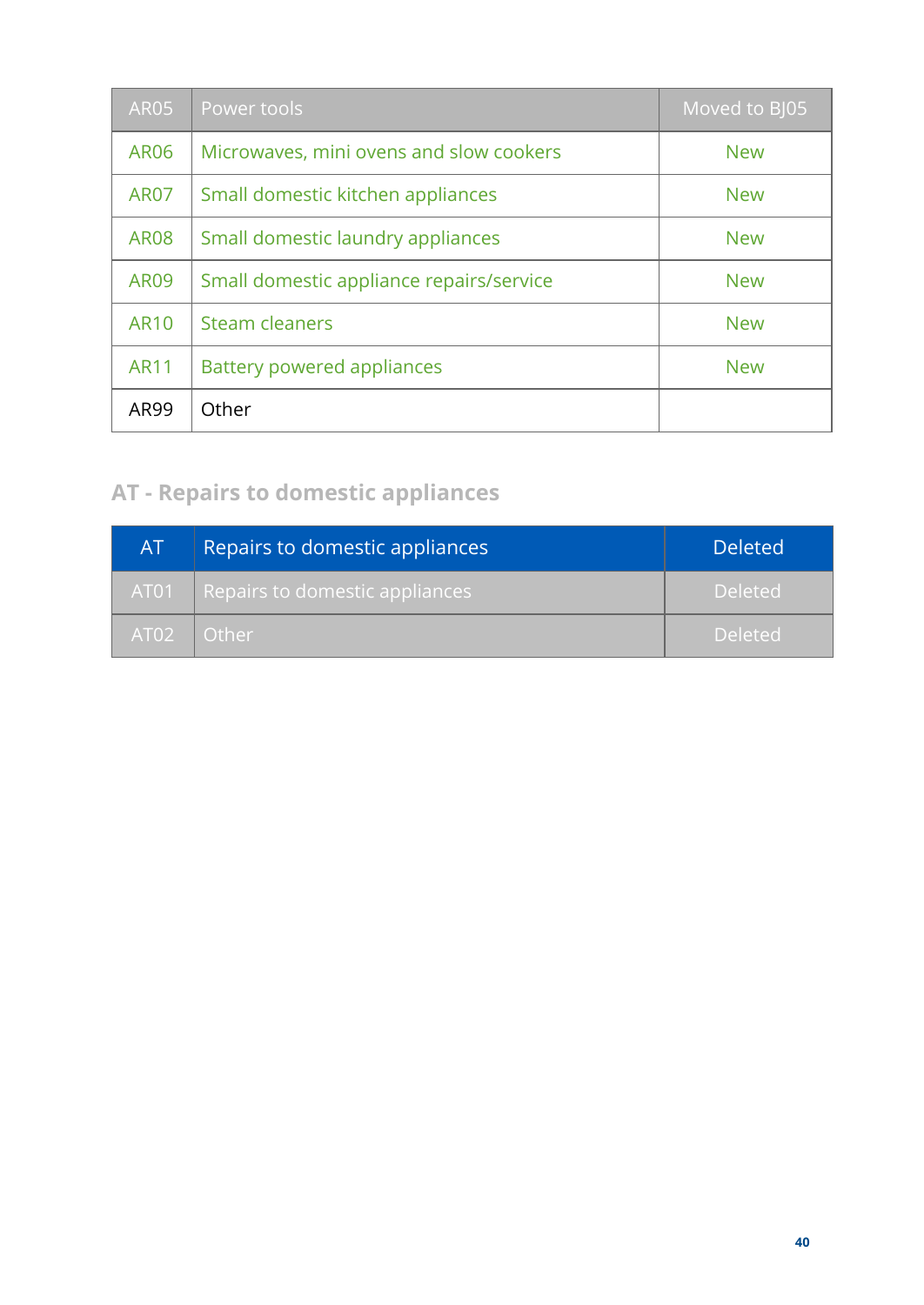# Other household requirements

## **BA - Food and drink**

| <b>BA</b>   | Food and drink                                           |                             |
|-------------|----------------------------------------------------------|-----------------------------|
| <b>BA01</b> | Additives                                                |                             |
| <b>BA02</b> | Bakery and cereal products                               | <b>Meaning clarified</b>    |
| <b>BA03</b> | <b>Beverages</b>                                         | Split into<br>BA17 and BA18 |
| <b>BA04</b> | Cakes/confectionary                                      |                             |
| <b>BA05</b> | Dairy products                                           |                             |
| <b>BA06</b> | Alcoholic drinks                                         |                             |
| <b>BA07</b> | Other drinks                                             |                             |
| <b>BA08</b> | Eggs/egg products                                        |                             |
| <b>BA09</b> | Fish and shellfish                                       |                             |
| <b>BA10</b> | Baby/infant foods                                        |                             |
| <b>BA11</b> | Fruit and vegetables                                     |                             |
| <b>BA12</b> | Herbs and spices                                         |                             |
| <b>BA13</b> | Meat                                                     |                             |
| <b>BA14</b> | Poultry                                                  |                             |
| <b>BA15</b> | Nuts/nut products                                        |                             |
| <b>BA16</b> | Soups/broths/sauces                                      |                             |
| <b>BA17</b> | Beverages and bottled water<br>(excluding energy drinks) | <b>New</b>                  |
| <b>BA18</b> | <b>Energy drinks</b>                                     | <b>New</b>                  |
| <b>BA19</b> | Prepared food (e.g. pizzas, ready meals)                 | <b>New</b>                  |
| <b>BA20</b> | Supplements                                              | <b>New</b>                  |
| <b>BA99</b> | Other                                                    |                             |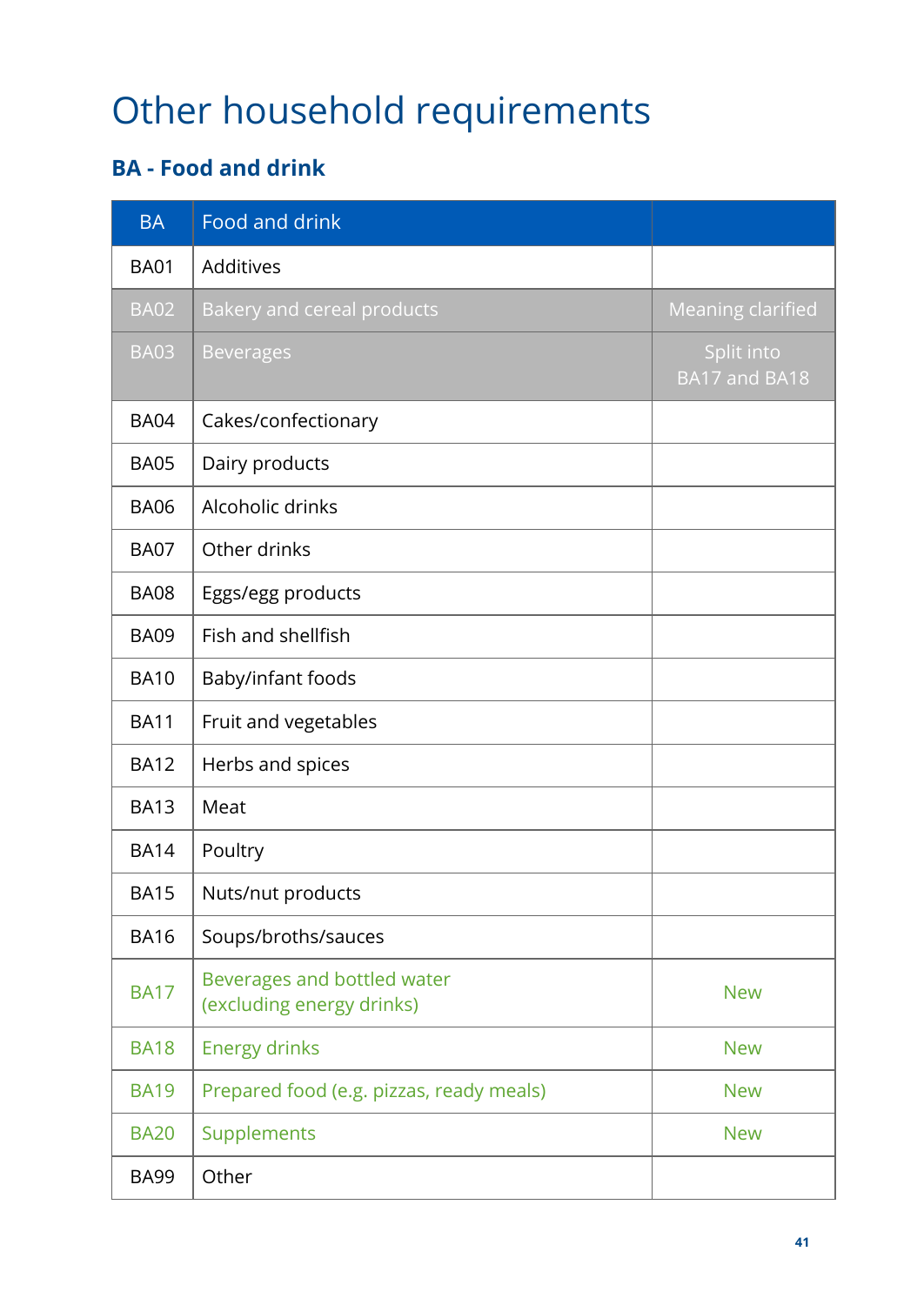#### **BB - Domestic fuel**

| <b>BB</b>   | Domestic fuel        | <b>Deleted</b>   |
|-------------|----------------------|------------------|
| <b>BB01</b> | Gas                  | Merged into AH01 |
| <b>BB02</b> | Electricity          | Merged into AH01 |
| <b>BB03</b> | Dual fuel agreements | Merged into AH01 |
| <b>BB04</b> | Solid fuel           | Merged into AH02 |
| <b>BB05</b> | Oil                  | Merged into AH02 |
| <b>BB06</b> | Liquid gas           | Merged into AH02 |
| <b>BB99</b> | Other                | <b>Deleted</b>   |

#### **BE - Water**

| <b>BE</b>   | Water    | <b>Deleted</b>   |
|-------------|----------|------------------|
| <b>BE01</b> | Water    | Merged into AH03 |
| <b>BE02</b> | Sewerage | Merged into AH03 |
| <b>BE99</b> | Other    | <b>Deleted</b>   |

#### **BF - Post and courier services**

| <b>BF</b>   | <b>Postal services</b>         | Post and courier services | Renamed          |
|-------------|--------------------------------|---------------------------|------------------|
|             | BF01   Postal services general |                           | Merged into BF02 |
| <b>BF02</b> | Post and courier services      |                           | <b>New</b>       |
| <b>BF99</b> | Other                          |                           | Merged into BF02 |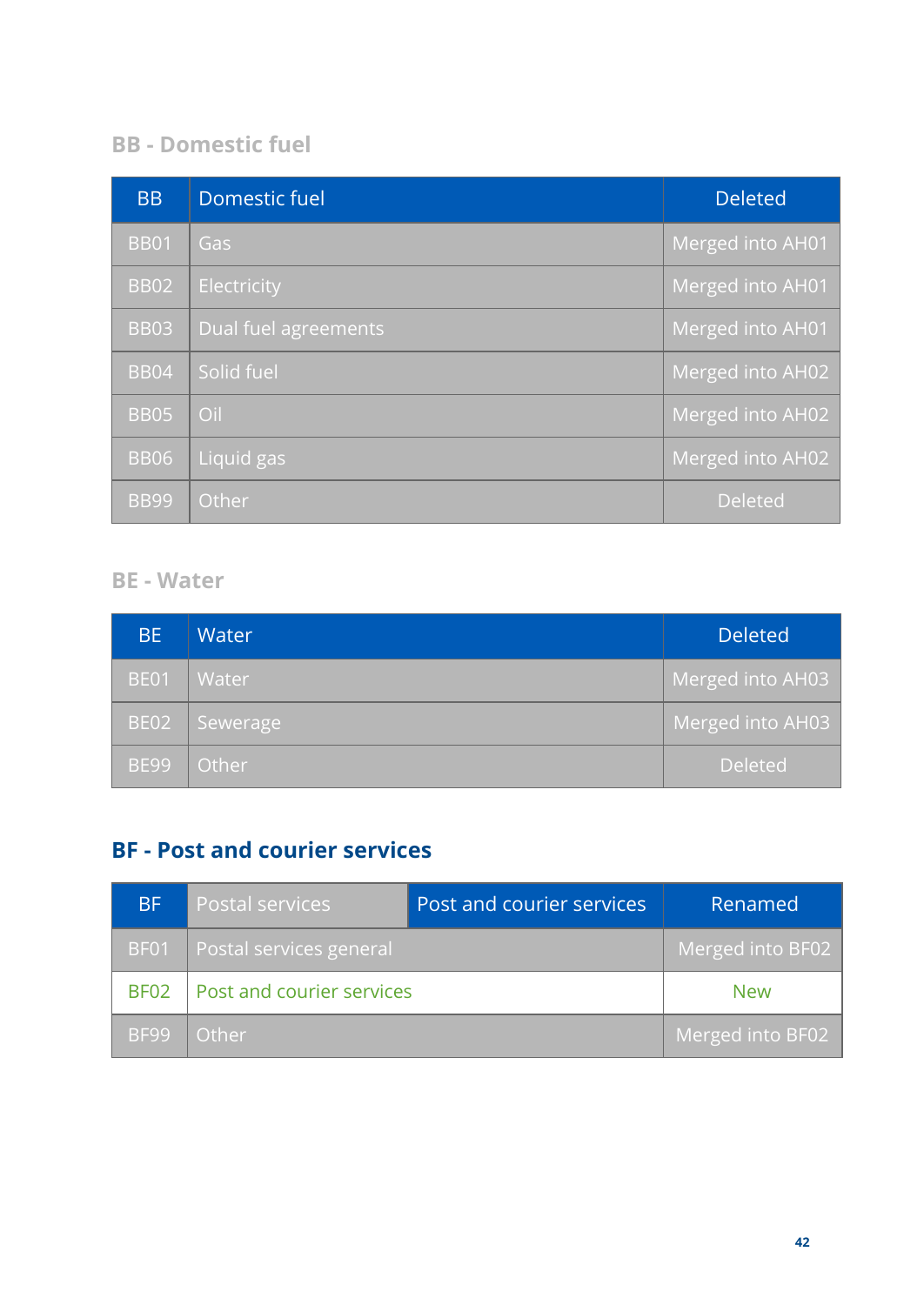# **BH - Laundry and dry cleaning**

| <b>BH</b>   | Laundry and dry cleaning       | <b>Deleted</b>   |
|-------------|--------------------------------|------------------|
| <b>BH01</b> | Dry cleaning                   | Merged into BP13 |
| <b>BH02</b> | Clothing repairs and tailoring | Merged into BP13 |
| <b>BH03</b> | <b>Dyeing</b>                  | <b>Deleted</b>   |
| <b>BH04</b> | Launderettes                   | Merged into BP13 |
| <b>BH99</b> | Other                          | <b>Deleted</b>   |

## **BJ – DIY and handypersons**

| <b>B</b>    | <b>DIY materials</b>                         | DIY and handypersons | Renamed          |
|-------------|----------------------------------------------|----------------------|------------------|
| $B$ ] $01$  | DIY materials                                |                      |                  |
| $B$ ] 02    | Tools (not power)                            |                      |                  |
| <b>BJ03</b> | Paint                                        |                      | Merged into BJ07 |
| $B$ ] $04$  | <b>Wall coverings</b>                        |                      | Merged into BJ10 |
| <b>BJ05</b> | Handypersons and carpenters                  |                      | <b>New</b>       |
| <b>BJ06</b> | Locks and locksmiths                         |                      | <b>New</b>       |
| <b>BJ07</b> | Paint, varnish and wood stain                |                      | <b>New</b>       |
| <b>BJ08</b> | Power tools and tool hire                    |                      | <b>New</b>       |
| <b>BJ09</b> | Trusted trader schemes (schemes not traders) |                      | <b>New</b>       |
| <b>BJ10</b> | Wall coverings (including tiles)             |                      | <b>New</b>       |
| <b>BJ99</b> | Other                                        |                      |                  |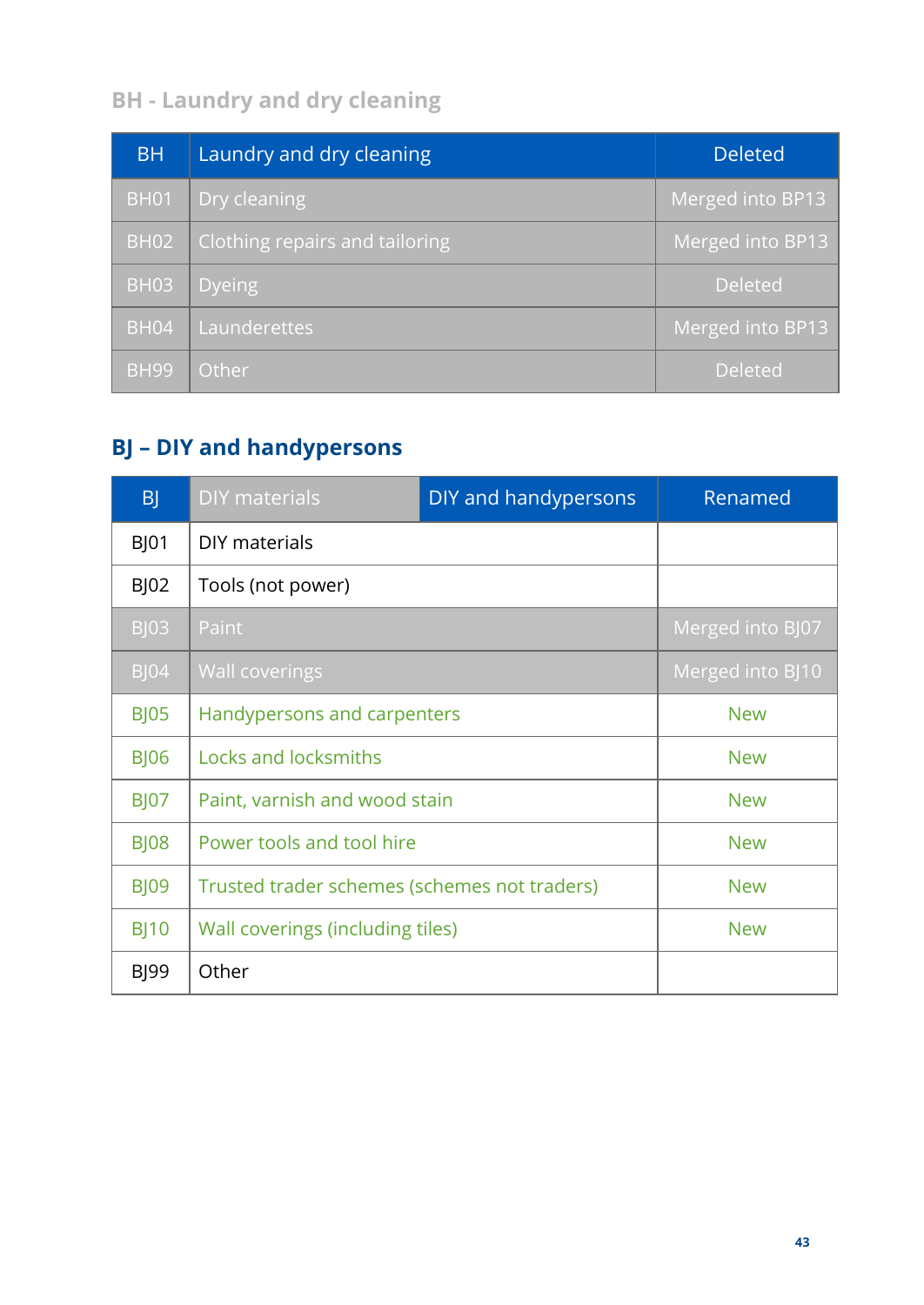## **BM - Telecommunications**

| <b>BM</b>   | Telecommunications                 | <b>Deleted</b>   |
|-------------|------------------------------------|------------------|
| <b>BM01</b> | Telephone services (land line)     | Moved to IA04    |
| <b>BM02</b> | Mobile phones (hardware)           | Merged into ID07 |
| <b>BM03</b> | Mobile phones (service agreements) | Moved to IA03    |
| BM04        | Premium rate services              | Merged into IB05 |
| <b>BM05</b> | Remote messaging services          | <b>Deleted</b>   |
| <b>BM06</b> | Phone downloads                    | <b>Deleted</b>   |
| <b>BM99</b> | <b>Other</b>                       | <b>Deleted</b>   |

# **BP - Other household goods and services**

| <b>BP</b>   | Hardware, cleaning<br>and other household<br>goods and services | Other household<br>goods and services | Renamed          |
|-------------|-----------------------------------------------------------------|---------------------------------------|------------------|
| <b>BP01</b> | Domestic cleaning products                                      |                                       |                  |
| <b>BP02</b> | Domestic cleaning services                                      |                                       | Merged into BP12 |
| <b>BP03</b> | Crockery                                                        |                                       | Merged into BP11 |
| <b>BP04</b> | Cooking and dining utensils                                     |                                       | Merged into BP11 |
| <b>BP05</b> | Glassware                                                       |                                       | Merged into BP12 |
| <b>BP06</b> | Ironmongery                                                     |                                       | <b>Deleted</b>   |
| <b>BP07</b> | <b>Window cleaning services</b>                                 |                                       | Merged into BP12 |
| <b>BP08</b> | Chimney sweeps                                                  |                                       |                  |
| <b>BP09</b> | Batteries, chargers and adapters                                |                                       | <b>New</b>       |
| <b>BP10</b> | Candles and open flamed lamps                                   |                                       | <b>New</b>       |
| <b>BP11</b> | Crockery, cutlery, pans and glassware                           |                                       | <b>New</b>       |
| <b>BP12</b> | Domestic cleaning and window cleaning                           |                                       | <b>New</b>       |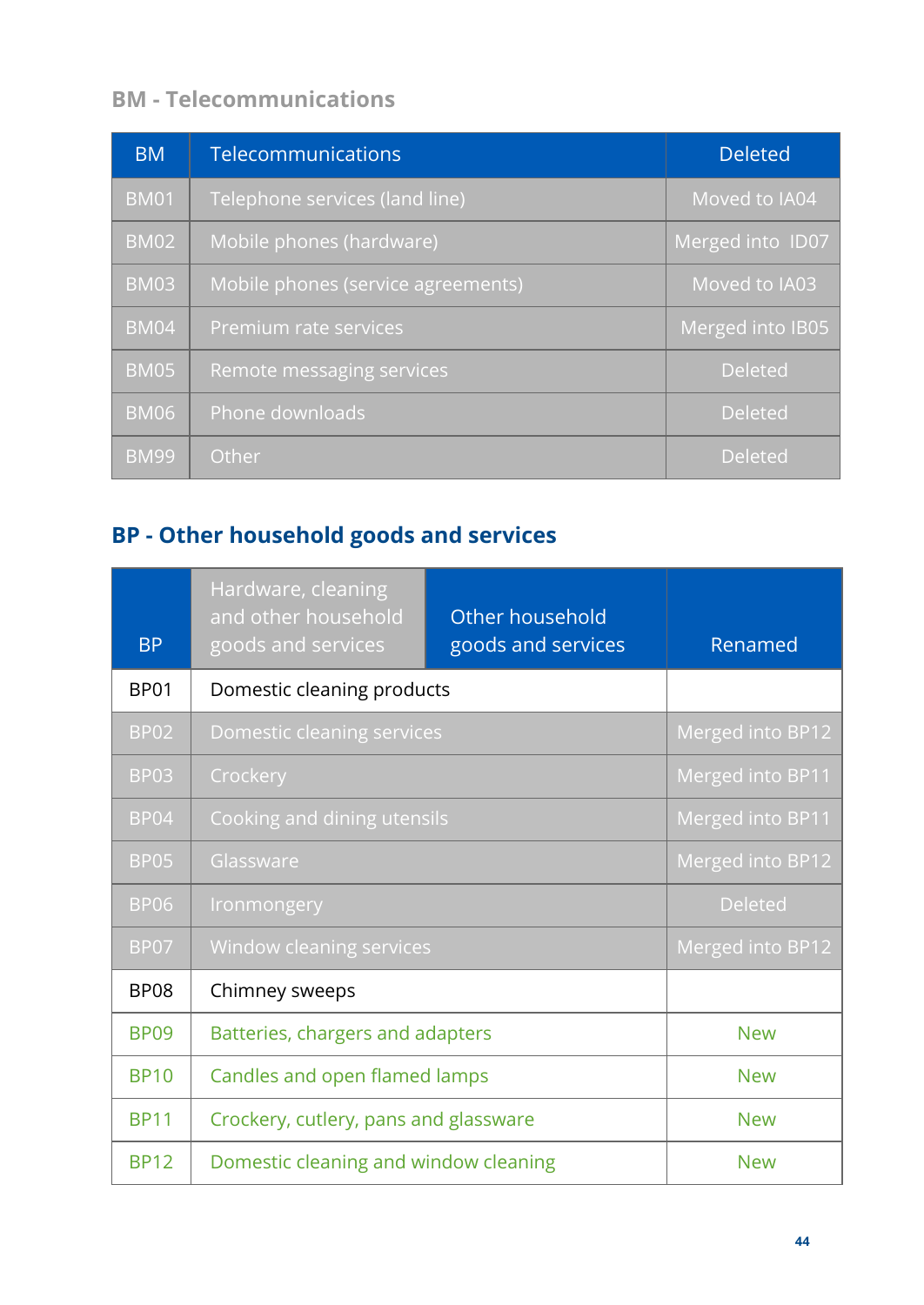| <b>BP13</b> | Dry cleaning, clothing repairs and laundry services<br>(including launderettes and ironing) | <b>New</b> |
|-------------|---------------------------------------------------------------------------------------------|------------|
| <b>BP14</b> | <b>Glue and solvents</b>                                                                    | <b>New</b> |
| <b>BP15</b> | Light bulbs                                                                                 | <b>New</b> |
| <b>BP16</b> | Mirrors and picture frames                                                                  | <b>New</b> |
| <b>BP17</b> | Pest control                                                                                | <b>New</b> |
| <b>BP18</b> | Pressure washers and pressure washing services                                              | <b>New</b> |
| <b>BP19</b> | Smoke alarms                                                                                | <b>New</b> |
| <b>BP20</b> | Torches and lights (including seasonal lights)                                              | <b>New</b> |
| <b>BP21</b> | Waste management, recycling, scrap collection                                               | <b>New</b> |
| <b>BP99</b> | Other                                                                                       |            |

# **BQ – Gardening products and services**

| <b>BQ</b>   | Gardening products and services                |                  |
|-------------|------------------------------------------------|------------------|
| <b>BQ01</b> | Flowers and plants                             | Merged into BQ10 |
| <b>BQ02</b> | Gardening equipment                            | Merged into BQ12 |
| BQ03        | Lawnmowers                                     |                  |
| <b>BQ04</b> | Fences                                         | Merged into BQ14 |
| <b>BQ05</b> | <b>Sheds</b>                                   | Merged into BQ14 |
| <b>BQ06</b> | Seeds and bulbs                                | Merged into BQ10 |
| <b>BQ07</b> | Garden furniture                               |                  |
| <b>BQ08</b> | Garden tools                                   | Merged into BQ12 |
| <b>BQ09</b> | Gardeners/tree surgeons                        | Merged into BQ11 |
| <b>BQ10</b> | Flowers and plants (including seeds and bulbs) | <b>New</b>       |
| <b>BQ11</b> | Gardeners, tree surgeons and landscapers       | <b>New</b>       |
| <b>BQ12</b> | Gardening equipment and tools                  | <b>New</b>       |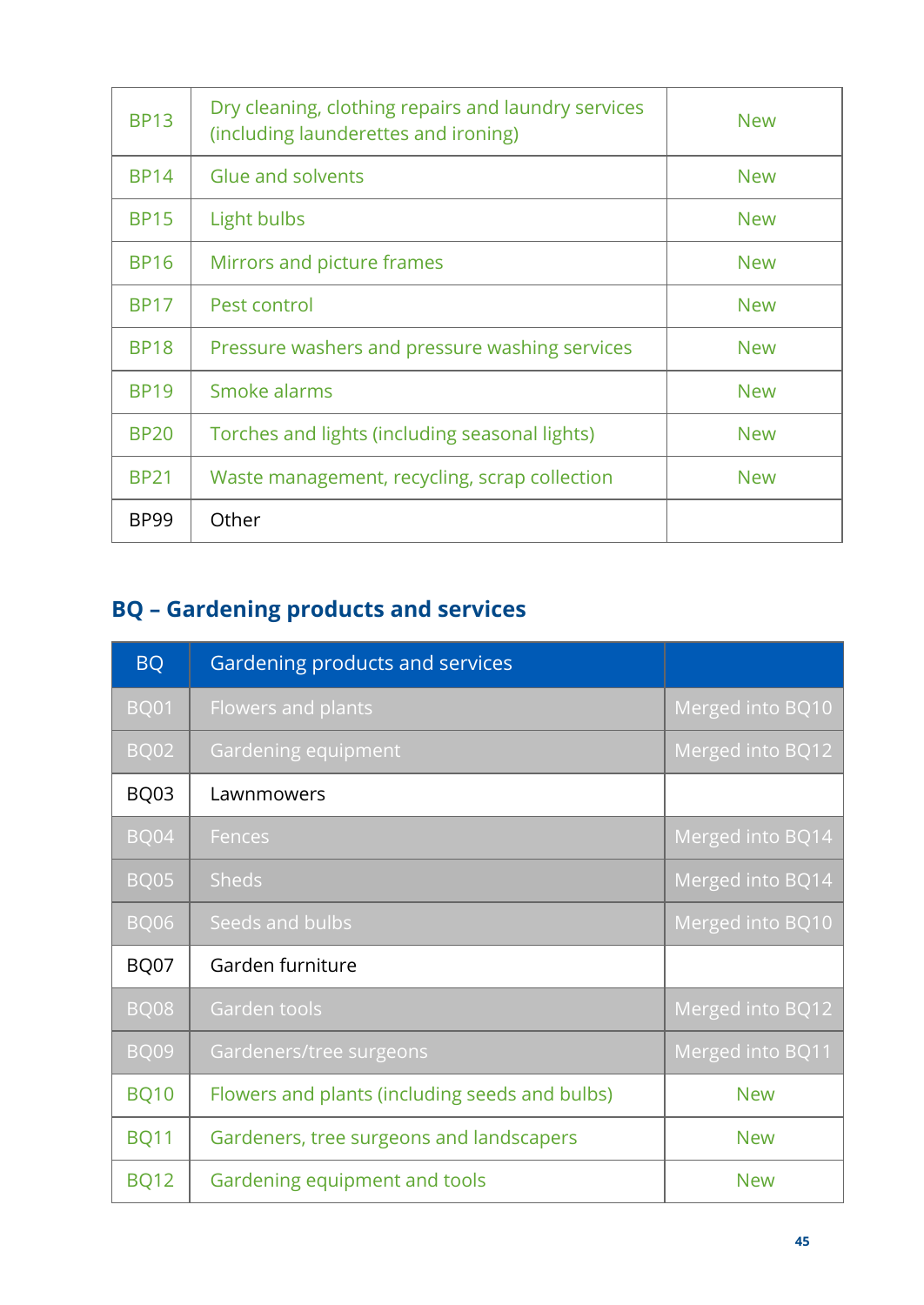| <b>BQ13</b> | Ponds, pools and hot tubs      | <b>New</b> |
|-------------|--------------------------------|------------|
| <b>BQ14</b> | Sheds, fences and garden gates | <b>New</b> |
| <b>BQ99</b> | Other                          |            |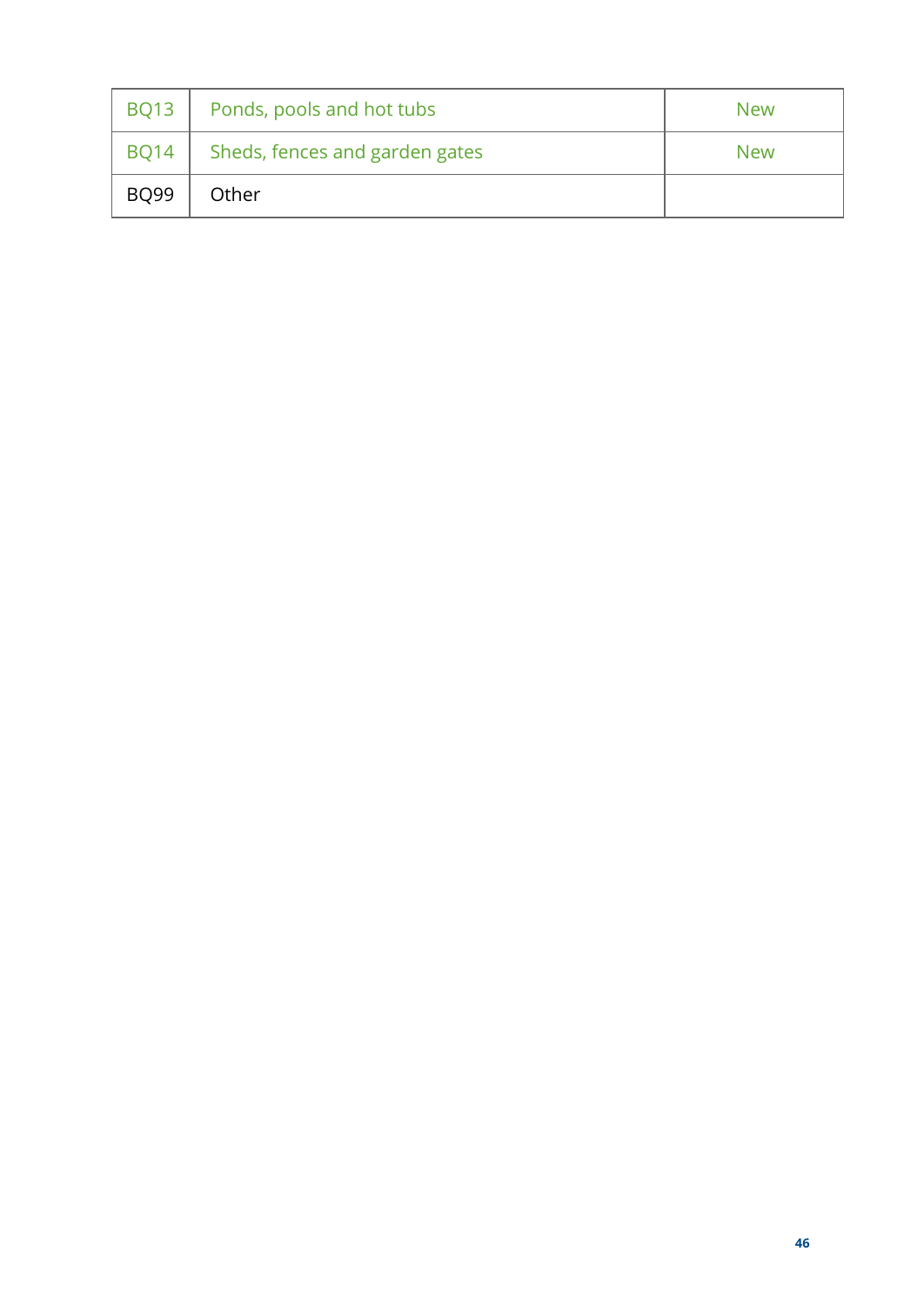# Personal goods and services

## **CA - Clothing and footwear**

| <b>CA</b>   | <b>Clothing</b><br>and clothing fabric                        | Clothing and footwear | Renamed          |
|-------------|---------------------------------------------------------------|-----------------------|------------------|
| <b>CA01</b> | Children's clothing                                           |                       | Merged into CA12 |
| <b>CA02</b> | Women's clothing                                              |                       |                  |
| CA03        | Men's clothing                                                |                       |                  |
| <b>CA04</b> | Sportswear                                                    |                       |                  |
| <b>CA05</b> | <b>Hats</b>                                                   |                       | <b>Deleted</b>   |
| <b>CA06</b> | Clothing material                                             |                       | Merged into CA17 |
| <b>CA07</b> | <b>Furs</b>                                                   |                       | <b>Deleted</b>   |
| <b>CA08</b> | Protective clothing                                           |                       | Merged into CA18 |
| <b>CA09</b> | Handbags and accessories                                      |                       |                  |
| <b>CA10</b> | <b>Bags and suitcases</b>                                     |                       | <b>New</b>       |
| <b>CA11</b> | Bespoke clothing (including wedding dresses and<br>tailoring) |                       | <b>New</b>       |
| <b>CA12</b> | Children's clothing and footwear                              |                       | <b>New</b>       |
| <b>CA13</b> | Women's footwear                                              |                       | <b>New</b>       |
| <b>CA14</b> | Men's footwear                                                |                       | <b>New</b>       |
| <b>CA15</b> | <b>Sports footwear</b>                                        |                       | <b>New</b>       |
| <b>CA17</b> | Fabric and haberdashery                                       |                       | <b>New</b>       |
| <b>CA18</b> | Protective clothing and protective footwear                   |                       | <b>New</b>       |
| CA99        | Other                                                         |                       |                  |

## **CB - Disability aids**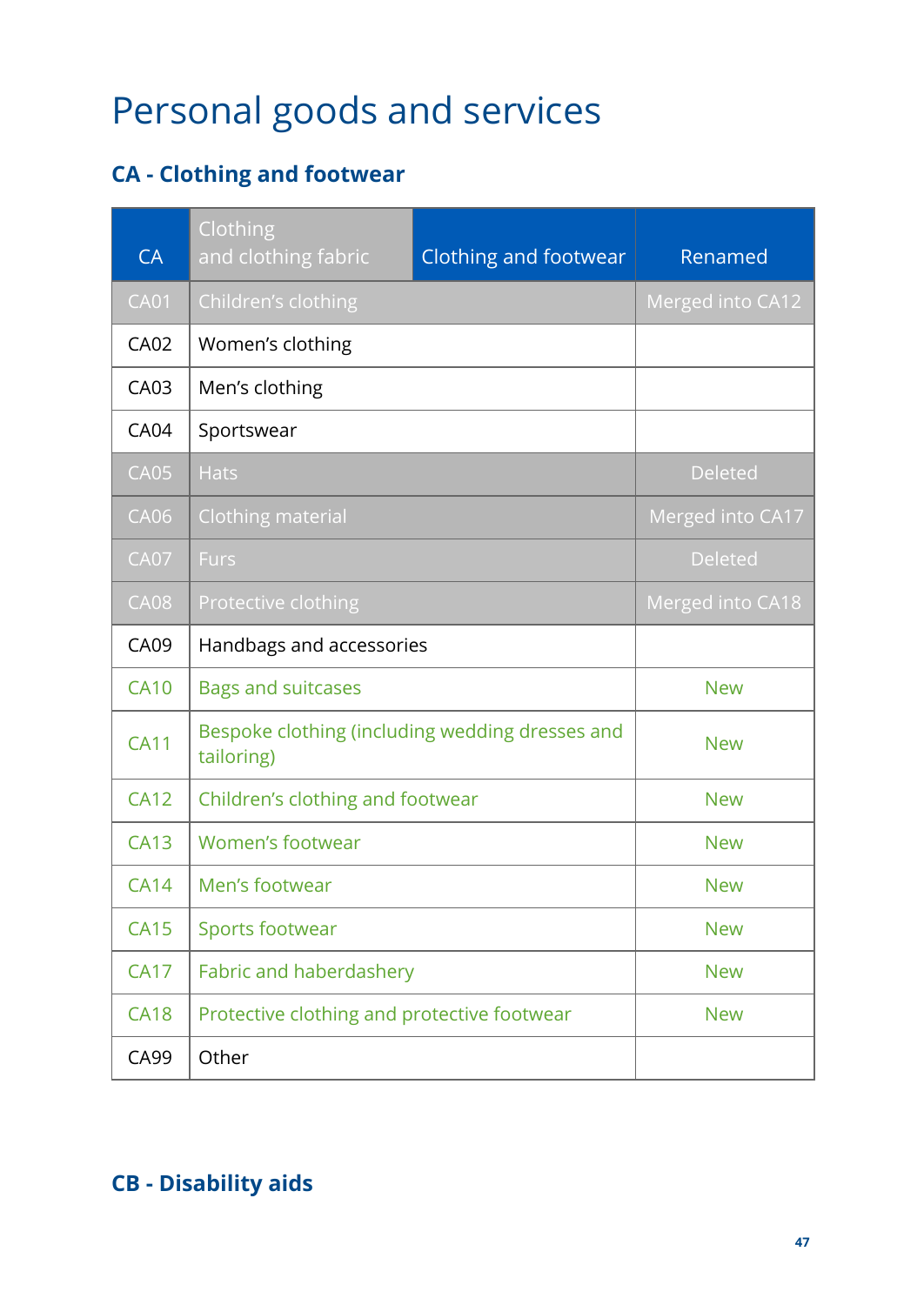| CB          | <b>Disability aids</b>                    |                  |
|-------------|-------------------------------------------|------------------|
| <b>CB01</b> | <b>Hearing aids</b>                       | Merged into CB10 |
| <b>CB02</b> | <b>Mobility aids</b>                      | Merged into CB13 |
| CB03        | <b>Motorised scooters</b>                 | Merged into CB11 |
| <b>CB04</b> | <b>Motorised wheelchairs</b>              | Merged into CB11 |
| <b>CB05</b> | Other mobility vehicles                   | Merged into CB11 |
| <b>CB06</b> | <b>Stairlifts</b>                         |                  |
| <b>CB07</b> | Adjustable/orthopaedic beds               | Merged into CB12 |
| <b>CB09</b> | <b>Bath aids</b>                          | Merged into CB13 |
| <b>CB10</b> | Hearing and vision aids                   | <b>New</b>       |
| <b>CB11</b> | Mobility vehicles (powered and unpowered) | <b>New</b>       |
| <b>CB12</b> | Adjustable/orthopaedic chairs/beds        | <b>New</b>       |
| <b>CB13</b> | Mobility and bath aids                    |                  |
| <b>CB99</b> | Other                                     |                  |

# **CD - Medical goods and services**

| CD               | <b>Medical goods and services</b>           |                             |
|------------------|---------------------------------------------|-----------------------------|
| CD <sub>01</sub> | <b>Dentists</b>                             | Merged into CD13            |
| <b>CD02</b>      | Chiropodists                                | Merged into CD17            |
| <b>CD03</b>      | Opticians                                   | Merged into CD16            |
| CD <sub>04</sub> | Osteopaths/physiotherapists/chiropractors   |                             |
| <b>CD05</b>      | Private medical cover plans                 | Merged into DG14            |
| <b>CD06</b>      | Pharmaceutical products and medical devices | Split into CD20<br>and CD15 |
| CD <sub>07</sub> | Residential care homes                      | Merged into CD19            |
| CD <sub>08</sub> | NHS charges and medical expenses            |                             |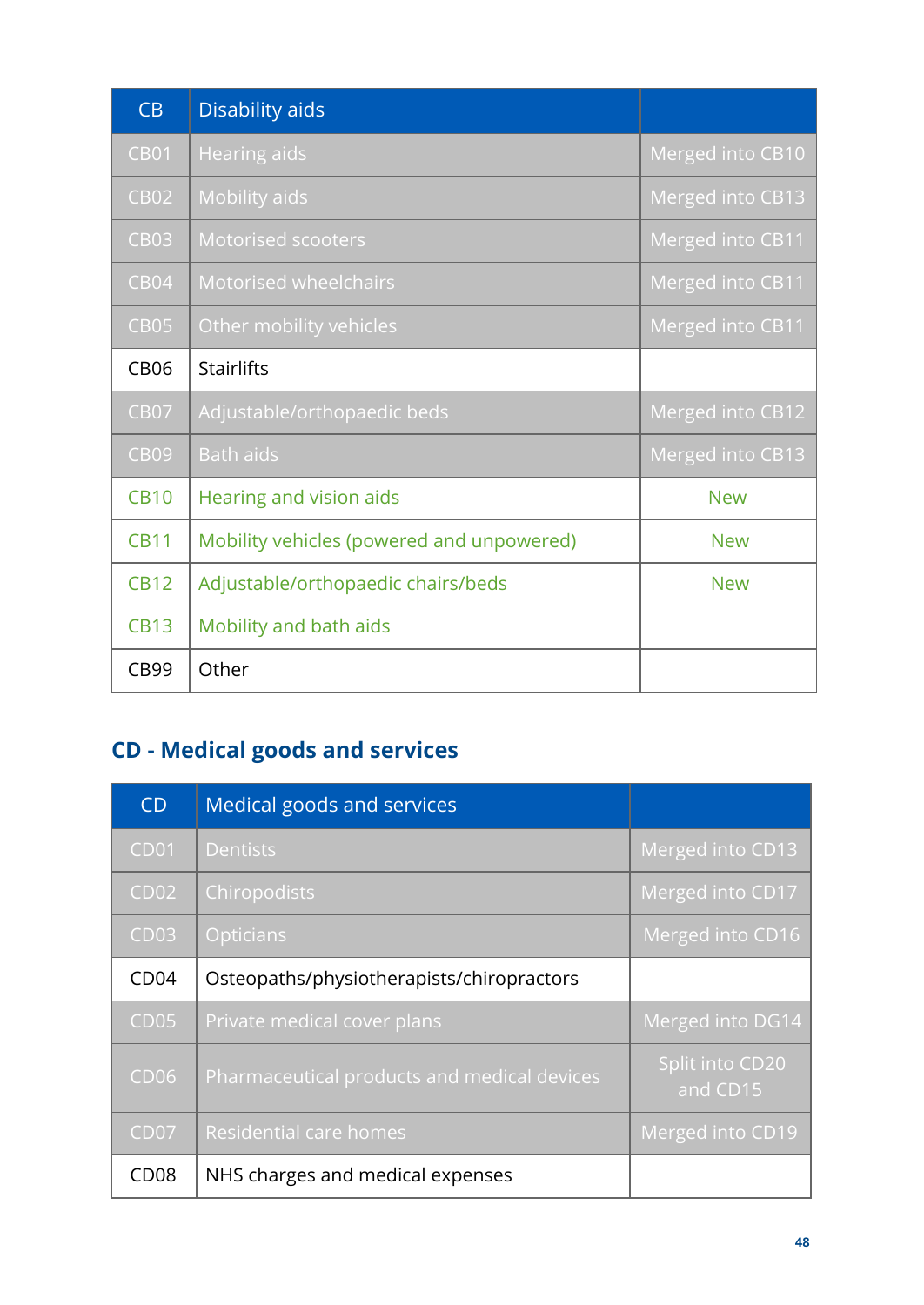| CD <sub>09</sub> | Cosmetic surgery (private)                                       |                  |
|------------------|------------------------------------------------------------------|------------------|
| CD10             | Other private medical treatment                                  |                  |
| <b>CD11</b>      | Dental technicians                                               | Merged into CD13 |
| <b>CD12</b>      | Complementary/alternative treatments<br>(excluding quit smoking) | <b>New</b>       |
| <b>CD13</b>      | Dental services and hygienists                                   | <b>New</b>       |
| CD14             | Home help and social care                                        | <b>New</b>       |
| CD15             | <b>Medical devices</b>                                           | <b>New</b>       |
| <b>CD16</b>      | Opticians and prescription eyewear                               | <b>New</b>       |
| CD17             | Podiatrists/chiropodists                                         | <b>New</b>       |
| <b>CD18</b>      | Quit smoking products and therapies                              | <b>New</b>       |
| <b>CD19</b>      | Residential care/nursing homes                                   | <b>New</b>       |
| <b>CD20</b>      | <b>Pharmaceutical products</b><br>(excluding quit smoking)       | <b>New</b>       |
| CD <sub>99</sub> | Other                                                            |                  |

## **CE - Toiletries, perfumes, beauty treatments and hairdressing**

| <b>CE</b>        | Toiletries, perfumes,<br>beauty treatments and hairdressing |                  |
|------------------|-------------------------------------------------------------|------------------|
| <b>CE01</b>      | Cosmetics (excluding skin creams)                           |                  |
| <b>CE02</b>      | Hairdressing                                                | Merged into CE15 |
| CE <sub>03</sub> | Hair removal therapy                                        |                  |
| CE <sub>04</sub> | <b>Beauty treatments</b>                                    |                  |
| CE <sub>05</sub> | Cosmetic therapies                                          |                  |
| CE <sub>06</sub> | <b>Toiletries</b>                                           |                  |
| CE <sub>07</sub> | Wigs                                                        | Merged into CE15 |
| CE <sub>08</sub> | Hair replacement therapies                                  |                  |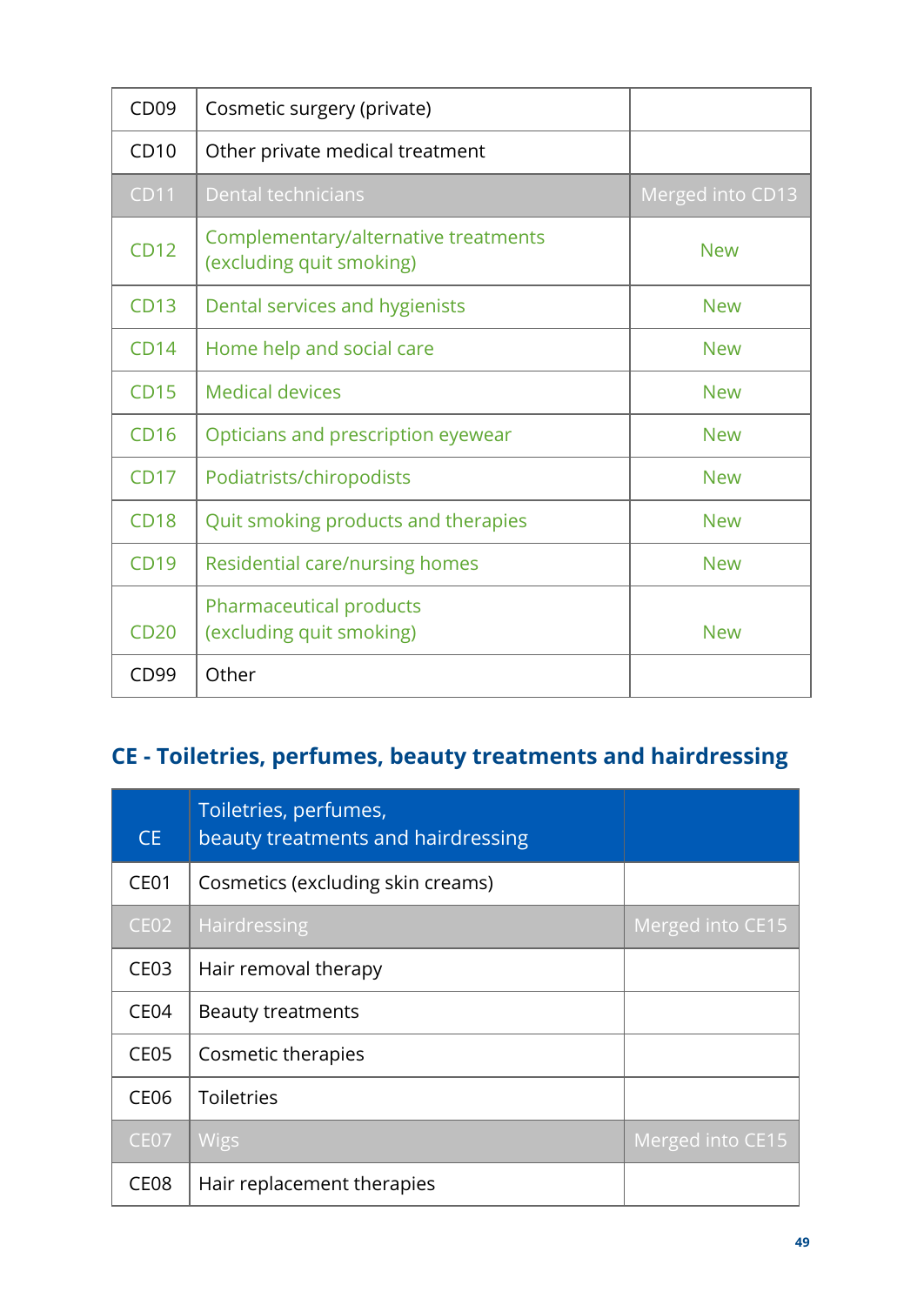| CE <sub>09</sub> | Slimming products/services                                    |                             |
|------------------|---------------------------------------------------------------|-----------------------------|
| <b>CE10</b>      | Piercing and tattoos                                          |                             |
| <b>CE11</b>      | Nail shops                                                    |                             |
| <b>CE12</b>      | Hair care products                                            | Split into<br>CE14 and CE16 |
| <b>CE13</b>      | Perfume                                                       | Merged into CE17            |
| <b>CE14</b>      | Hair care products<br>(excluding heated hair care appliances) | <b>New</b>                  |
| <b>CE15</b>      | Hairdressing and wigs (including hair<br>extensions)          | <b>New</b>                  |
| <b>CE16</b>      | Heated hair care appliances                                   | <b>New</b>                  |
| <b>CE17</b>      | Perfume and aftershave                                        | <b>New</b>                  |
| <b>CE18</b>      | Skin creams                                                   | <b>New</b>                  |
| <b>CE19</b>      | Sunbeds and solariums                                         | <b>New</b>                  |
| <b>CE20</b>      | <b>Teeth whiteners</b>                                        | <b>New</b>                  |
| <b>CE99</b>      | Other                                                         |                             |

## **CF – Timepieces, jewellery and ornaments**

| CF               | Jewellery, silverware,<br>clocks and watches           | Timepieces, jewellery<br>and ornaments | Renamed    |
|------------------|--------------------------------------------------------|----------------------------------------|------------|
| CF <sub>01</sub> | Clocks (including repairs)                             |                                        |            |
| CF <sub>02</sub> | Watches (including repairs)                            |                                        |            |
| CF <sub>03</sub> | Silverware                                             |                                        |            |
| CF <sub>04</sub> | Jewellery (including repairs)                          |                                        |            |
| CF <sub>05</sub> | Artworks and antiques<br>(excluding antique furniture) |                                        | <b>New</b> |
| CF <sub>06</sub> | Ornaments                                              |                                        | <b>New</b> |
| CF99             | Other                                                  |                                        |            |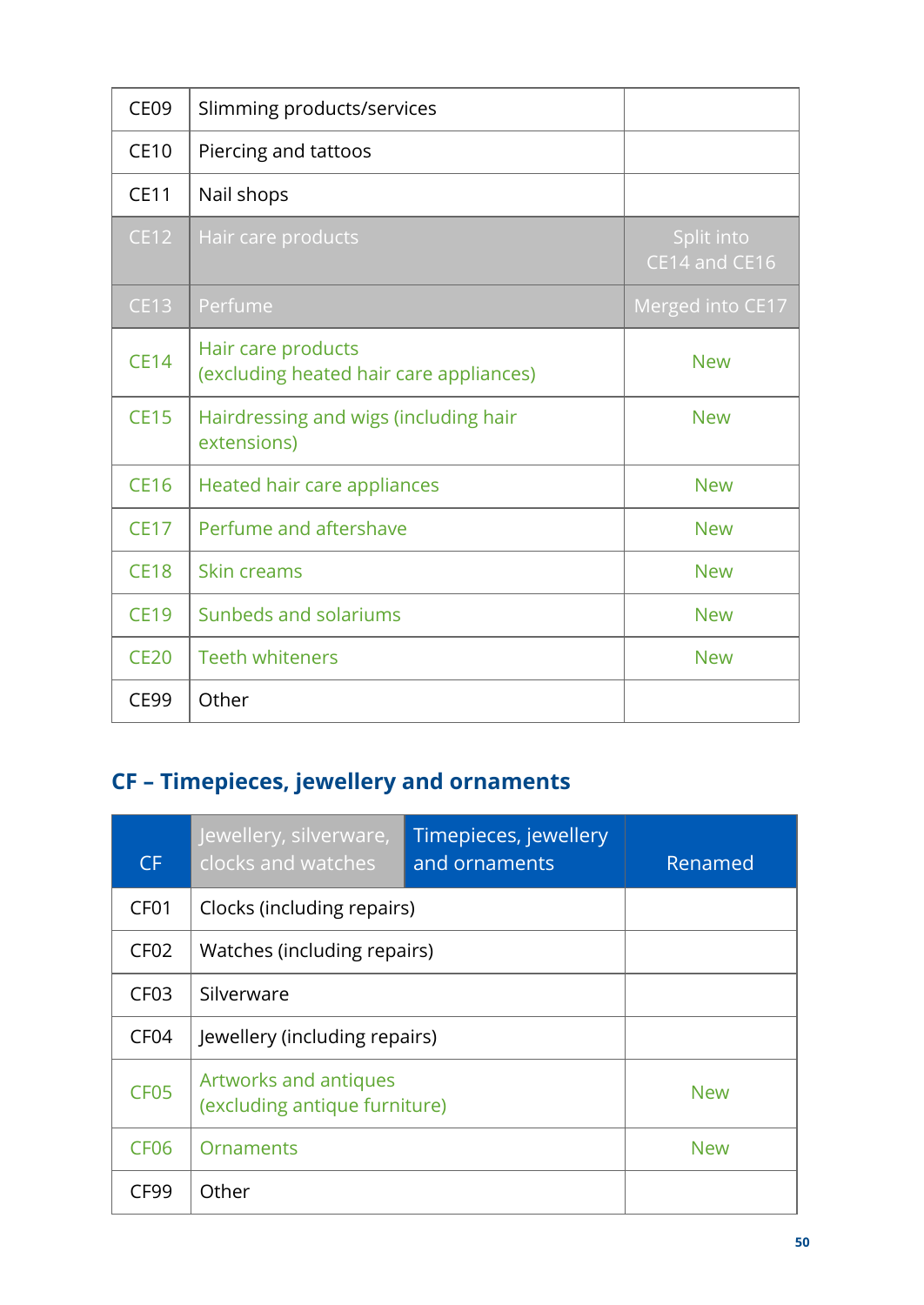#### **CG – Charities**

| CG               | <b>Charities</b>            | <b>New</b> |
|------------------|-----------------------------|------------|
| <b>CG01</b>      | Collections                 | <b>New</b> |
| <b>CG02</b>      | <b>Donations</b>            | <b>New</b> |
| CG <sub>03</sub> | Sponsorships                | <b>New</b> |
| CGO4             | Clothing/footwear recycling | <b>New</b> |
| <b>CG99</b>      | Other                       | <b>New</b> |

## **CH - Tobacco and related products**

| CH          | Tobacco and related products |                  |
|-------------|------------------------------|------------------|
| <b>CH01</b> | Cigarettes                   |                  |
| <b>CH02</b> | Loose tobacco and papers     |                  |
| <b>CH03</b> | Cigars/pipes                 | <b>Deleted</b>   |
| <b>CH04</b> | Lighters                     | Merged into CH06 |
| <b>CH05</b> | Lighter fuels                | Merged into CH06 |
| <b>CH06</b> | Lighters/lighter fuels       | <b>New</b>       |
| <b>CH07</b> | E-cigarettes and refills     | <b>New</b>       |
| <b>CH08</b> | Paan, bidi and shisha        | <b>New</b>       |
| <b>CH99</b> | Other                        |                  |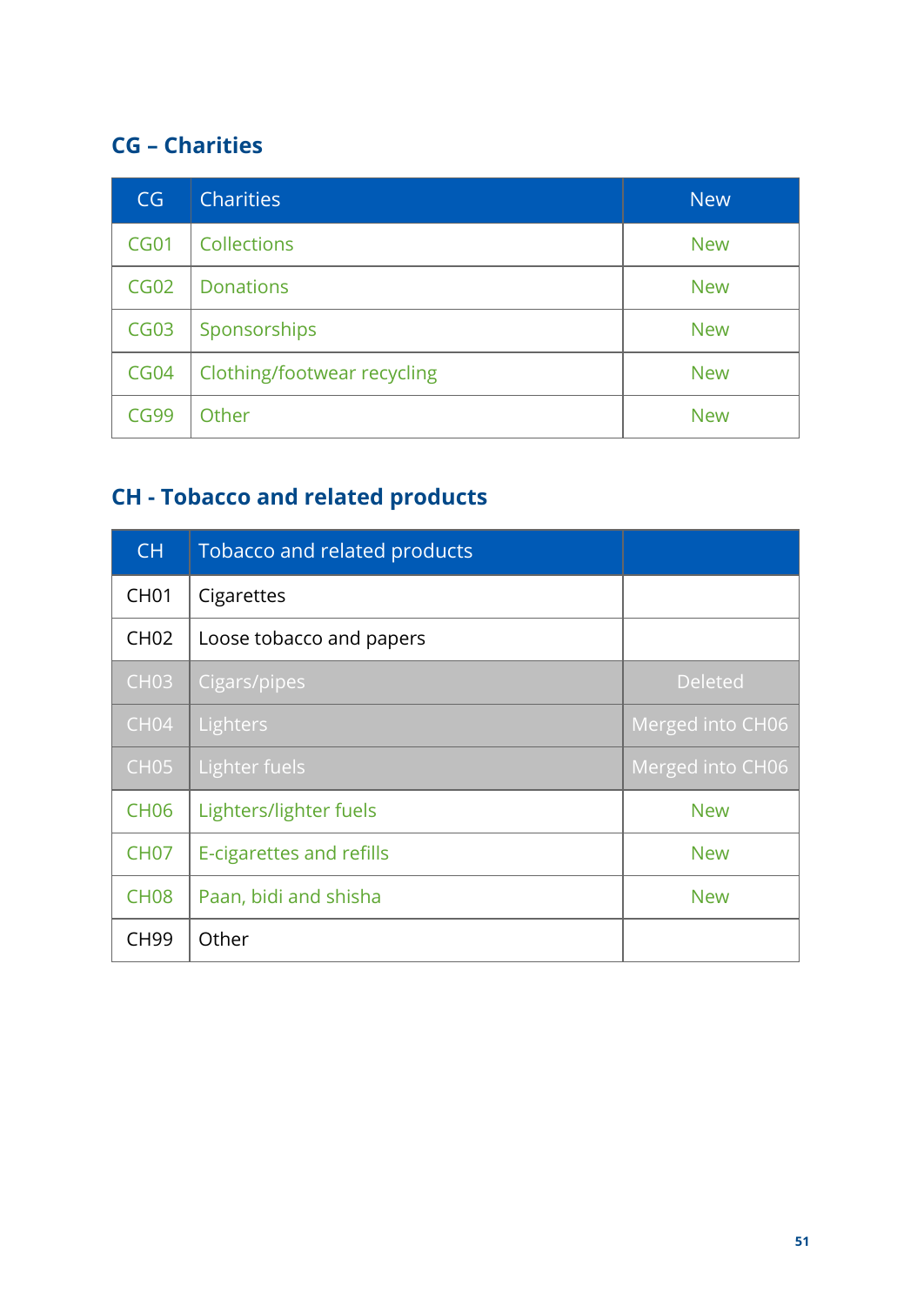#### **CK - Footwear**

| <b>CK</b>   | Footwear            | <b>Deleted</b>   |
|-------------|---------------------|------------------|
| CK01        | Children's footwear | Merged into CA12 |
| <b>CK02</b> | Women's footwear    | Merged into CA13 |
| <b>CK03</b> | Men's footwear      | Merged into CA14 |
| CK04        | Sports footwear     | Merged into CA15 |
| CK05        | Footwear repairs    | <b>Deleted</b>   |
| <b>CK99</b> | Other               | <b>Deleted</b>   |

## **CL – Nursery goods and services**

| CL               | Nursery goods and services                               |                  |
|------------------|----------------------------------------------------------|------------------|
| CL <sub>01</sub> | Buggies, prams and pushchairs                            |                  |
| CLO2             | Cots                                                     | Merged into CL11 |
| CLO3             | <b>High chairs</b>                                       | Merged into CL11 |
| CL04             | Child minding                                            | Merged into CL12 |
| CL05             | Day care services                                        | Merged into CL12 |
| CL06             | Other nursery furniture                                  | Merged into CL11 |
| CL <sub>07</sub> | Nursery education                                        | Merged into CL12 |
| CL <sub>08</sub> | Child car seats                                          |                  |
| <b>CL09</b>      | <b>Baby care products</b>                                | <b>New</b>       |
| <b>CL10</b>      | <b>Baby carriers</b>                                     | <b>New</b>       |
| CL11             | Baby/nursery furniture and bedding                       | <b>New</b>       |
| <b>CL12</b>      | Child minding/day care<br>services and nursery education | <b>New</b>       |
| <b>CL99</b>      | Other                                                    |                  |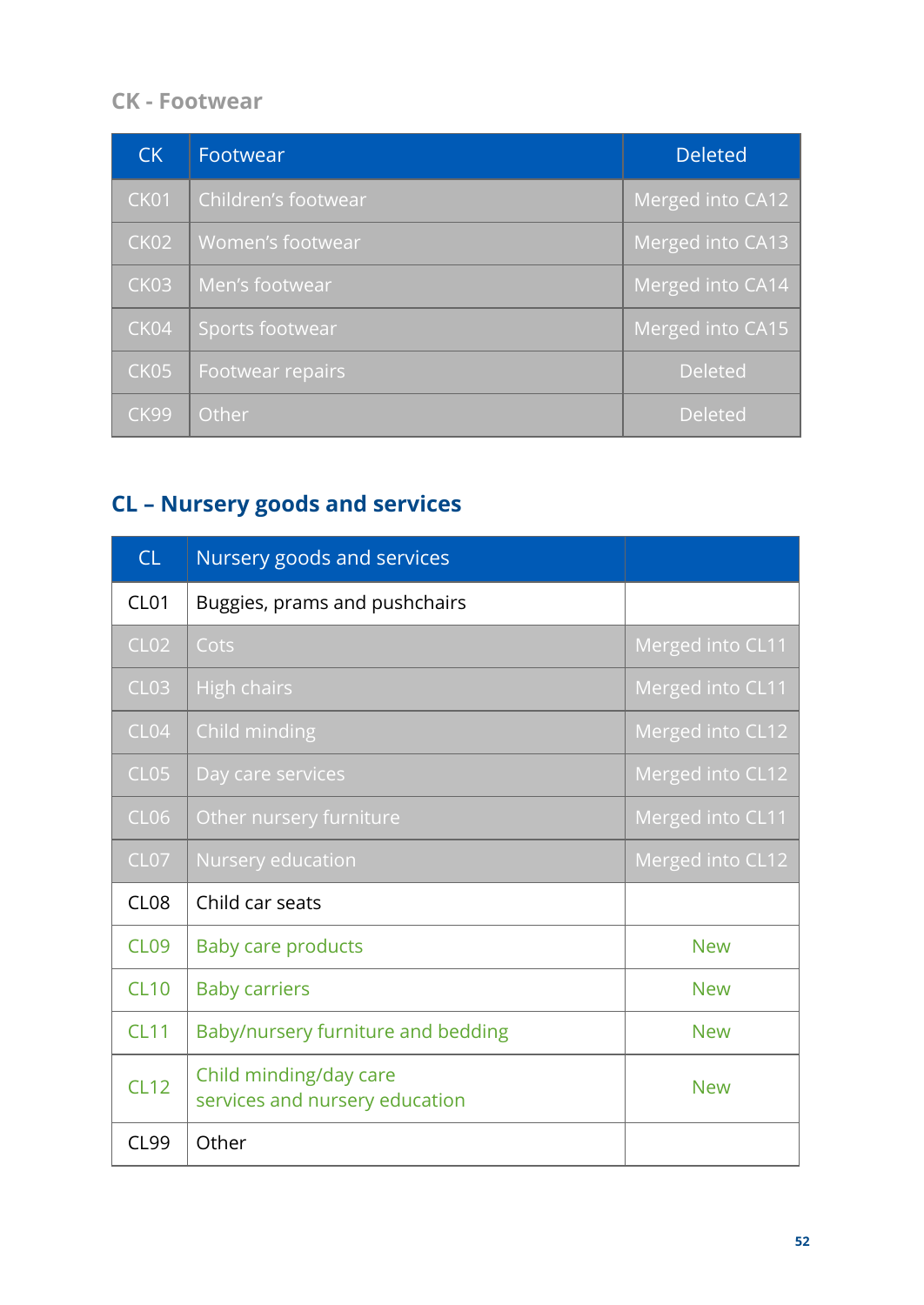## **CM - Home-working schemes and gifting schemes**

| <b>CM</b> | Home-working schemes and gifting schemes | <b>Deleted</b> |
|-----------|------------------------------------------|----------------|
|           | CM01   Home working                      | Moved to CN03  |
|           | CM02   Gifting schemes                   | <b>Deleted</b> |
| CM99      | Other                                    | Deleted        |

## **CN – Education, employment and training**

| CN          | Education, employment and training       | <b>New</b> |
|-------------|------------------------------------------|------------|
| <b>CN01</b> | Correspondence/distance learning courses | <b>New</b> |
| <b>CN02</b> | Class-based training                     | <b>New</b> |
| <b>CN03</b> | Homeworking                              | <b>New</b> |
| <b>CN04</b> | Modelling/talent                         | <b>New</b> |
| <b>CN05</b> | Recruitment/employment                   | <b>New</b> |
| <b>CN99</b> | Other                                    | <b>New</b> |

## **CZ – Other personal goods and services**

| CZ          | Other personal goods and services        |                             |
|-------------|------------------------------------------|-----------------------------|
| CZ01        | Introduction agencies<br>Dating agencies | Meaning clarified           |
| <b>CZ02</b> | Correspondence/distance learning courses | Moved to CN01               |
| CZ03        | Sunbeds and solarium services            | Moved to CE19               |
| CZ04        | Sunglasses                               | Split into<br>CD16 and CZ15 |
| CZ05        | <b>Bags and suitcases</b>                | Moved to CA10               |
| CZ06        | Stationery                               |                             |
| CZ07        | <b>Genealogy services</b>                |                             |
| <b>CZ08</b> | Modelling/talent agencies                | Merged into CN04            |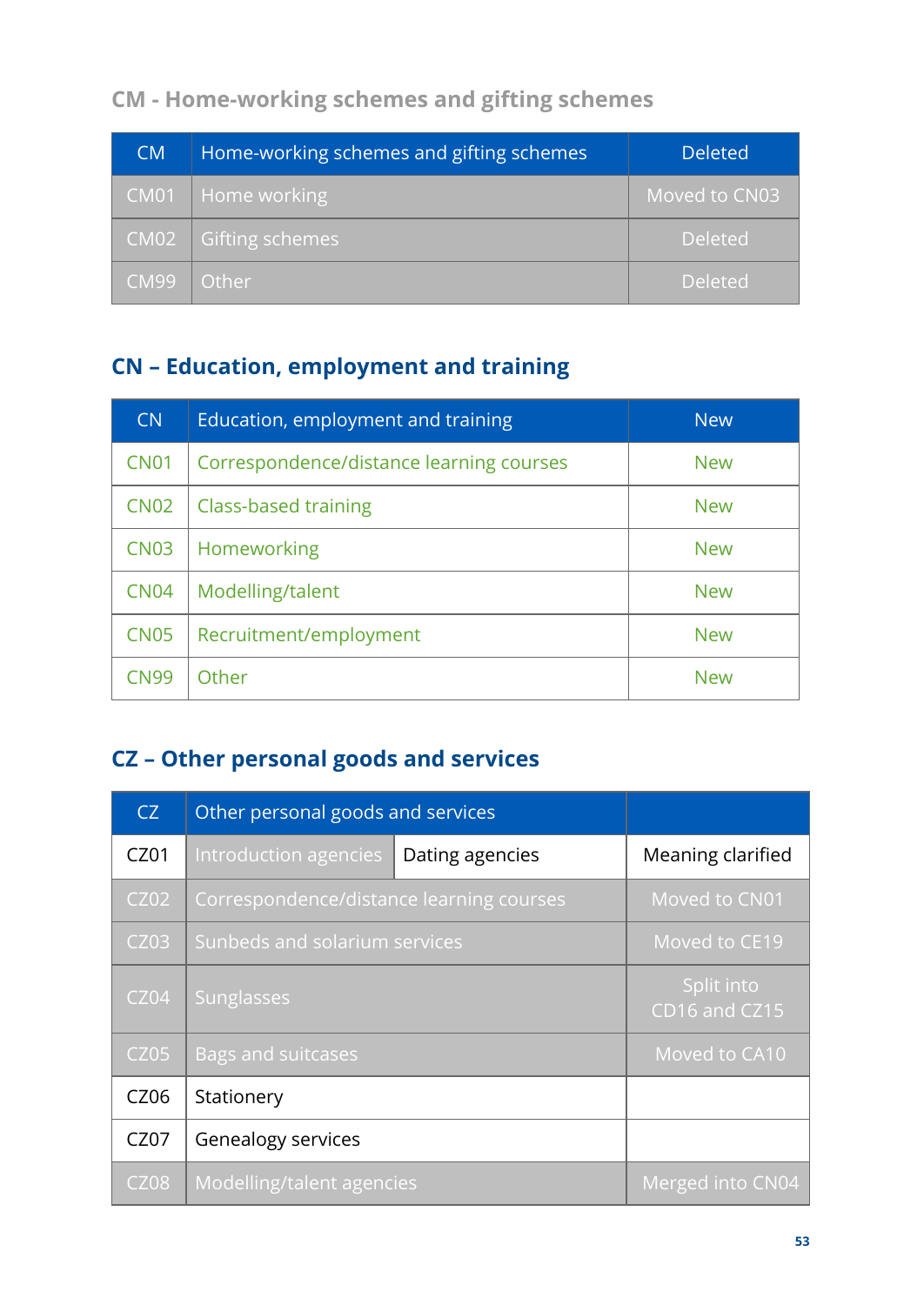| <b>CZ09</b> | Glue and solvents                              | Moved to BP14    |
|-------------|------------------------------------------------|------------------|
| <b>CZ10</b> | Will preparation services                      | Merged into DY17 |
| CZ11        | <b>Escort agencies</b>                         | <b>New</b>       |
| CZ12        | Gift cards and vouchers                        | <b>New</b>       |
| <b>CZ13</b> | Priority services and discount/loyalty schemes | <b>New</b>       |
| CZ14        | Psychics, clairvoyants and horoscopes          | <b>New</b>       |
| <b>CZ15</b> | Sunglasses (non-prescription)                  | <b>New</b>       |
| CZ99        | Other                                          |                  |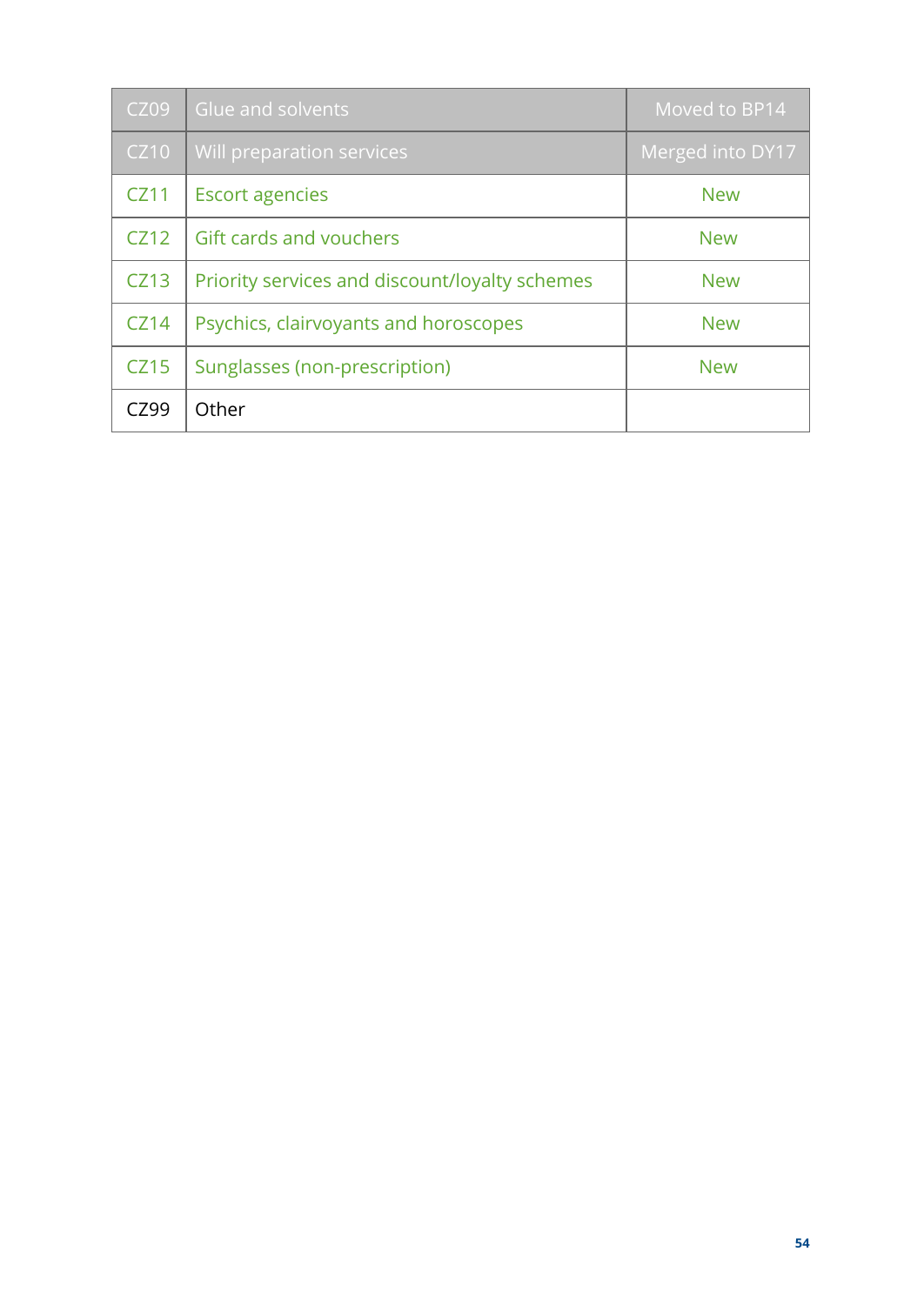# Professional and financial services

## **DA - Retail banking**

| <b>DA</b>   | Personal banking                           | <b>Retail banking</b> | Renamed        |
|-------------|--------------------------------------------|-----------------------|----------------|
| <b>DA01</b> | <b>Banking services</b>                    |                       | <b>Deleted</b> |
| <b>DA02</b> | <b>Building society services</b>           |                       | <b>Deleted</b> |
| <b>DA03</b> | Credit unions                              |                       | <b>Deleted</b> |
| <b>DA04</b> | <b>Current accounts</b>                    |                       | <b>New</b>     |
| <b>DA05</b> | <b>Savings accounts</b>                    |                       | <b>New</b>     |
| <b>DA06</b> | Foreign currency exchange/Bureau de change |                       | <b>New</b>     |
| <b>DA07</b> | <b>Payments services</b>                   |                       | <b>New</b>     |
| <b>DA08</b> | Money transfer services                    |                       | <b>New</b>     |
| <b>DA99</b> | Other                                      |                       |                |

## **DB - Credit not secured on property**

| D <sub>B</sub>   | Hire and<br>unsecured credit              | Credit not<br>secured on property | Renamed                             |
|------------------|-------------------------------------------|-----------------------------------|-------------------------------------|
| DB <sub>01</sub> | Credit agreements/loans (linked)          |                                   |                                     |
| DB <sub>02</sub> | Credit agreements/loans (not linked)      |                                   | <b>Deleted</b><br>see DB10 to DB14  |
| DB03             | Hire purchase/conditional sale agreements |                                   |                                     |
| <b>DB04</b>      | Credit cards                              |                                   | Merged into DB11                    |
| <b>DB05</b>      | Debit cards                               |                                   | <b>Deleted</b><br>see DA04 and DA07 |
| <b>DB06</b>      | Store cards                               |                                   | Merged into DB11                    |
| DB <sub>07</sub> | Overdrafts                                |                                   |                                     |
| <b>DB08</b>      | Cheque cashing services                   |                                   | <b>Deleted</b>                      |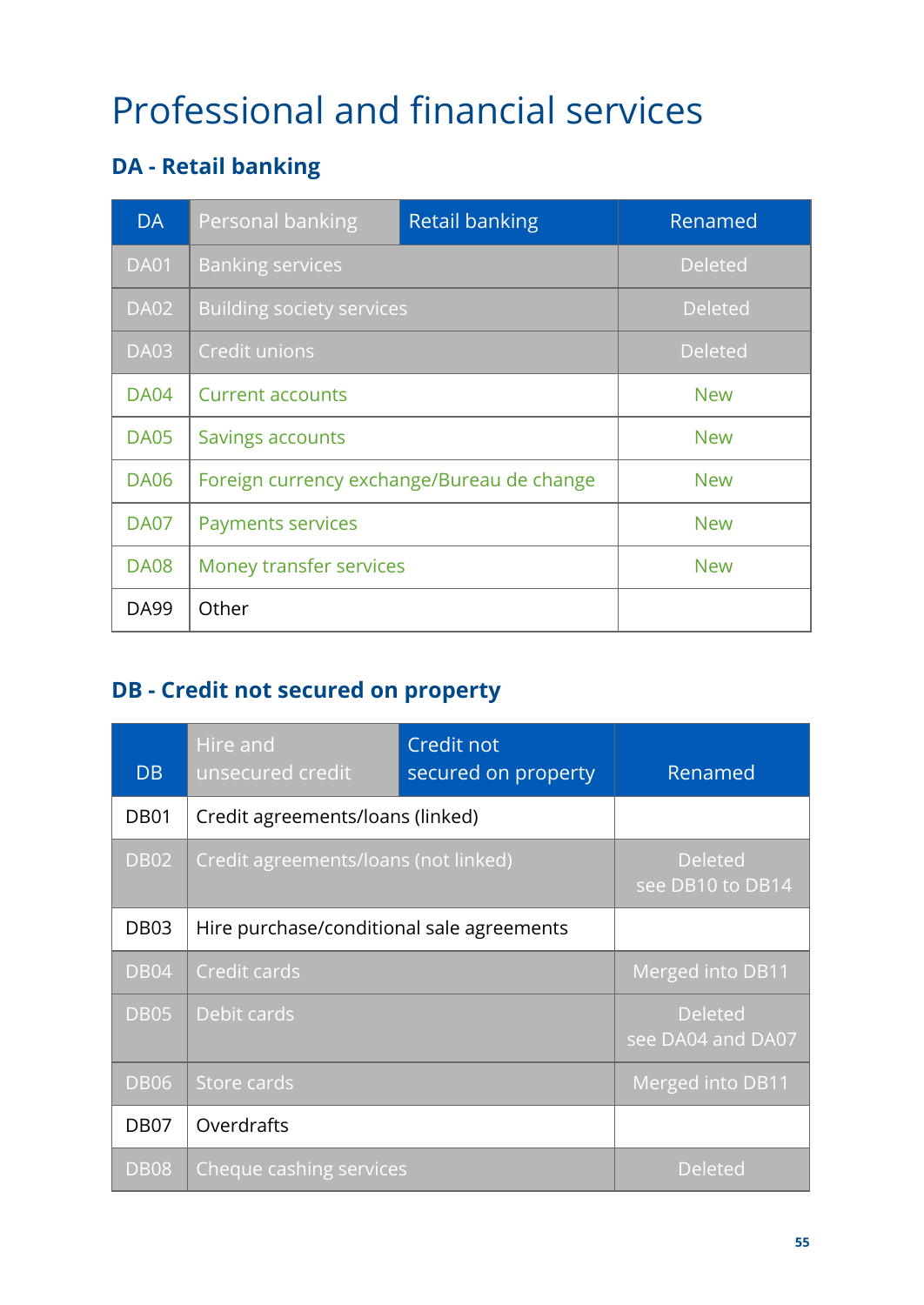| <b>DB09</b> | Pawnbroking                       | Merged into DB10 |
|-------------|-----------------------------------|------------------|
| <b>DB10</b> | Buy-back services and pawnbrokers | <b>New</b>       |
| <b>DB11</b> | Credit and store cards            | <b>New</b>       |
| <b>DB12</b> | Payday loans                      | <b>New</b>       |
| <b>DB13</b> | Logbook and guarantor loans       | <b>New</b>       |
| <b>DB14</b> | Personal and student loans        | <b>New</b>       |
| <b>DB15</b> | Illegal lenders/loan sharks       | <b>New</b>       |
| <b>DB99</b> | Other                             |                  |

## **DE - Ancillary credit business**

| <b>DE</b>        | Ancillary credit business                                                       |                                     |
|------------------|---------------------------------------------------------------------------------|-------------------------------------|
| DE01             | Credit brokers                                                                  |                                     |
| DE <sub>02</sub> | Credit reference agencies                                                       |                                     |
| <b>DE03</b>      | Debt adjusting                                                                  | Merged into DE08                    |
| DE04             | Debt collection                                                                 | <b>Deleted</b><br>see DE07 and DE09 |
| DE05             | Credit repair                                                                   | Merged into DE06                    |
| <b>DE06</b>      | <b>Credit information services</b><br>(including credit repair)                 | <b>New</b>                          |
| DE07             | Debt collection (excluding enforcement<br>agents)                               | <b>New</b>                          |
| <b>DE08</b>      | Debt management/adjustment                                                      | <b>New</b>                          |
| <b>DE09</b>      | Enforcement agents of court orders<br>(including bailiffs and sheriff officers) | <b>New</b>                          |
| <b>DE10</b>      | Insolvency practitioners and services                                           | <b>New</b>                          |
| <b>DE99</b>      | Other                                                                           |                                     |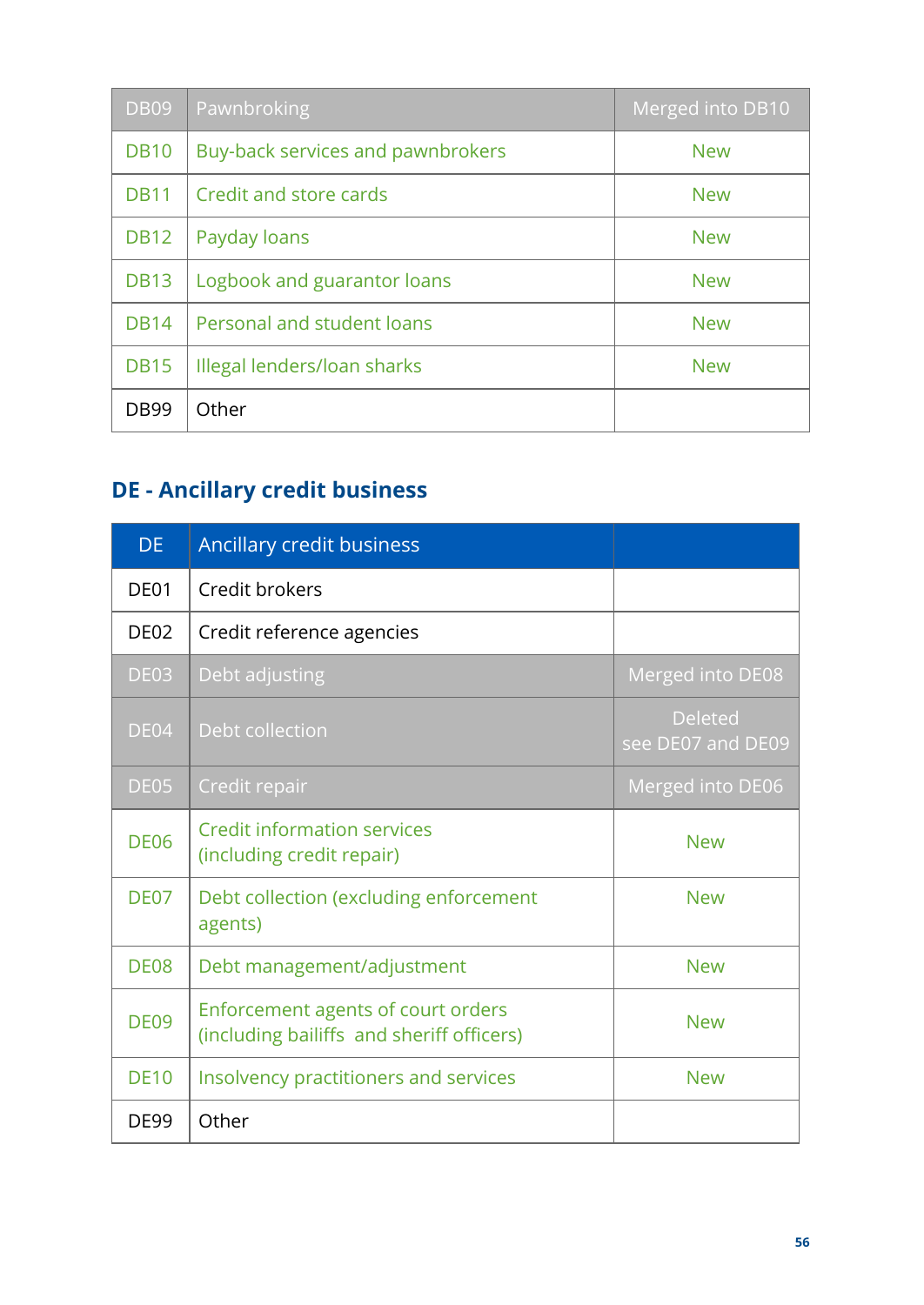#### **DG - Insurance**

| <b>DG</b>   | Insurance                                      |  |                   |
|-------------|------------------------------------------------|--|-------------------|
| <b>DG01</b> | Motor                                          |  |                   |
| <b>DG02</b> | <b>Buildings</b>                               |  |                   |
| <b>DG03</b> | Contents                                       |  | Merged into DG12  |
| <b>DG04</b> | Holiday/travel                                 |  |                   |
| <b>DG05</b> | <b>Extended warranties</b>                     |  |                   |
| <b>DG06</b> | Payment protection                             |  |                   |
| <b>DG07</b> | <b>Brokers and intermediaries</b>              |  |                   |
| <b>DG08</b> | Life (including term<br>Life<br>insurance)     |  | Meaning clarified |
| <b>DG09</b> | Pet                                            |  |                   |
| <b>DG10</b> | Health                                         |  | Merged into DG14  |
| <b>DG11</b> | <b>Business and indemnity</b>                  |  | <b>New</b>        |
| <b>DG12</b> | <b>Contents and gadgets</b>                    |  | <b>New</b>        |
| <b>DG13</b> | Emergency utility repair (e.g. heating, water) |  | <b>New</b>        |
| <b>DG14</b> | Private health and dental                      |  | <b>New</b>        |
| <b>DG99</b> | Other                                          |  |                   |

## **DL - Mortgages, mortgage brokers and credit secured on property**

| <b>DL</b>        | Mortgages and<br>secured credit | Mortgages,<br>mortgage brokers<br>and credit secured<br>on property | Renamed |
|------------------|---------------------------------|---------------------------------------------------------------------|---------|
| DL <sub>01</sub> | Mortgages                       |                                                                     |         |
| <b>DL02</b>      | Mortgage brokers                |                                                                     |         |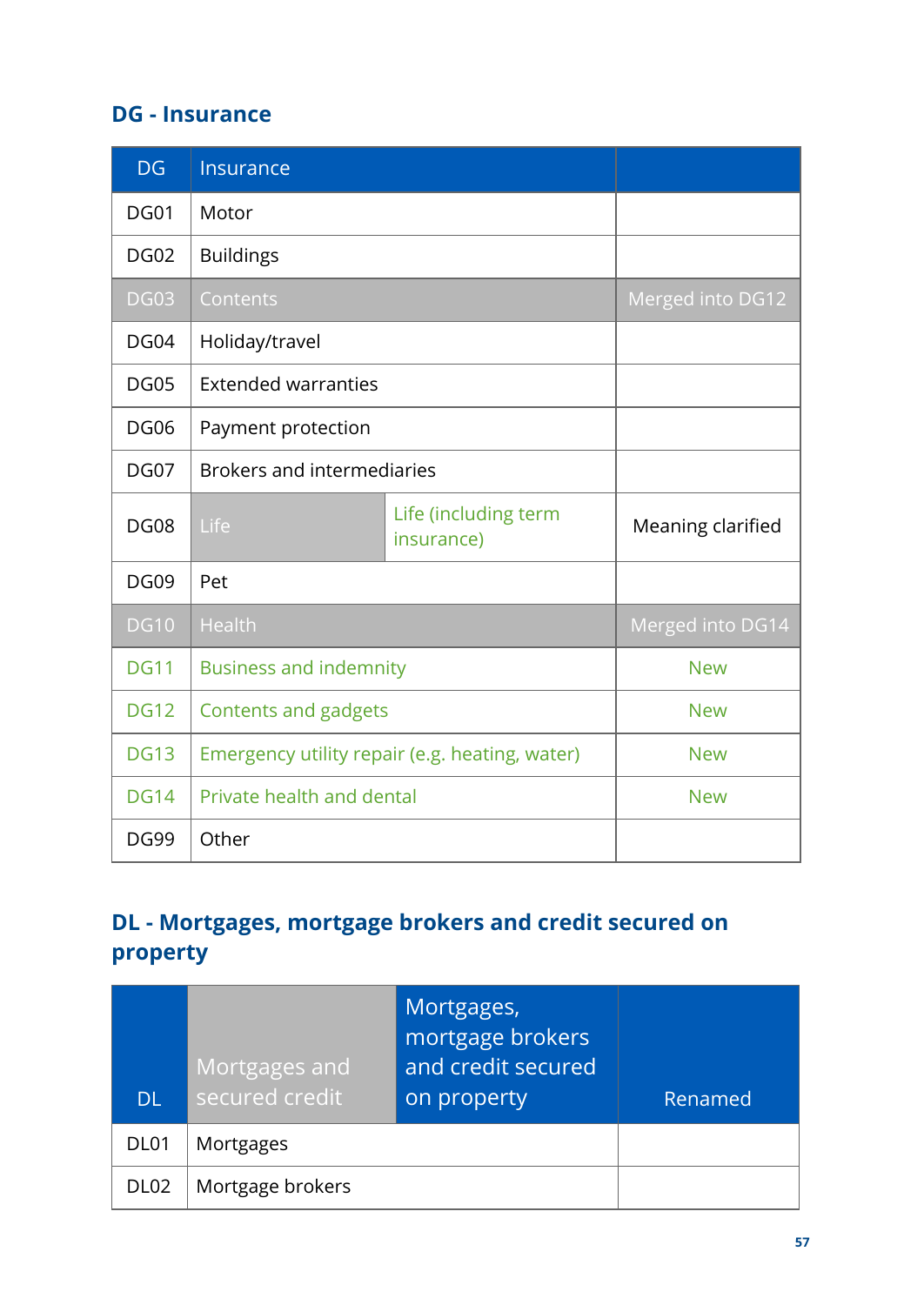|             | DL03   Secured loans (non-mortgage) | <b>New</b> |
|-------------|-------------------------------------|------------|
| <b>DL99</b> | Other                               |            |

#### **DN - Pensions**

| <b>DN</b>   | <b>Pensions</b>              |                                                |                      |
|-------------|------------------------------|------------------------------------------------|----------------------|
| <b>DN01</b> | Occupational pensions        | Workplace/<br>occupational pensions            | Meaning<br>clarified |
| <b>DN02</b> | Non-occupational<br>pensions | Non-workplace/<br>non-occupational<br>pensions | Meaning<br>clarified |
| <b>DN03</b> | Pension release schemes      |                                                | <b>New</b>           |
| <b>DN99</b> | Other                        |                                                |                      |

## **DP - Estate agents and property purchase services**

| <b>DP</b>   | <b>Estate agents</b><br>& house<br>purchase services | <b>Estate agents</b><br>& property<br>purchase services |                  |
|-------------|------------------------------------------------------|---------------------------------------------------------|------------------|
| DP01        | Estate agents                                        |                                                         |                  |
| <b>DP02</b> | <b>House valuation</b>                               |                                                         | <b>Deleted</b>   |
| <b>DP03</b> | Conveyancing                                         |                                                         | Merged into DY15 |
| <b>DP04</b> | Quick sale/sale and rent back schemes                |                                                         | <b>New</b>       |
| <b>DP99</b> | Other                                                |                                                         |                  |

## **DQ - Letting and property management services**

| DO. | Letting and property management services |  |
|-----|------------------------------------------|--|
|     | $DQ01$   Letting agents                  |  |
|     | DQ02   Property management agents        |  |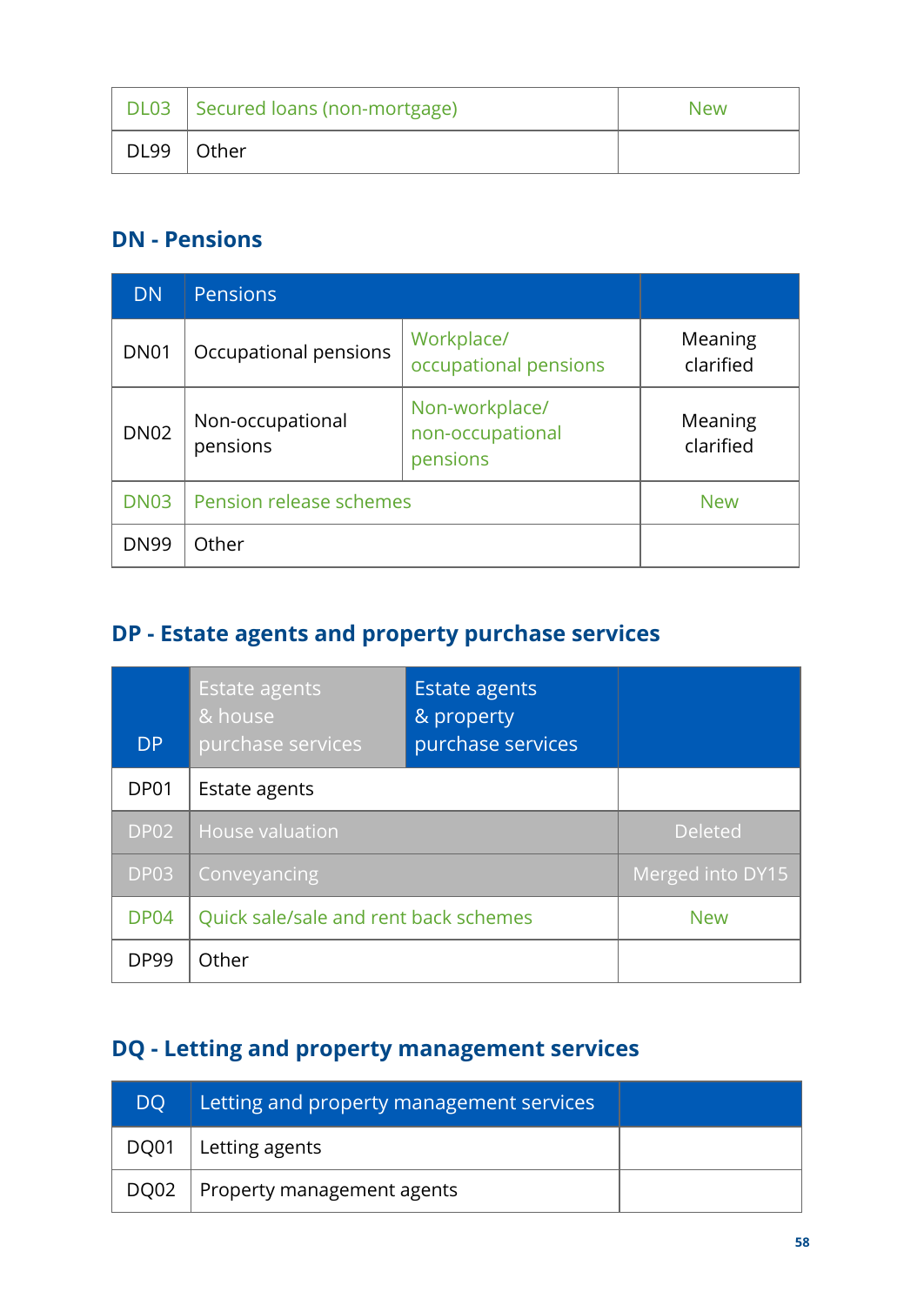| DQ03 | Landlords                             |                |
|------|---------------------------------------|----------------|
|      | DQ04 University/student accommodation | <b>Deleted</b> |
|      | DQ05   Tenancy deposit schemes        | <b>New</b>     |
| DQ99 | Other                                 |                |

# **DY - Professional and legal services**

| <b>DY</b>        | <b>Professional services</b>                     | Professional<br>and legal services      | Renamed                     |
|------------------|--------------------------------------------------|-----------------------------------------|-----------------------------|
| DY01             | Architects                                       |                                         |                             |
| DY <sub>02</sub> | Surveyors                                        |                                         |                             |
| <b>DY03</b>      | Solicitors                                       |                                         | Merged into DY15            |
| DY <sub>04</sub> | Accountants                                      |                                         |                             |
| <b>DY05</b>      | <b>Employment agencies</b>                       |                                         | Merged into CN05            |
| <b>DY06</b>      | <b>Funeral services</b>                          |                                         |                             |
| DY07             | <b>Educational services</b>                      |                                         | Split into CN01<br>and CN02 |
| <b>DY08</b>      | <b>Advertising agencies</b>                      |                                         | Moved to GA08               |
| <b>DY09</b>      | Stock brokers (shares)                           |                                         | Merged into DY16            |
| <b>DY10</b>      | Bureau de change                                 |                                         | Merged into DA06            |
| <b>DY11</b>      | Investment/<br>financial advisers                | Investment/financial<br>planning/advice | Meaning clarified           |
| <b>DY12</b>      | Legal advice lines                               |                                         | <b>Deleted</b>              |
| <b>DY13</b>      | <b>Claims management</b>                         |                                         | <b>New</b>                  |
| <b>DY14</b>      | Price comparison and switching                   |                                         | <b>New</b>                  |
| <b>DY15</b>      | Solicitors (including conveyancing)              |                                         | <b>New</b>                  |
| <b>DY16</b>      | Wealth/investment management<br>and stockbroking |                                         | <b>New</b>                  |
| <b>DY17</b>      | Wills, power of attorney and probate services    |                                         | <b>New</b>                  |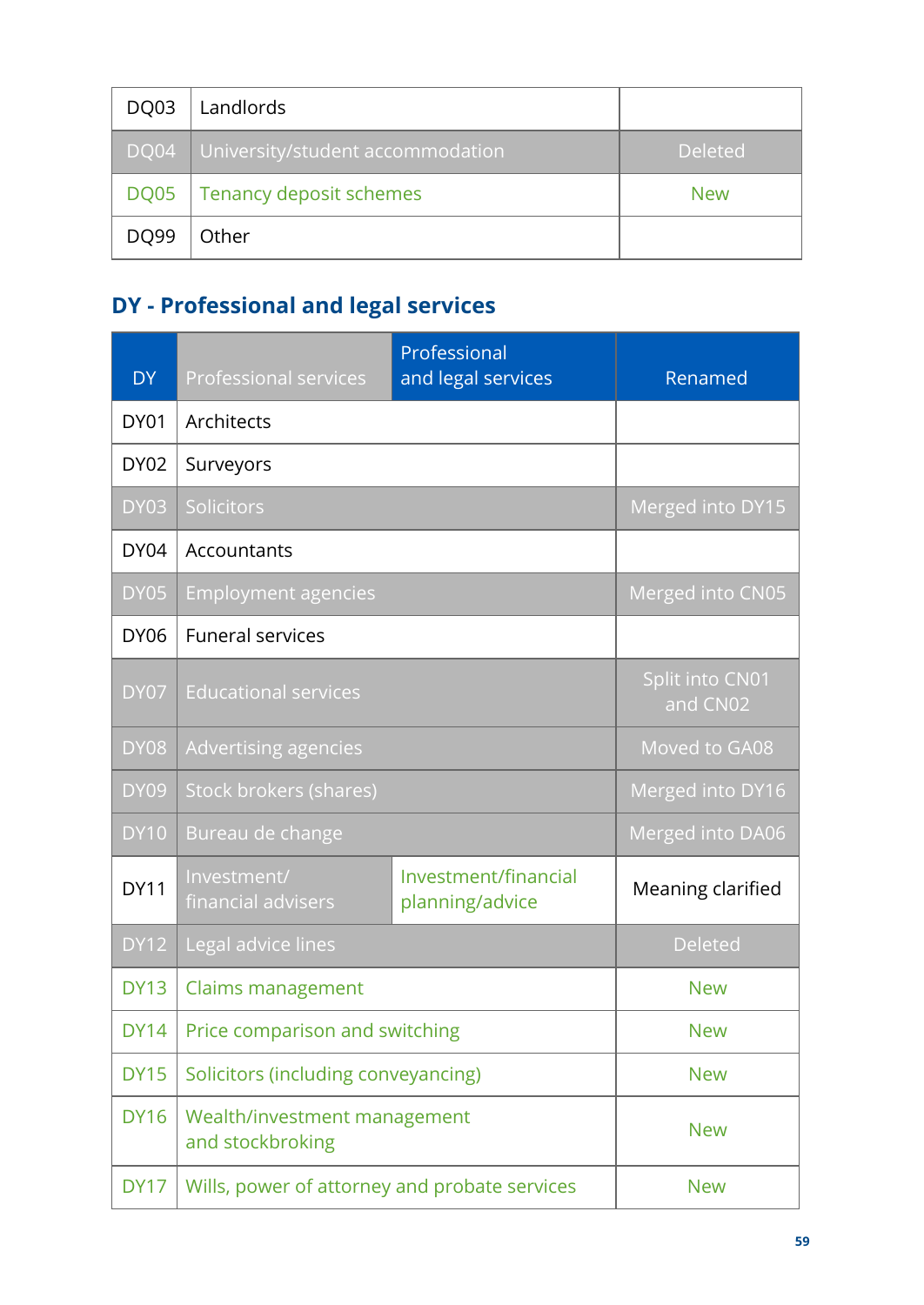# **Transport**

## **ED - New vehicles**

| <b>ED</b>        | New cars                           | <b>New vehicles</b> | Renamed                             |
|------------------|------------------------------------|---------------------|-------------------------------------|
| <b>ED01</b>      | Purchased from franchise dealer    |                     | Moved to<br><b>Purchase Methods</b> |
| <b>ED02</b>      | Purchased from independent dealer  |                     | Moved to<br><b>Purchase Methods</b> |
| <b>ED03</b>      | New car                            |                     | <b>New</b>                          |
| ED <sub>04</sub> | New motorcycle                     |                     | <b>New</b>                          |
| <b>ED05</b>      | New commercial vehicle             |                     | <b>New</b>                          |
| <b>ED06</b>      | New agricultural vehicle           |                     | <b>New</b>                          |
| ED07             | New motorhome                      |                     | <b>New</b>                          |
| <b>ED08</b>      | New motor scooter                  |                     | <b>New</b>                          |
| ED <sub>09</sub> | New quad bike, mini moto and trike |                     | <b>New</b>                          |
| <b>ED99</b>      | Other                              |                     |                                     |

## **EE - Used vehicles**

| EE.         | Second hand cars                  | <b>Used vehicles</b> | Renamed                             |
|-------------|-----------------------------------|----------------------|-------------------------------------|
| EE01        | Purchased from franchise dealer   |                      | Moved to<br><b>Purchase Methods</b> |
| <b>EE02</b> | Purchased from independent dealer |                      | Moved to<br><b>Purchase Methods</b> |
| <b>EE03</b> | Used car                          |                      | <b>New</b>                          |
| EE04        | Used motorcycle                   |                      | <b>New</b>                          |
| EE05        | Used commercial vehicle           |                      | <b>New</b>                          |
| <b>EE06</b> | Used agricultural vehicle         |                      | <b>New</b>                          |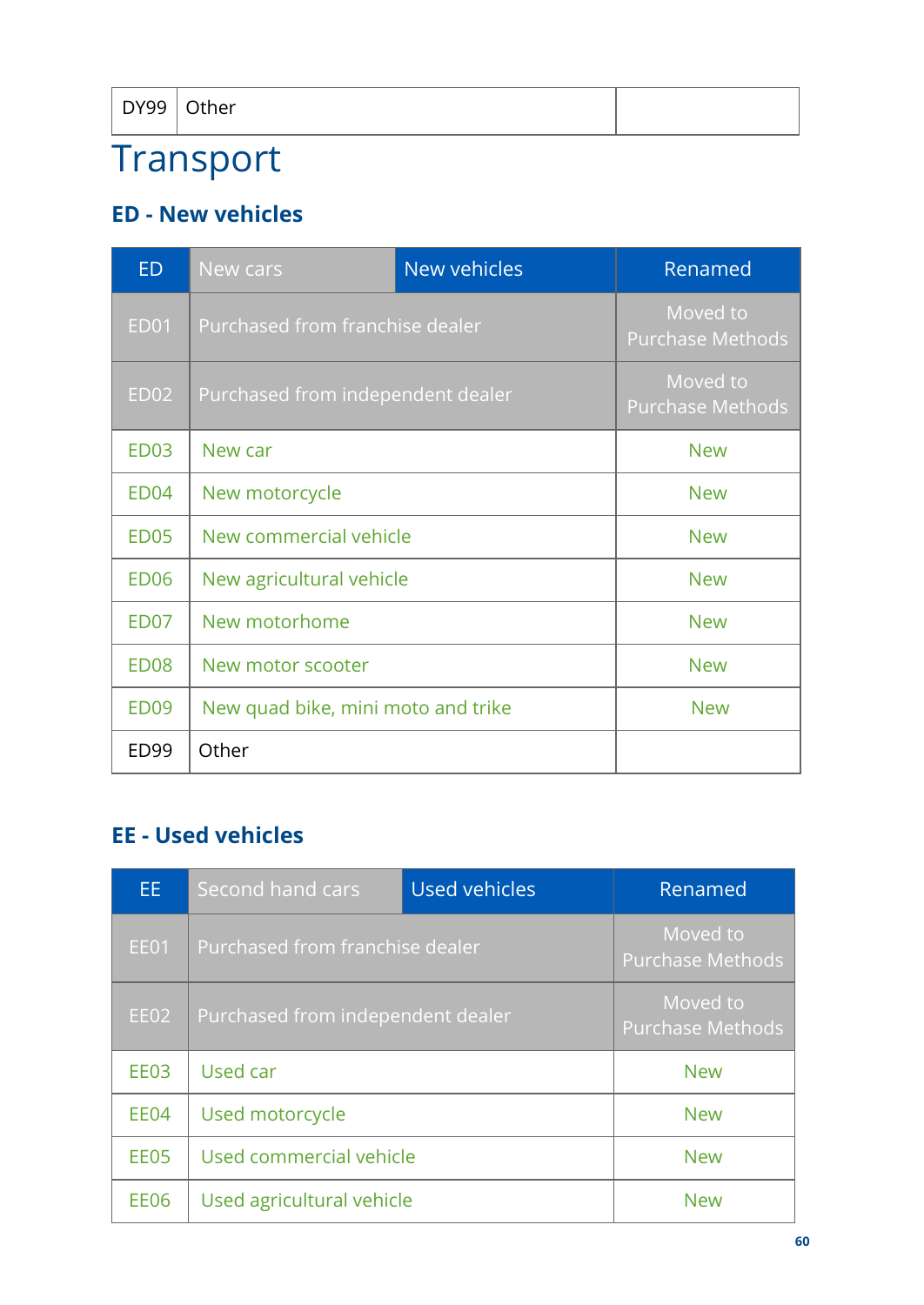| EE07        | Used motorhome                      | <b>New</b> |
|-------------|-------------------------------------|------------|
| EE08        | Used motor scooter                  | <b>New</b> |
| EE09        | Used quad bike, mini moto and trike | <b>New</b> |
| <b>EE10</b> | Vehicle history check               | <b>New</b> |
| FF99        | Other                               |            |

## **EF - Car repairs and servicing**

| EF               | Car repairs and servicing   | <b>Deleted</b>                      |
|------------------|-----------------------------|-------------------------------------|
| EF01             | Franchise garage/dealership | Moved to<br><b>Purchase Methods</b> |
| EF <sub>02</sub> | Independent garage          | Moved to<br>Purchase Methods        |
| <b>EF03</b>      | Mobile                      | Moved to<br><b>Purchase Methods</b> |
| EF99             | Other                       | <b>Deleted</b>                      |

## **EG - Other motor vehicle purchases**

| <b>EG</b>   | Other motor vehicle purchases | <b>Deleted</b>                     |
|-------------|-------------------------------|------------------------------------|
| <b>EG01</b> | Commercial vehicles           | Split into<br>ED05 and EE05        |
| <b>EG02</b> | Motor homes                   | Split into<br>ED07 and EE07        |
| <b>EG03</b> | Motorcycles                   | Split into<br>ED04 and EE04        |
| <b>EG04</b> | Motor scooters                | Split into<br><b>ED08 and EE08</b> |
| <b>EG99</b> | Other                         | <b>Deleted</b>                     |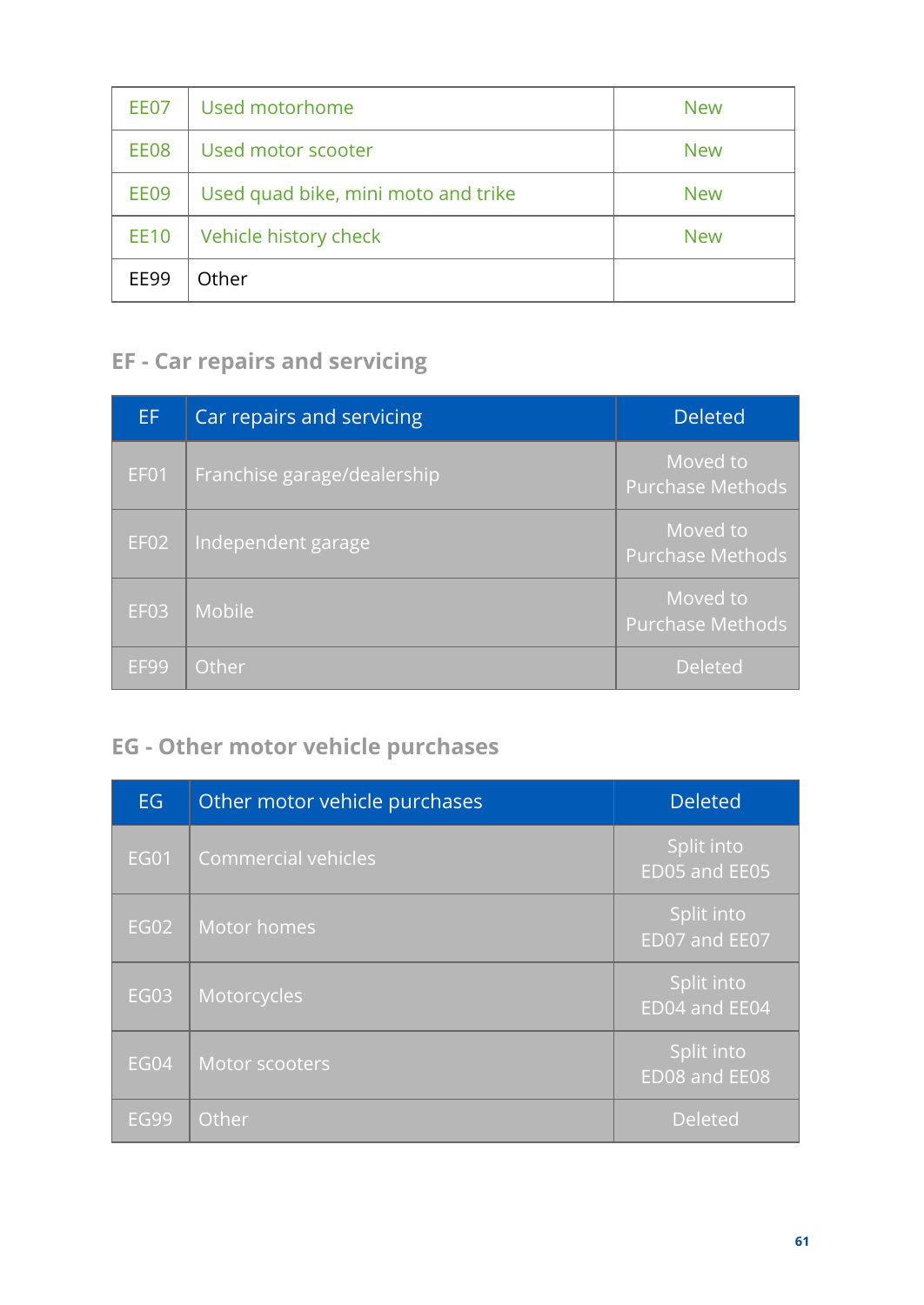## **EH - Motor vehicle repairs and servicing**

| EH.         | Other motor vehicle<br>repairs and servicing                      | Motor vehicle repairs<br>and servicing | Renamed        |
|-------------|-------------------------------------------------------------------|----------------------------------------|----------------|
| <b>EH01</b> | <b>Commercial vehicles</b>                                        |                                        | <b>Deleted</b> |
| <b>EH02</b> | Motor homes                                                       |                                        | <b>Deleted</b> |
| <b>EH03</b> | Motorcycles                                                       |                                        | <b>Deleted</b> |
| EHO4        | Motor scooters                                                    |                                        | <b>Deleted</b> |
| <b>EH05</b> | Car MOT, service and repairs                                      |                                        | <b>New</b>     |
| <b>EH06</b> | Other vehicle MOT, service and repairs                            |                                        | <b>New</b>     |
| <b>EH07</b> | Battery/electrical                                                |                                        | <b>New</b>     |
| <b>EH08</b> | <b>Brakes</b>                                                     |                                        | <b>New</b>     |
| <b>EH09</b> | <b>Engines</b>                                                    |                                        | <b>New</b>     |
| <b>EH10</b> | <b>Exterior bodywork and windscreen</b>                           |                                        | <b>New</b>     |
| <b>EH11</b> | <b>Gears and clutches</b>                                         |                                        | <b>New</b>     |
| <b>EH12</b> | Interior<br>(including air-con, infotainment tech, sat nav)       |                                        | <b>New</b>     |
| <b>EH13</b> | Vehicle scrappage and salvage                                     |                                        | <b>New</b>     |
| <b>EH14</b> | <b>Tyres new</b>                                                  |                                        | <b>New</b>     |
| <b>EH15</b> | Tyres part worn                                                   |                                        | <b>New</b>     |
| <b>EH16</b> | Vehicle consumables<br>(e.g. engine oil, anti-freeze/screen wash) |                                        | <b>New</b>     |
| <b>EH17</b> | Wheels and suspension                                             |                                        | <b>New</b>     |
| <b>EH99</b> | Other                                                             |                                        | <b>Deleted</b> |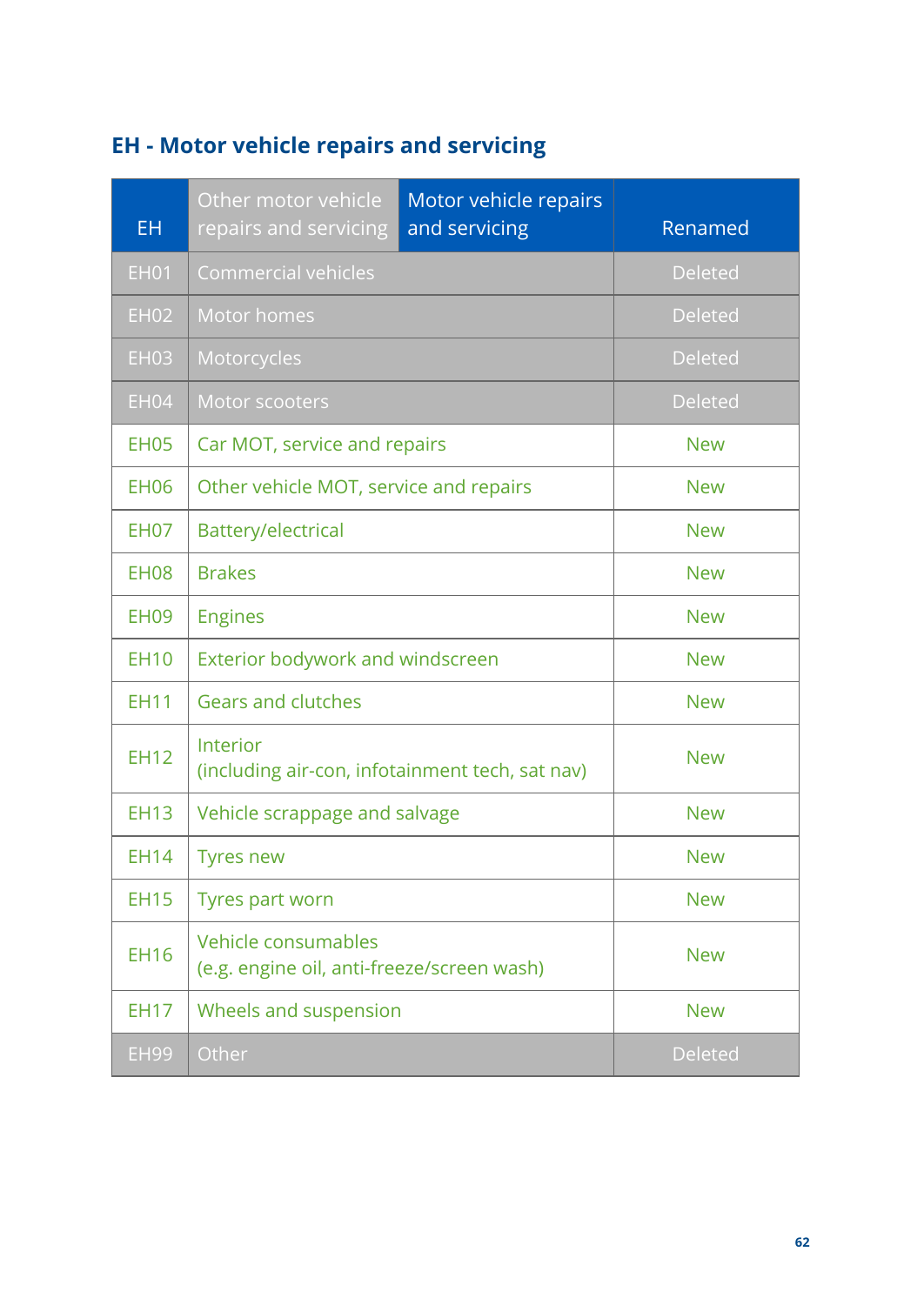## **EJ - Spares and accessories**

| EJ               | <b>Spares and Accessories</b> | <b>Deleted</b>              |
|------------------|-------------------------------|-----------------------------|
| $E$ ] 01         | <b>Tyres</b>                  | Split into<br>EH14 and EH15 |
| E[02]            | Spares and accessories        | Deleted - see EH            |
| E <sub>199</sub> | Other                         | <b>Deleted</b>              |

## **EK - Bicycles, repairs and accessories**

| EK.         | <b>Bicycles and repairs</b>           | <b>Bicycles, repairs</b><br>and accessories           |                   |
|-------------|---------------------------------------|-------------------------------------------------------|-------------------|
| EK01        | <b>Bicycles</b>                       | <b>Bicycles (including</b><br>electric push bicycles) | Meaning clarified |
| EK02        | Repairs                               |                                                       |                   |
| <b>EK03</b> | Bicycle parts, spares and accessories |                                                       | <b>New</b>        |
| <b>EK99</b> | Other                                 |                                                       |                   |

## **EL - Vehicle fuel and charging stations**

| EL.              | Petrol and oil                    | Vehicle fuel and<br>charging stations | Renamed          |
|------------------|-----------------------------------|---------------------------------------|------------------|
| EL <sub>01</sub> | Petrol                            |                                       |                  |
| EL <sub>02</sub> | <b>Diesel</b>                     |                                       |                  |
| EL <sub>03</sub> | <b>LGP Autogas</b>                | <b>LPG Autogas</b>                    | Correction       |
| EL <sub>04</sub> | Oil                               |                                       | Merged into EH16 |
| <b>EL05</b>      | Lubricants                        |                                       | Merged into EH16 |
| EL <sub>06</sub> | Electric vehicle charging station |                                       | <b>New</b>       |
| <b>EL99</b>      | Other                             |                                       |                  |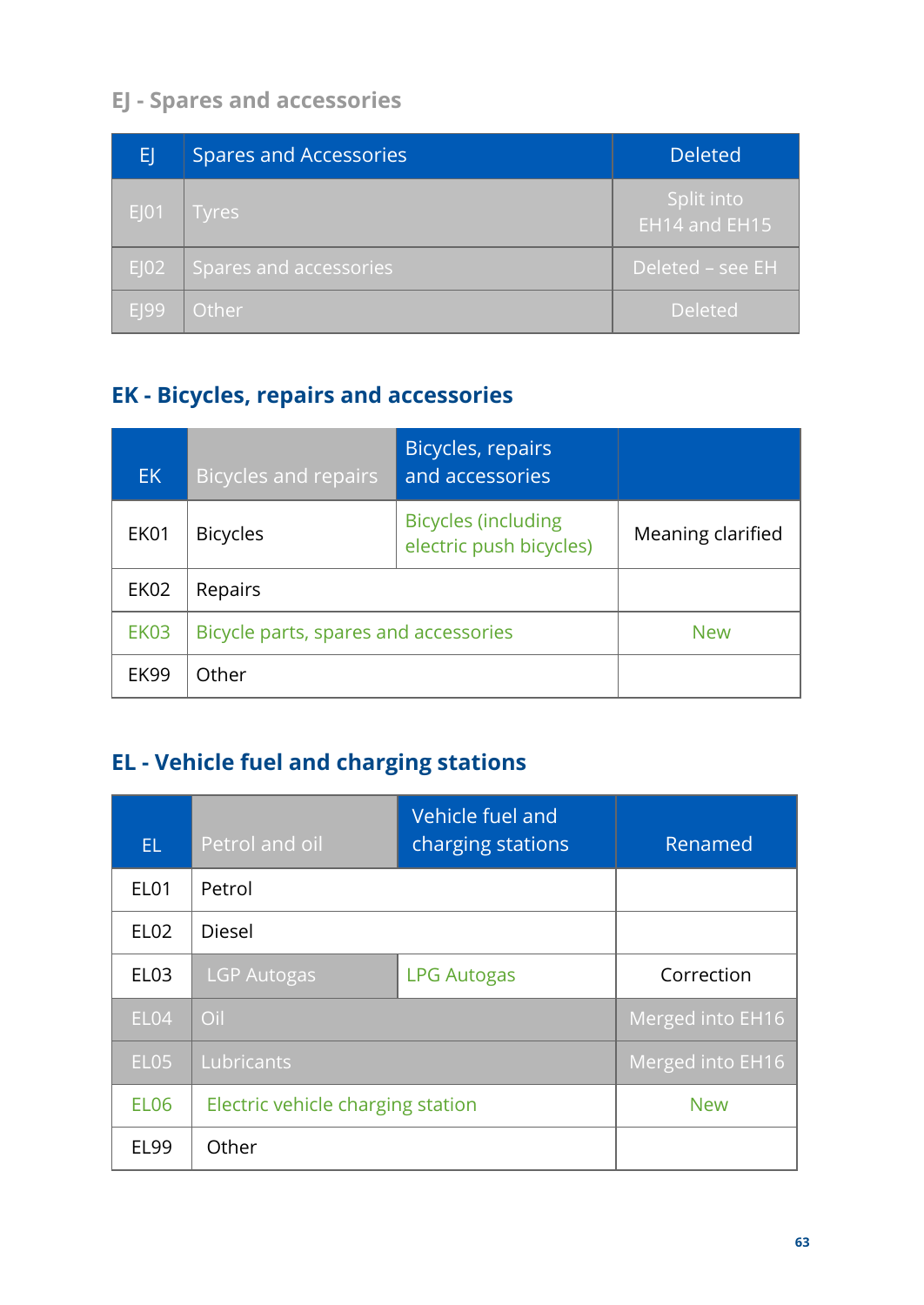## **EY - Boats, caravans, trailers**

| EY.         | Boats, caravans, trailers                                               |                  |
|-------------|-------------------------------------------------------------------------|------------------|
| <b>EY01</b> | Caravans (static and mobile)                                            | Merged into EY05 |
| <b>EY02</b> | Boats, accessories, other recreational craft<br>(including surf boards) | Merged into EY04 |
| <b>EY03</b> | Trailers and towing equipment                                           |                  |
| <b>EY04</b> | Boats, boat parts, accessories and services<br>(excluding rentals)      | <b>New</b>       |
| <b>EY05</b> | Caravans (mobile)                                                       | <b>New</b>       |
| FY99        | Other                                                                   |                  |

## **EZ - Other motoring costs**

| EZ.         | Other motoring costs                      |                             |
|-------------|-------------------------------------------|-----------------------------|
| <b>EZ01</b> | Car rental/hire (self-drive)              | Merged into EZ15            |
| <b>EZ02</b> | Car rental/hire (with driver)             | Merged into EZ16            |
| EZ03        | Driving lessons                           |                             |
| <b>EZ04</b> | Car parking and clamping                  | Split into<br>EZ11 and EZ12 |
| <b>EZ05</b> | Breakdown services                        |                             |
| <b>EZ06</b> | Motor vehicle associations and clubs      | <b>Deleted</b>              |
| <b>EZ07</b> | Garage rents                              | <b>Deleted</b>              |
| <b>EZ08</b> | Airport parking and meet & greet services | <b>New</b>                  |
| <b>EZ09</b> | Carpooling and car clubs                  | <b>New</b>                  |
| <b>EZ10</b> | Car washes, valeting and products         | <b>New</b>                  |
| EZ11        | Parking and parking penalties (private)   | <b>New</b>                  |
| EZ12        | Parking and parking penalties (public)    | <b>New</b>                  |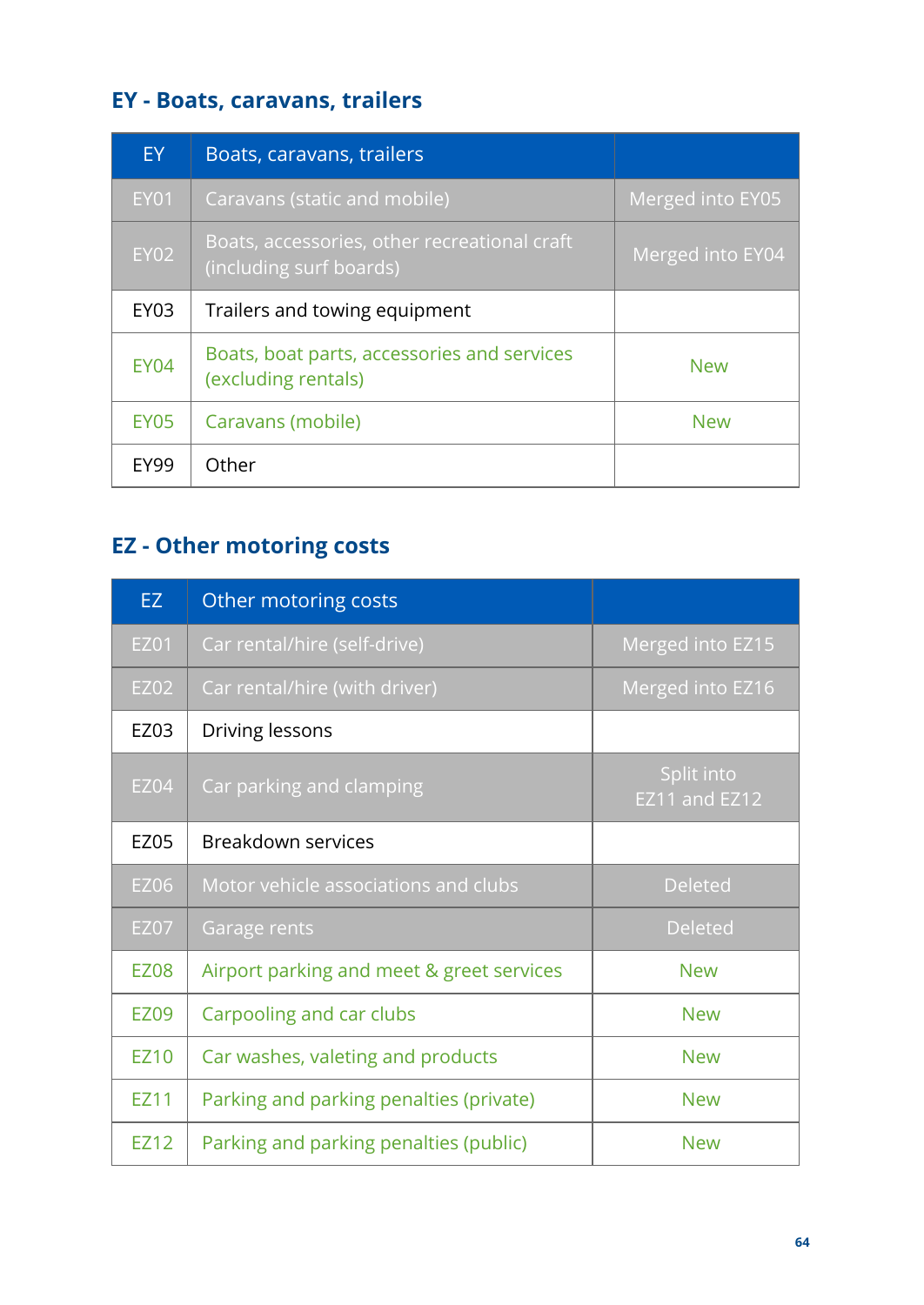| EZ13 | Traffic penalties (excluding parking, tolls<br>and congestion charges) | <b>New</b> |
|------|------------------------------------------------------------------------|------------|
| EZ14 | Tolls and congestion charges                                           | <b>New</b> |
| EZ15 | Vehicle rental/hire (self-drive)                                       | <b>New</b> |
| EZ16 | Vehicle rental/hire (with driver)                                      | <b>New</b> |
| F799 | Other                                                                  |            |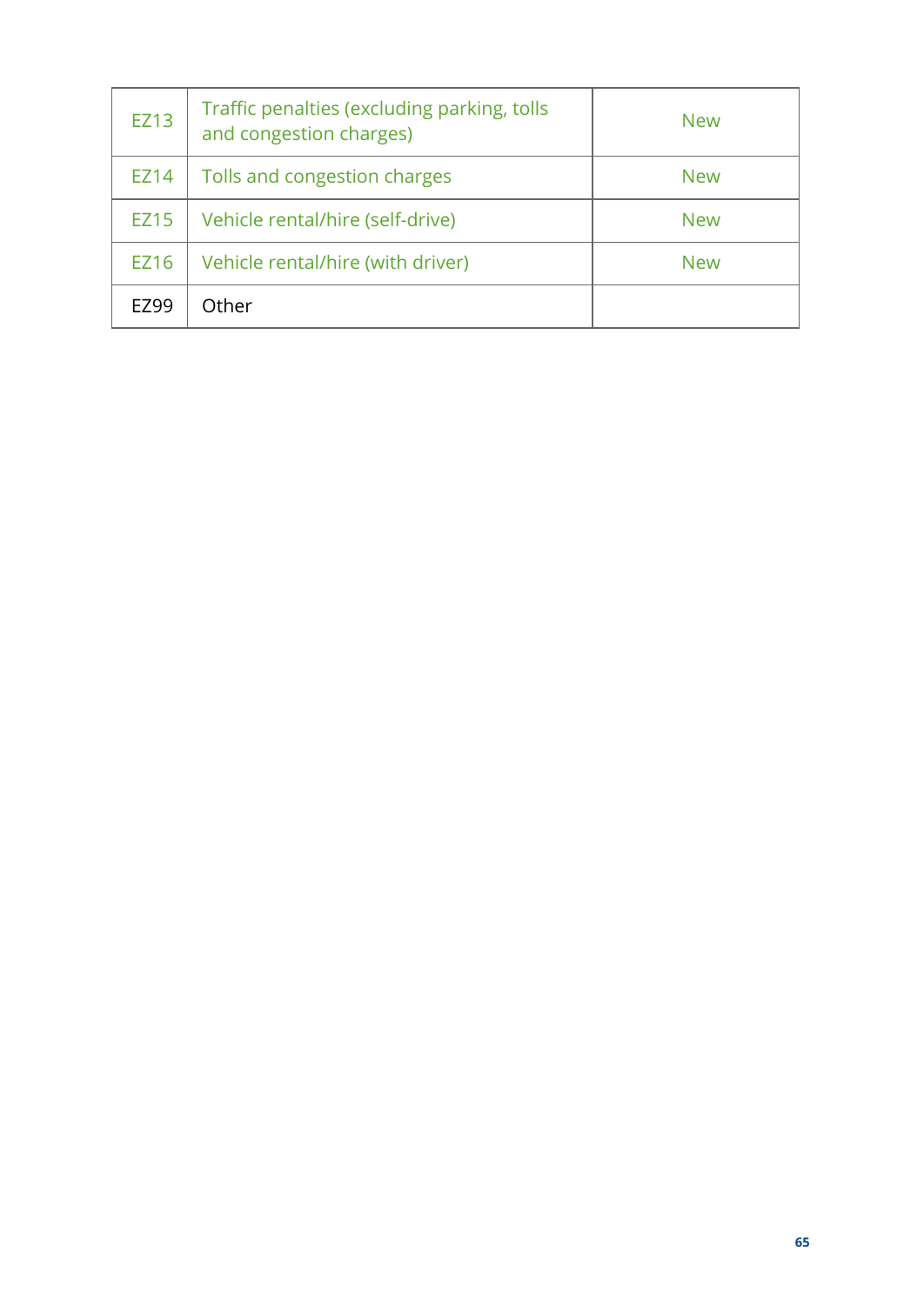# Leisure

## **FD - Boats, caravans, camping and park homes**

| <b>FD</b>   | Holiday caravan<br>renting,<br>caravan/camping<br>sites and boats | Boats, caravans,<br>camping and park<br>homes | Renamed          |
|-------------|-------------------------------------------------------------------|-----------------------------------------------|------------------|
| <b>FD01</b> | Caravan sites                                                     |                                               | Merged into FD05 |
| <b>FD02</b> | Caravan rental                                                    |                                               | Merged into FD06 |
| <b>FD03</b> | Camp sites                                                        |                                               | Merged into FD05 |
| <b>FD04</b> | <b>Boat rental</b>                                                |                                               | Merged into FD06 |
| <b>FD05</b> | Static caravans, caravan sites, campsites and<br>park homes       |                                               | <b>New</b>       |
| <b>FD06</b> | Touring caravans, camper vans and boat rental                     |                                               | <b>New</b>       |
| <b>FD99</b> | Other                                                             |                                               |                  |

#### **FE - Timeshare**

| FE.         | Timeshare        | <b>Deleted</b>   |
|-------------|------------------|------------------|
| FE01        | Timeshare        | Merged into FG12 |
| FE02        | Holiday clubs    | Merged into FG12 |
| FE03        | Timeshare resale | Moved to FG13    |
| <b>FE99</b> | Other            | <b>Deleted</b>   |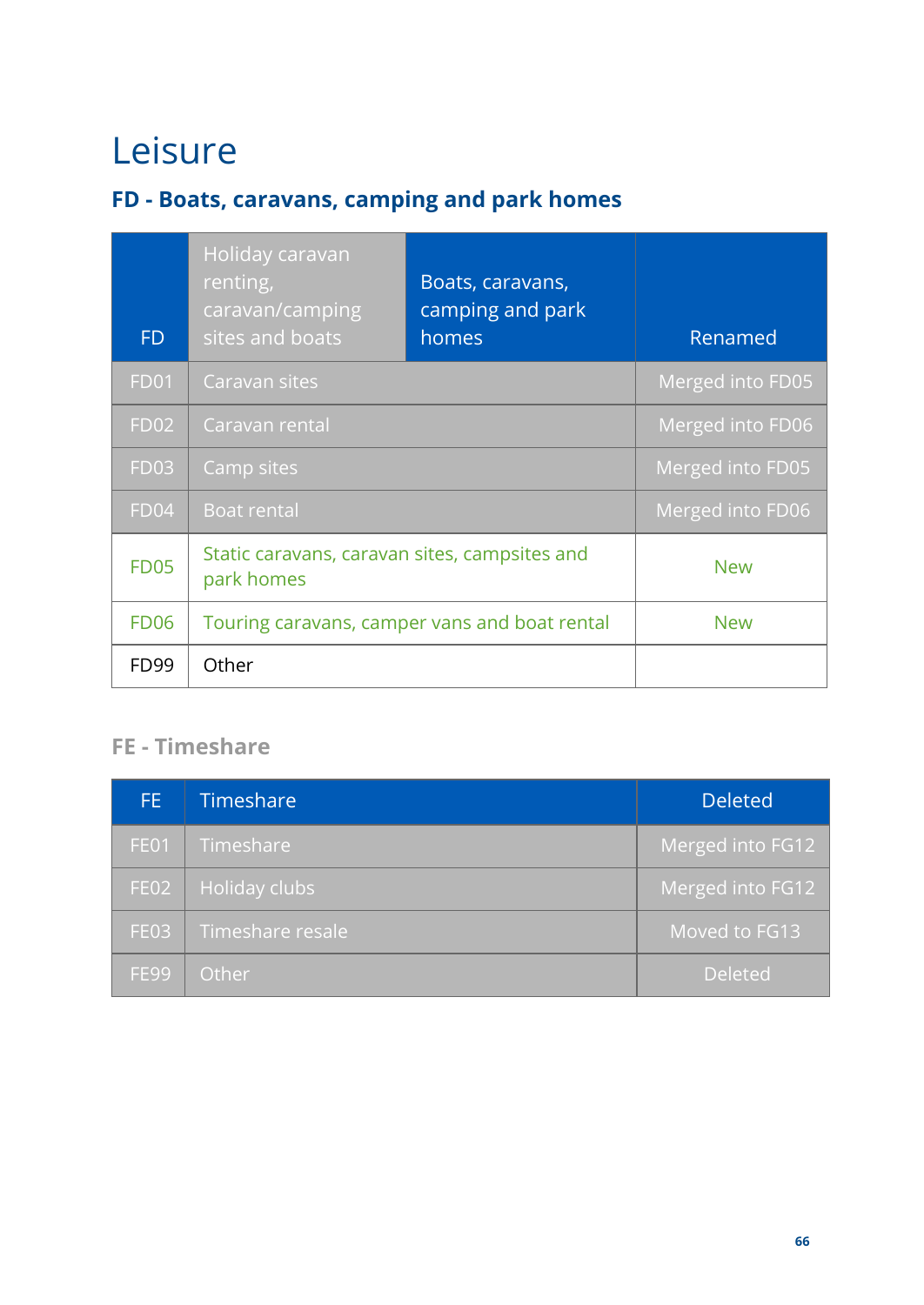# **FG - Holidays and accommodation**

| <b>FG</b>   | Holidays                                                                    | <b>Holidays and</b><br>accommodation | Renamed          |
|-------------|-----------------------------------------------------------------------------|--------------------------------------|------------------|
| <b>FG01</b> | Travel agents                                                               |                                      |                  |
| <b>FG02</b> | Accommodation (UK/overseas)                                                 |                                      | Merged into FG11 |
| <b>FG03</b> | Package holidays in UK                                                      |                                      |                  |
| <b>FG04</b> | Package holidays overseas                                                   |                                      | Merged into FG10 |
| <b>FG05</b> | Inclusive tours                                                             |                                      | Merged into FG08 |
| <b>FG06</b> | Activity package holidays overseas                                          |                                      | <b>New</b>       |
| <b>FG07</b> | All inclusive package holidays overseas                                     |                                      | <b>New</b>       |
| <b>FG08</b> | Cruises and tours                                                           |                                      | <b>New</b>       |
| <b>FG09</b> | Hotels, guest houses and B&Bs                                               |                                      | <b>New</b>       |
| <b>FG10</b> | Package holidays overseas (excluding<br>all-inclusive or activity packages) |                                      | <b>New</b>       |
| <b>FG11</b> | Self-catering accommodation                                                 |                                      | <b>New</b>       |
| <b>FG12</b> | Timeshares and holiday clubs                                                |                                      | <b>New</b>       |
| <b>FG13</b> | Timeshare resale                                                            |                                      | <b>New</b>       |
| <b>FG99</b> | Other                                                                       |                                      |                  |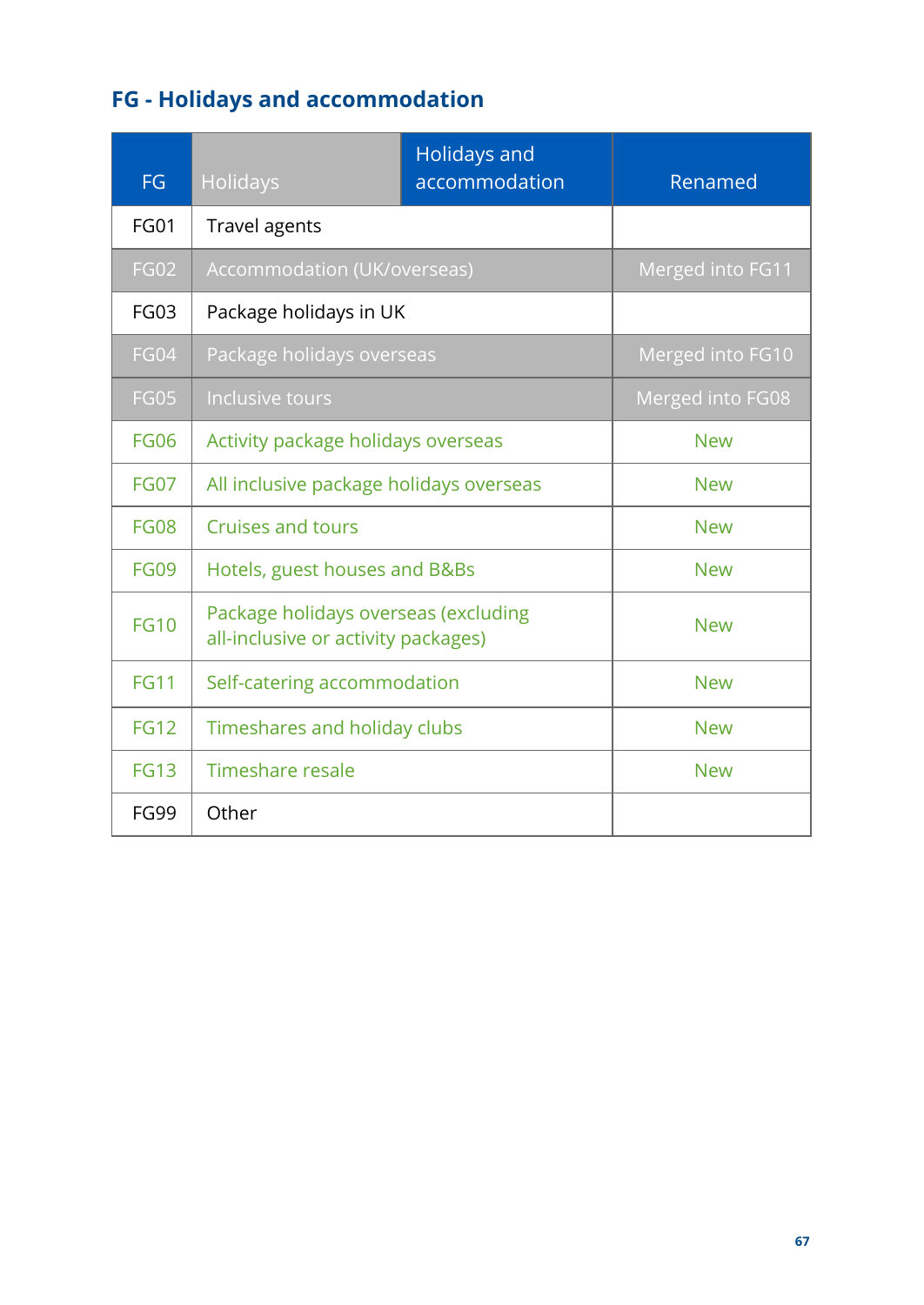# **FH - Catering and accommodation**

| <b>FH</b>   | Entertainment,<br>catering and<br>accommodation | Catering and<br>accommodation | Renamed            |
|-------------|-------------------------------------------------|-------------------------------|--------------------|
| <b>FH01</b> | Cinema                                          |                               |                    |
| <b>FH02</b> | Catering                                        |                               |                    |
| <b>FH03</b> | Restaurants                                     |                               |                    |
| <b>FH04</b> | Night clubs                                     |                               | Merged into FI06   |
| <b>FH05</b> | Disco hire                                      |                               | Deleted - see FI04 |
| <b>FH06</b> | Hotels, guest houses, B&B                       |                               | Moved to FG09      |
| <b>FH07</b> | Mobile food vendors                             |                               |                    |
| <b>FH08</b> | Pubs and inns                                   |                               |                    |
| <b>FH09</b> | <b>Hampers</b>                                  |                               | <b>Deleted</b>     |
| <b>FH10</b> | Theatre                                         |                               |                    |
| <b>FH11</b> | Takeaways                                       |                               |                    |
| <b>FH12</b> | <b>Event catering</b>                           |                               | <b>New</b>         |
| <b>FH13</b> | Mobile and street food vendors                  |                               | <b>New</b>         |
| <b>FH14</b> | Pubs, inns and bars                             |                               | <b>New</b>         |
| <b>FH14</b> | Sandwich bars, cafés and coffee shops           |                               | <b>New</b>         |
| <b>FH15</b> | Takeaways and fast food                         |                               | <b>New</b>         |
| <b>FH99</b> | Other                                           |                               |                    |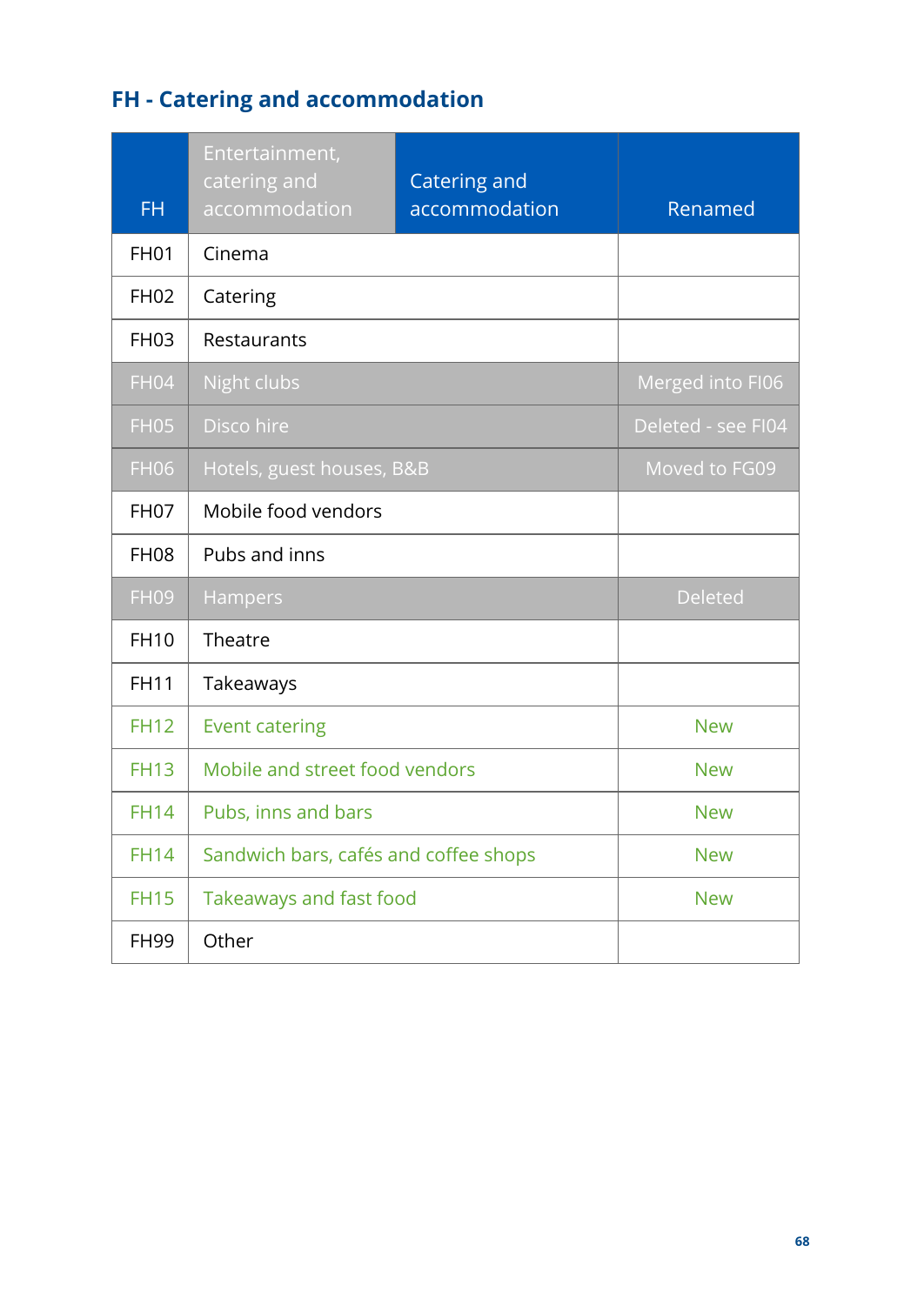## **FI - Culture and entertainment**

| FI          | <b>Culture and entertainment</b>                                              | <b>New</b> |
|-------------|-------------------------------------------------------------------------------|------------|
| <b>FI01</b> | Cinemas                                                                       | <b>New</b> |
| <b>FI02</b> | <b>Concerts and festivals</b>                                                 | <b>New</b> |
| <b>FI03</b> | Event days/excursions and spas                                                | <b>New</b> |
| F104        | Event planning services                                                       | <b>New</b> |
| <b>FI05</b> | <b>Galleries</b>                                                              | <b>New</b> |
| <b>FI06</b> | Night clubs (including lap dancing clubs)                                     | <b>New</b> |
| <b>FI07</b> | Sporting events and venues                                                    | <b>New</b> |
| <b>FI08</b> | <b>Theatre</b>                                                                | <b>New</b> |
| <b>FI09</b> | <b>Ticket resale</b>                                                          | <b>New</b> |
| <b>FI10</b> | <b>Visitor attractions</b><br>(e.g. theme parks, heritage sites, fairgrounds) | <b>New</b> |
| <b>FI99</b> | Other                                                                         | <b>New</b> |

#### **FJ - Internet facilities**

| FJ,              | <b>Internet Facilities</b> | <b>Deleted</b>   |
|------------------|----------------------------|------------------|
| $F$ ] 01         | Internet service providers | Merged into IA02 |
| $F$ ] 02         | Chat rooms                 | Deleted - see IB |
| $F$ ] 03         | <b>News services</b>       | Merged into IC02 |
| $F$ ] 04         | Domain name services       | Moved to GA12    |
| $F$ ] 05         | Pay-per-view services      | Merged into IB07 |
| F <sub>199</sub> | Other                      | <b>Deleted</b>   |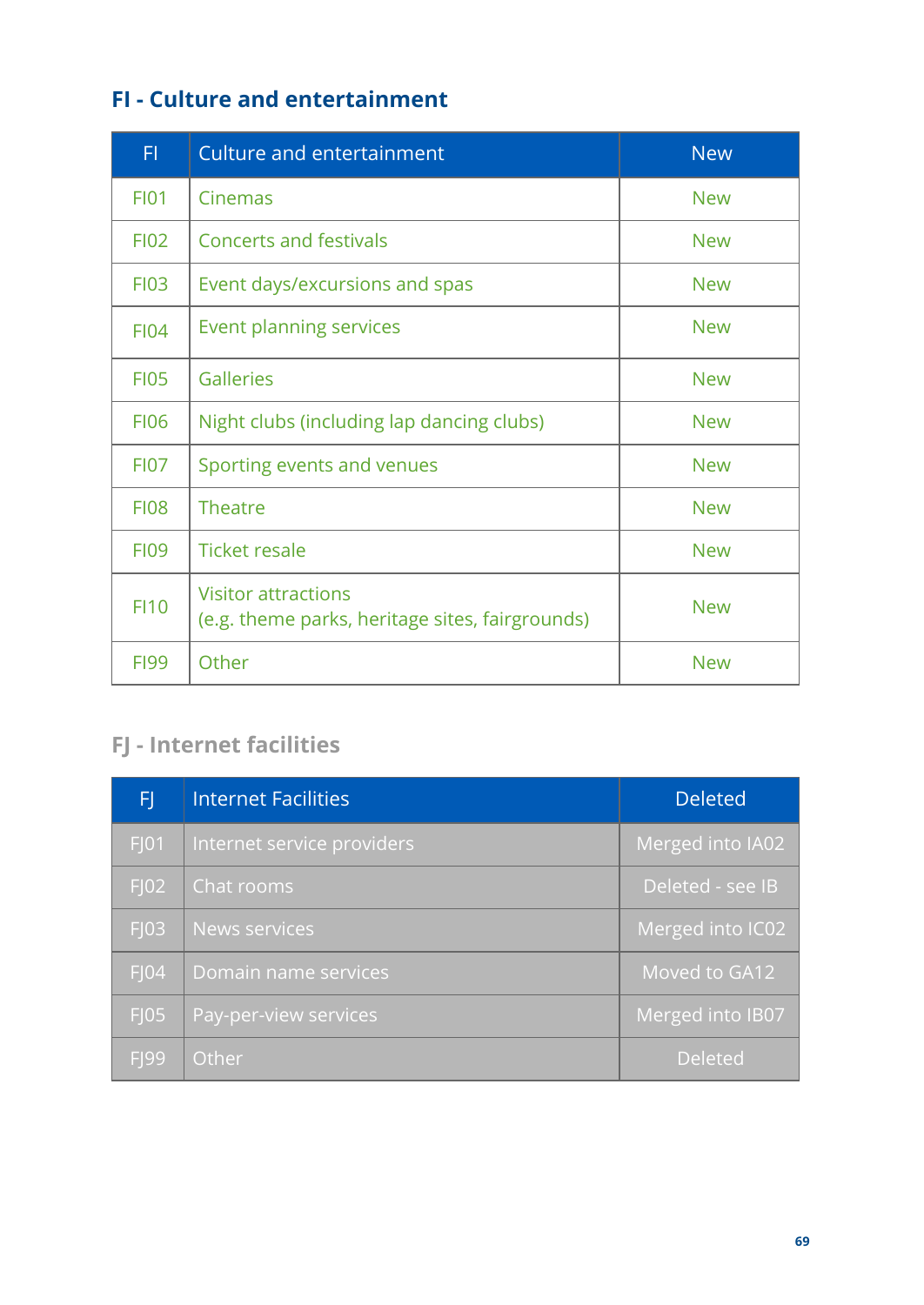## **FK - Books, newspapers and magazines**

| <b>FK</b>   | Books, newspapers and magazines          |                  |
|-------------|------------------------------------------|------------------|
| <b>FK01</b> | <b>Books</b>                             | Merged into FK05 |
| <b>FK02</b> | Magazines                                | Merged into FK06 |
| <b>FK03</b> | Newspapers                               | Merged into FK06 |
| FK04        | Partworks                                | <b>Deleted</b>   |
| <b>FK05</b> | Books and e-books                        | <b>New</b>       |
| <b>FK06</b> | Newspapers, magazines (including online) | <b>New</b>       |
| <b>FK99</b> | Other                                    |                  |

# **FL – Sports and hobby equipment and services**

| FL.              | Sports and hobby equipment and services                                                      |                  |
|------------------|----------------------------------------------------------------------------------------------|------------------|
| <b>FL01</b>      | Camping equipment                                                                            |                  |
| <b>FL02</b>      | Sports equipment                                                                             |                  |
| <b>FL03</b>      | <b>Stamps</b>                                                                                | Merged into FL12 |
| <b>FL04</b>      | Coins                                                                                        | Merged into FL12 |
| FL <sub>05</sub> | <b>Musical instruments</b>                                                                   |                  |
| <b>FL06</b>      | Health clubs and gyms                                                                        | Merged into FL10 |
| FL <sub>07</sub> | Sports facilities                                                                            |                  |
| FL <sub>08</sub> | <b>Binoculars, telescopes</b><br>and other optical instruments                               | <b>New</b>       |
| <b>FL09</b>      | Children's extra-curricular classes (including<br>dance and acting classes and sports clubs) | <b>New</b>       |
| <b>FL10</b>      | Health clubs, gyms and studios/classes (e.g.<br>dance, swimming)                             | <b>New</b>       |
| <b>FL11</b>      | Model sets/kits                                                                              | <b>New</b>       |
| <b>FL12</b>      | Stamps, coins and collectables                                                               | <b>New</b>       |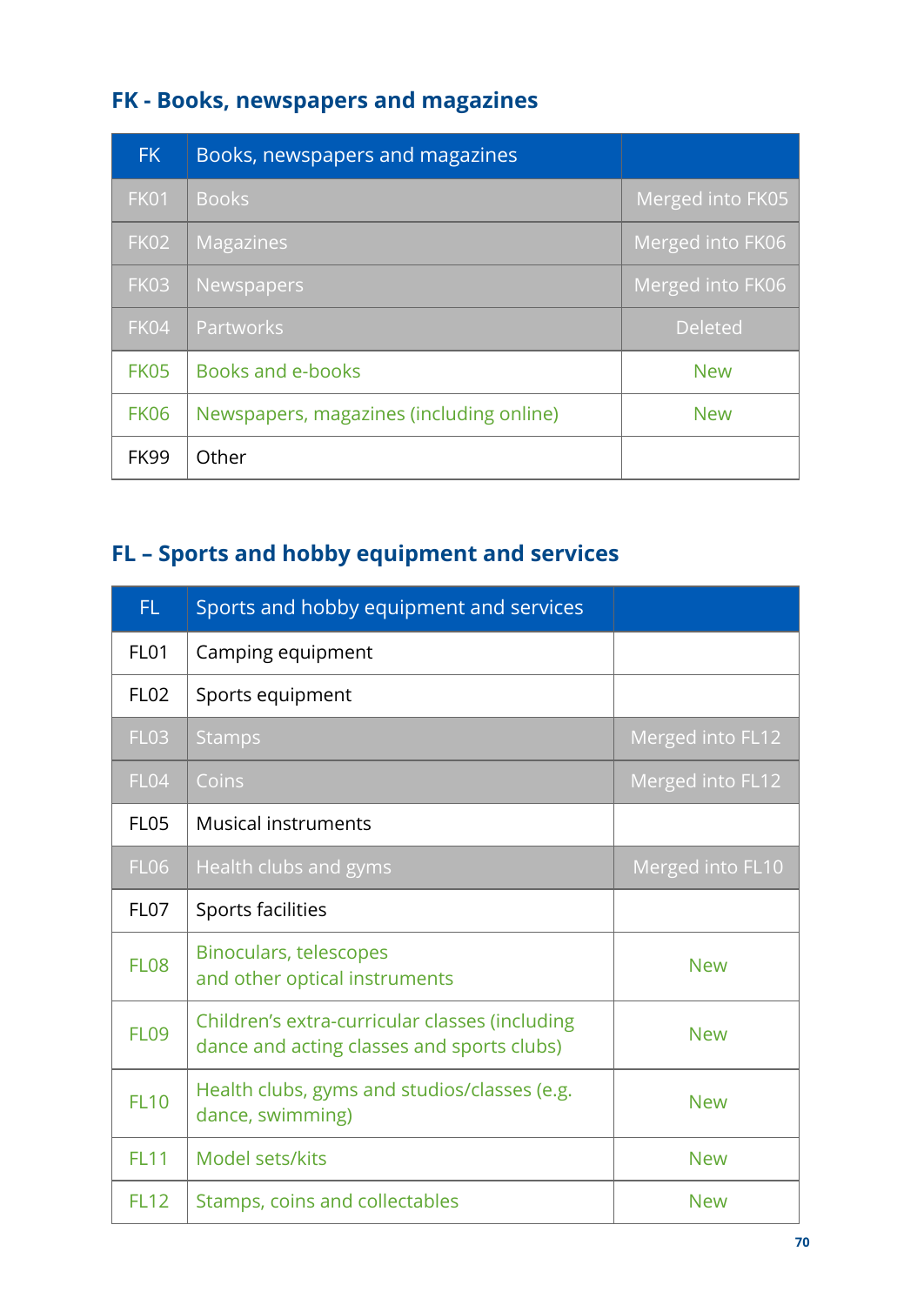| <b>FL99</b> | $\vert$ Other |  |
|-------------|---------------|--|
|             |               |  |

#### **FM – Toys and games**

| <b>FM</b>        | Toys, games                                               | Toys and games                   | Renamed                        |
|------------------|-----------------------------------------------------------|----------------------------------|--------------------------------|
| <b>FM01</b>      | <b>Toys</b>                                               |                                  | Split into<br><b>FM03-FM99</b> |
| FM <sub>02</sub> | Games                                                     | Games<br>(e.g. board/card games) | Meaning clarified              |
| <b>FM03</b>      | Dolls and soft toys                                       |                                  | <b>New</b>                     |
| <b>FM04</b>      | <b>Garden toys</b><br>(e.g. trampolines, climbing frames) |                                  | <b>New</b>                     |
| <b>FM05</b>      | Radio-controlled toys and drones                          |                                  | <b>New</b>                     |
| <b>FM99</b>      | Other                                                     |                                  |                                |

**FN - CDs, games video tapes, video games software, computer (non-operating system) software, DVDs**

| <b>FN</b>   | CDs, games video tapes,<br>video games software, computer<br>(non-operating system) software, DVDs | <b>Deleted</b>              |
|-------------|----------------------------------------------------------------------------------------------------|-----------------------------|
| <b>FN01</b> | <b>Compact discs</b>                                                                               | Merged into IC06            |
| <b>FN02</b> | <b>DVDs</b>                                                                                        | Merged into IC06            |
| <b>FN03</b> | Audio and videotapes                                                                               | Merged into IC06            |
| <b>FN04</b> | Video games and software                                                                           | Merged into IC06            |
| <b>FN05</b> | Computer games                                                                                     | Split into IC05<br>and IC06 |
| <b>FN06</b> | Vinyl records                                                                                      | Merged into IC06            |
| <b>FN99</b> | Other                                                                                              | <b>Deleted</b>              |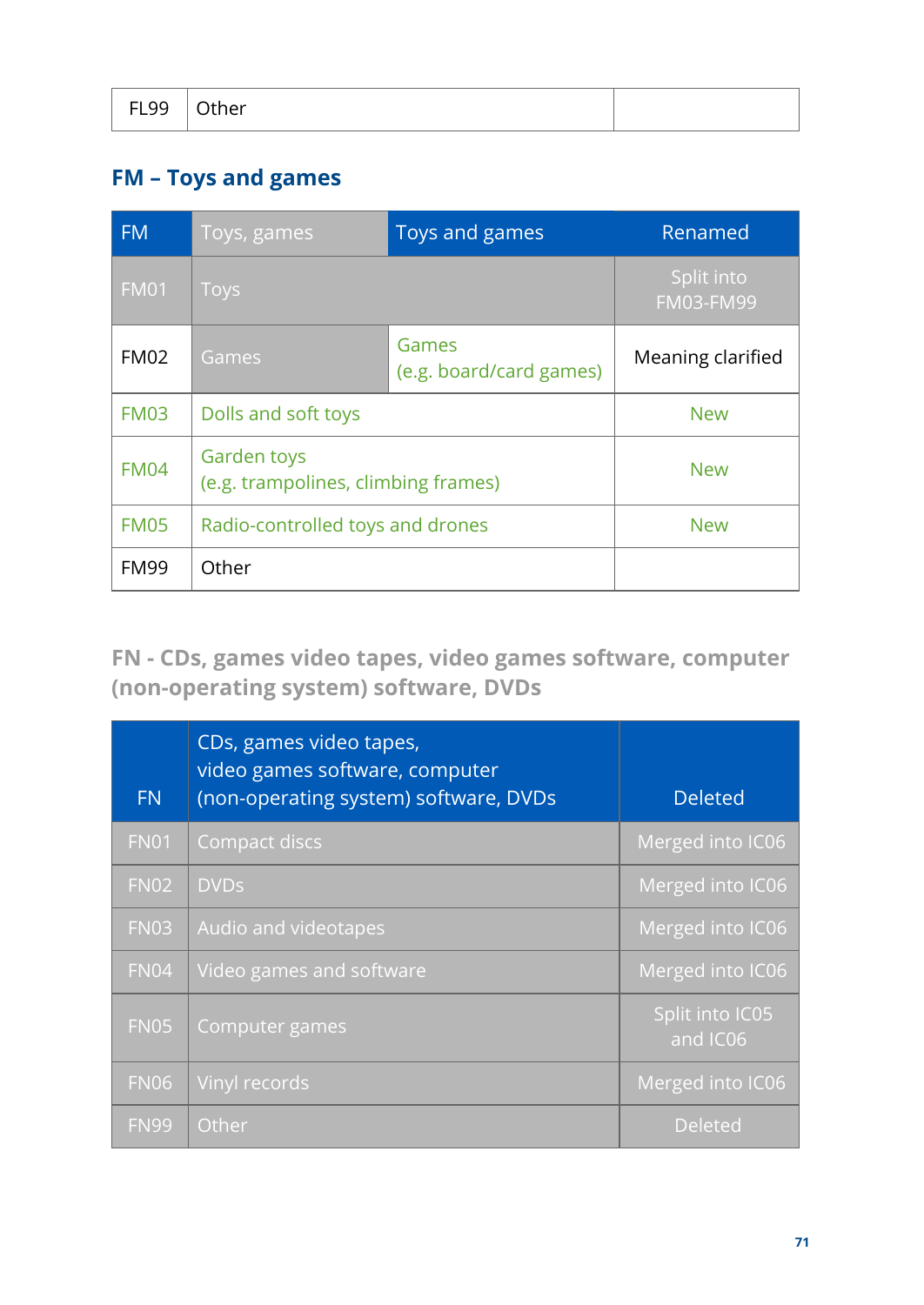## **FO - Pets and veterinarian products/services**

| <b>FO</b>        | Pets and veterinarian products/services |                                              |                   |
|------------------|-----------------------------------------|----------------------------------------------|-------------------|
| FO01             | Animals and pets                        | Animals and pets<br>(excluding farm animals) | Meaning clarified |
| FO02             | Kennels and animal boarding             |                                              |                   |
| FO03             | Pet foods                               |                                              |                   |
| FO <sub>04</sub> | Veterinarian goods and services         |                                              |                   |
| <b>FO05</b>      | Animal breeders and puppy farms         |                                              | <b>New</b>        |
| <b>FO06</b>      | Horsebox                                |                                              | <b>New</b>        |
| <b>FO07</b>      | Horse stabling/livery services          |                                              | <b>New</b>        |
| <b>FO08</b>      | Pet/animal accessories and grooming     |                                              | <b>New</b>        |
| FO99             | Other                                   |                                              |                   |

## **FP - Betting, competitions, prize draws and business guides**

| FP.              | Betting, competitions,<br>prize draws and business guides |                  |
|------------------|-----------------------------------------------------------|------------------|
| <b>FP01</b>      | <b>Betting services</b>                                   |                  |
| <b>FP02</b>      | Lotteries                                                 | Merged into FP10 |
| <b>FP03</b>      | Scratch cards                                             | Merged into FP10 |
| FP <sub>04</sub> | <b>Chain letters</b>                                      |                  |
| <b>FP05</b>      | Prize draws                                               | Merged into FP08 |
| <b>FP06</b>      | <b>Business guide</b>                                     | <b>Deleted</b>   |
| FP07             | Data protection letters                                   | <b>Deleted</b>   |
| <b>FP08</b>      | <b>Competitions and prize draws</b>                       | <b>New</b>       |
| FP <sub>09</sub> | Lifestyle surveys                                         | <b>New</b>       |
| <b>FP10</b>      | Lotteries and scratch cards                               | <b>New</b>       |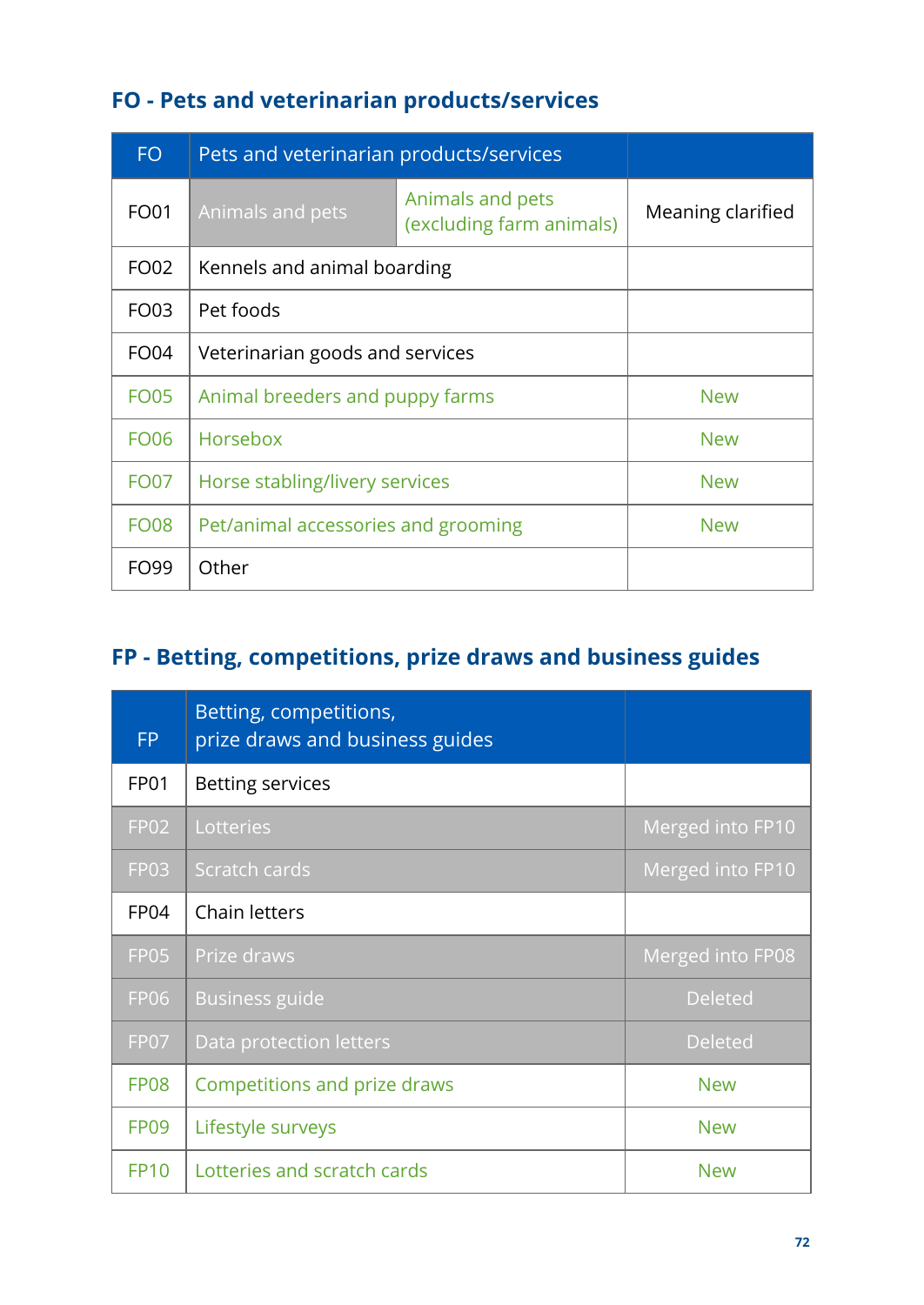| EPQQ<br>. . <i>. .</i> | $\sim$ .<br>)ther |  |
|------------------------|-------------------|--|
|------------------------|-------------------|--|

#### **FQ - Photography**

| <b>FQ</b>   | Photography                                                         |                  |
|-------------|---------------------------------------------------------------------|------------------|
| FQ01        | Cameras                                                             |                  |
| FQ02        | Film processing                                                     |                  |
| <b>FQ03</b> | Films (photographic)                                                | <b>Deleted</b>   |
| FQ04        | Video cameras                                                       |                  |
| <b>FQ05</b> | Photographic equipment                                              |                  |
| <b>FQ06</b> | Photographers                                                       |                  |
| <b>FQ07</b> | <b>Optical instruments</b>                                          | Merged into FL08 |
| <b>FQ08</b> | Photo and film processing/printing<br>(including transfer services) | <b>New</b>       |
| <b>FQ09</b> | Photographers/videographers                                         | <b>New</b>       |
| <b>FQ10</b> | Video/action cameras                                                | <b>New</b>       |
| FQ99        | Other                                                               |                  |

# **FZ - Other recreational products**

| FZ.         | Other recreational<br>goods and<br>services including<br>age-restricted items | Other recreational<br>products | Renamed          |
|-------------|-------------------------------------------------------------------------------|--------------------------------|------------------|
| <b>FZ01</b> | Fireworks                                                                     |                                | Merged into FZ05 |
| <b>FZ02</b> | <b>Explosives</b>                                                             |                                | Merged into FZ05 |
| <b>FZ03</b> | Knives                                                                        |                                |                  |
| <b>FZ04</b> | Psychics, clairvoyants and horoscopes                                         |                                | Moved to CZ14    |
| <b>FZ05</b> | Fireworks and explosives                                                      |                                | <b>New</b>       |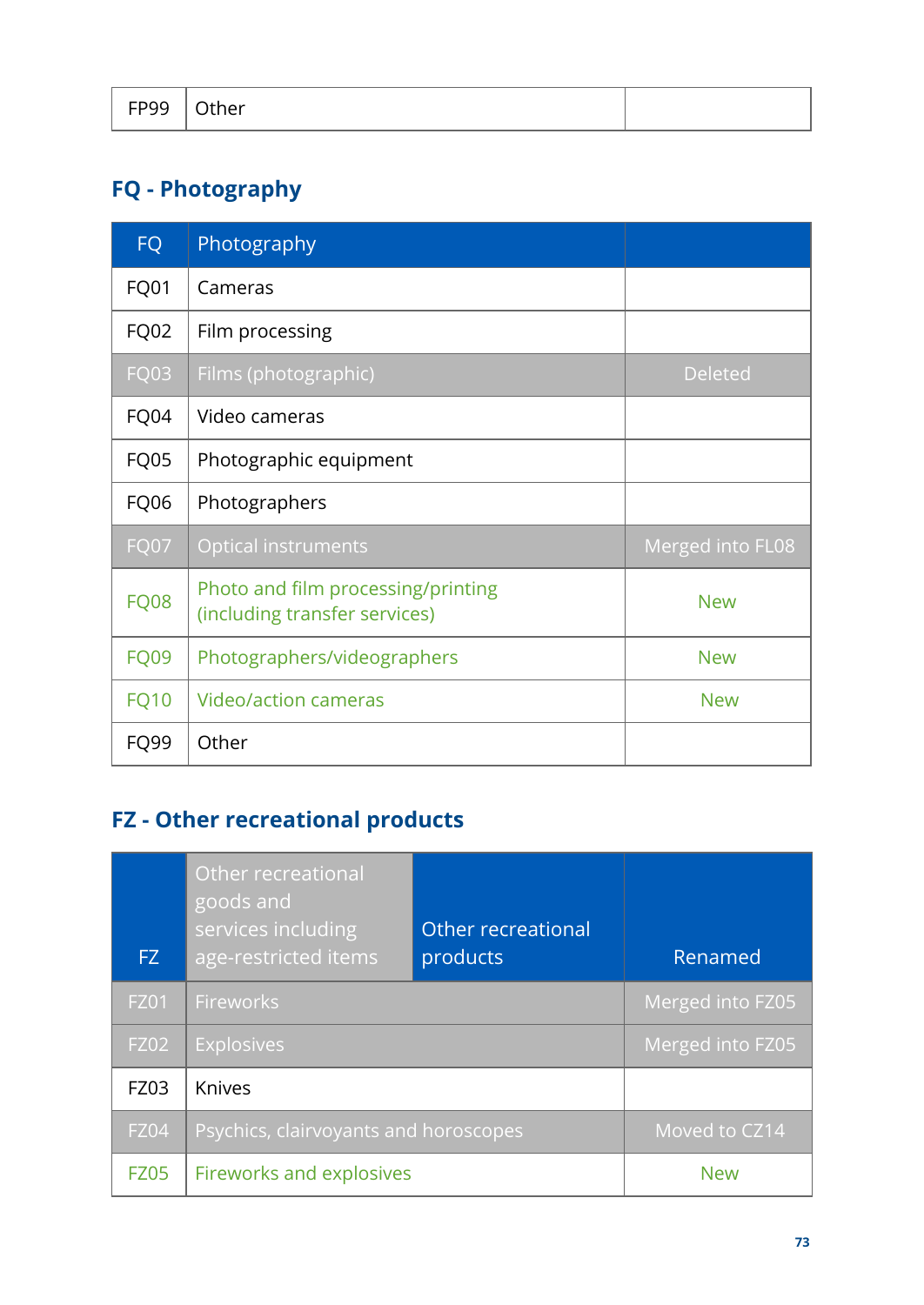|             | FZ06   Laser pointers                                    | <b>New</b> |
|-------------|----------------------------------------------------------|------------|
|             | <b>FZ07</b> Psychoactive substances (a.k.a. legal highs) | <b>New</b> |
| <b>FZ99</b> | Other                                                    |            |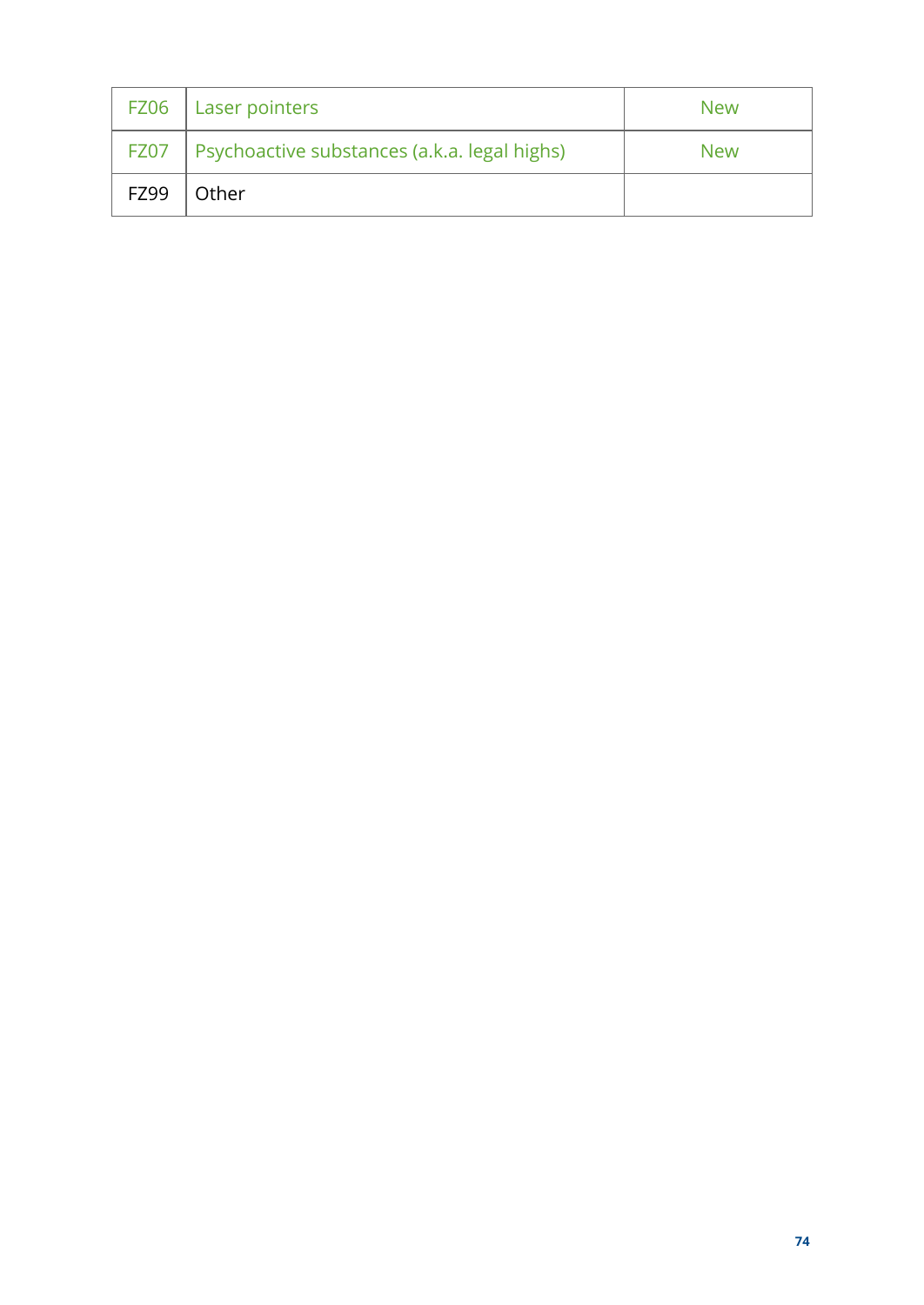# Commercial goods and services

### **GA - Industrial/commercial goods and services**

| <b>GA</b>   | Industrial/commercial goods and services                             |                             |
|-------------|----------------------------------------------------------------------|-----------------------------|
| <b>GA01</b> | Industrial/commercial goods                                          |                             |
| GA02        | Industrial/commercial services                                       |                             |
| GA04        | Farm animals and farm fertilizer                                     | Split into<br>GA06 and GA07 |
| <b>GA05</b> | Farm animal feeds                                                    | Merged into GA07            |
| <b>GA06</b> | Farm animals                                                         | <b>New</b>                  |
| <b>GA07</b> | Farm animal feeds and farm fertilizers                               | <b>New</b>                  |
| <b>GA08</b> | Advertising agencies                                                 | <b>New</b>                  |
| <b>GA09</b> | <b>Business transfer agents</b>                                      | <b>New</b>                  |
| <b>GA10</b> | Directory listing services (including search<br>engine optimisation) | <b>New</b>                  |
| <b>GA11</b> | Intellectual property<br>(copyright, patents and trademarks)         | <b>New</b>                  |
| <b>GA12</b> | Websites, hosting, domain names<br>and social media services         | <b>New</b>                  |
| GA99        | Other                                                                |                             |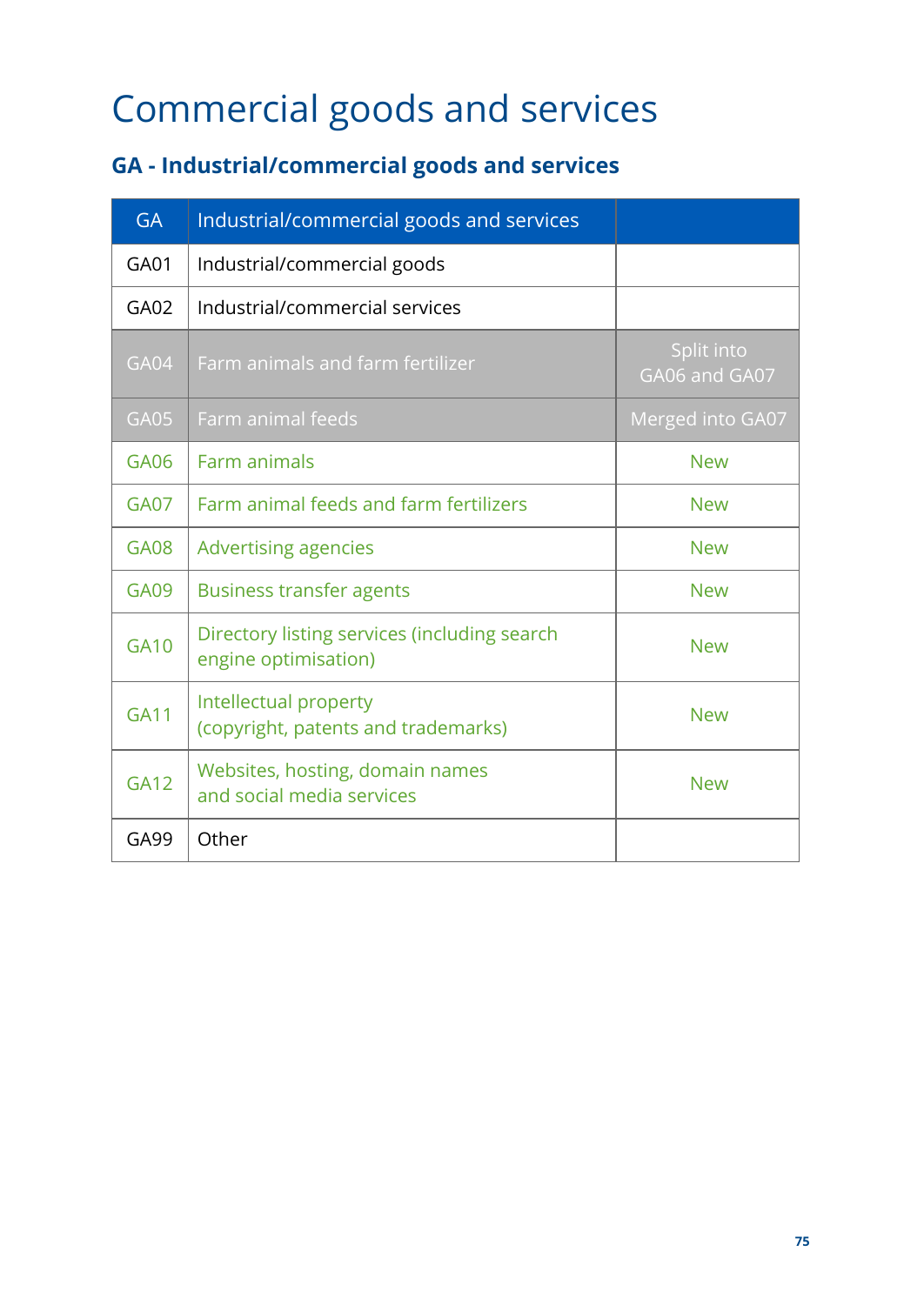# Broadcasting

# **HA - Broadcasting**

| <b>HA</b>   | <b>Broadcasting</b>     | <b>Deleted</b>                      |
|-------------|-------------------------|-------------------------------------|
| <b>HA01</b> | Content of broadcasts   | Merged into IC02                    |
| <b>HA03</b> | Reception of broadcasts | Deleted - see<br>complaint type 16E |
| <b>HA99</b> | Other                   | <b>Deleted</b>                      |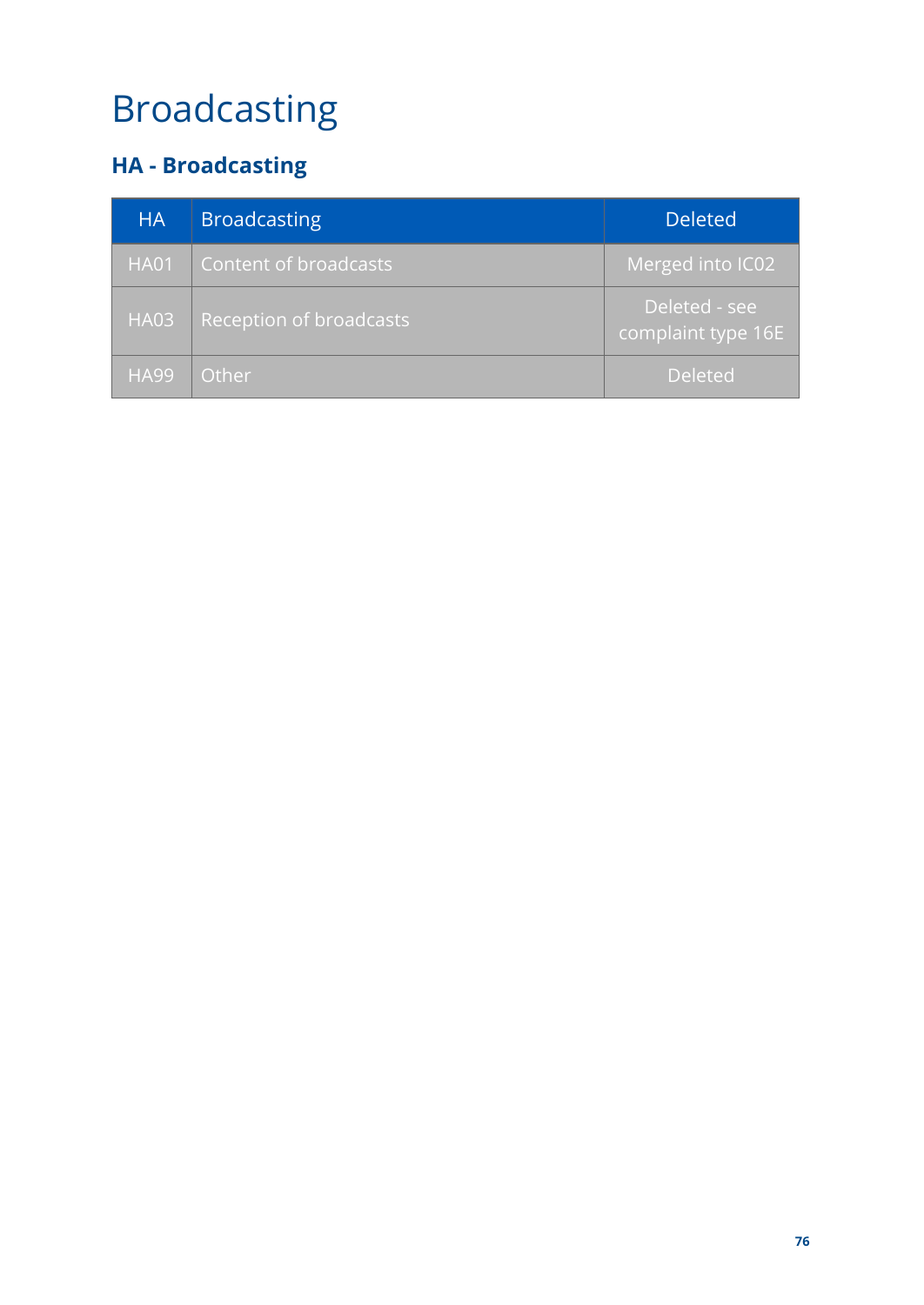# Communication and technology

### **IA - Core communications services**

| IA          | Core communications services                              | <b>New</b> |
|-------------|-----------------------------------------------------------|------------|
| <b>IA01</b> | <b>Bundled services</b>                                   | <b>New</b> |
| <b>IA02</b> | Internet service<br>(e.g. broadband, WiFi, MiFi, dial-up) | <b>New</b> |
| <b>IA03</b> | Mobile phone (service agreements)                         | <b>New</b> |
| <b>IA04</b> | Telephone services (landlines)                            | <b>New</b> |
| <b>IA05</b> | <b>TV services</b>                                        | <b>New</b> |
| <b>IA99</b> | Other                                                     | <b>New</b> |

#### **IB - Ancillary communication/technology services**

| B           | Ancillary communication/technology services              | <b>New</b> |
|-------------|----------------------------------------------------------|------------|
| <b>IB01</b> | Anti-malware/virus software and services                 | <b>New</b> |
| <b>IB02</b> | Other software                                           | <b>New</b> |
| <b>IB03</b> | Call blockers/telephone restriction services             | <b>New</b> |
| <b>IB04</b> | <b>Computer helplines</b>                                | <b>New</b> |
| <b>IB05</b> | Directory enquiry<br>and premium rate telephone services | <b>New</b> |
| <b>IB06</b> | International phone cards                                | <b>New</b> |
| <b>IB07</b> | One-off pay per view services                            | <b>New</b> |
| <b>IB99</b> | Other                                                    | <b>New</b> |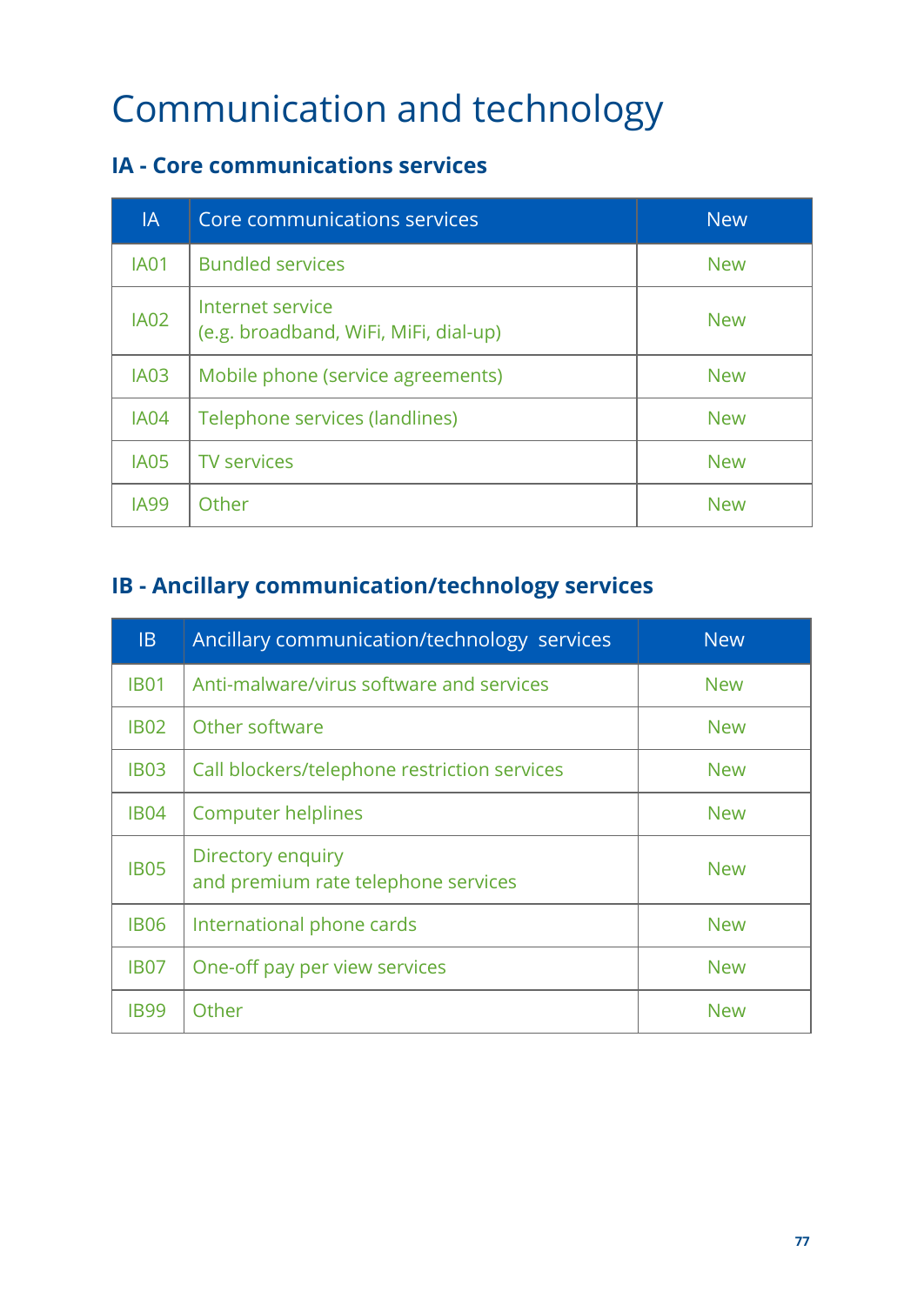# **IC - Digital/media content**

| IC               | Digital/media content                                                 | <b>New</b> |
|------------------|-----------------------------------------------------------------------|------------|
| IC <sub>01</sub> | Apps                                                                  | <b>New</b> |
| IC <sub>02</sub> | Digital/media content (including broadcasts)                          | <b>New</b> |
| IC <sub>03</sub> | Data storage (including cloud services)                               | <b>New</b> |
| IC04             | Downloads/streaming                                                   | <b>New</b> |
| IC <sub>05</sub> | Online video gaming                                                   | <b>New</b> |
| IC <sub>06</sub> | Media products (DVDs, USBs, games cartridges,<br>vinyl records, etc.) | <b>New</b> |
| IC <sub>07</sub> | Social media                                                          | <b>New</b> |
| <b>IC99</b>      | Other                                                                 | <b>New</b> |

#### **ID - Media devices, accessories and repairs**

| ID               | Media devices, accessories and repairs        | <b>New</b> |
|------------------|-----------------------------------------------|------------|
| <b>ID01</b>      | Audio equipment (e.g. MP3s, radios, speakers) | <b>New</b> |
| ID <sub>03</sub> | Computers (e.g. PCs, laptops, tablets)        | <b>New</b> |
| <b>ID04</b>      | Computer parts, cables and accessories        | <b>New</b> |
| <b>ID05</b>      | <b>Computer repairs</b>                       | <b>New</b> |
| <b>ID06</b>      | Games consoles                                | <b>New</b> |
| ID <sub>07</sub> | Mobile phone handsets and accessories         | <b>New</b> |
| <b>ID08</b>      | Mobile phone repairs and unlocking            | <b>New</b> |
| <b>ID09</b>      | Printers, scanners and ink cartridges         | <b>New</b> |
| <b>ID10</b>      | <b>TVs</b>                                    | <b>New</b> |
| <b>ID11</b>      | TV related products                           | <b>New</b> |
| <b>ID12</b>      | Wearable technology (e.g. fitness monitors)   | <b>New</b> |
| <b>ID99</b>      | Other                                         | <b>New</b> |